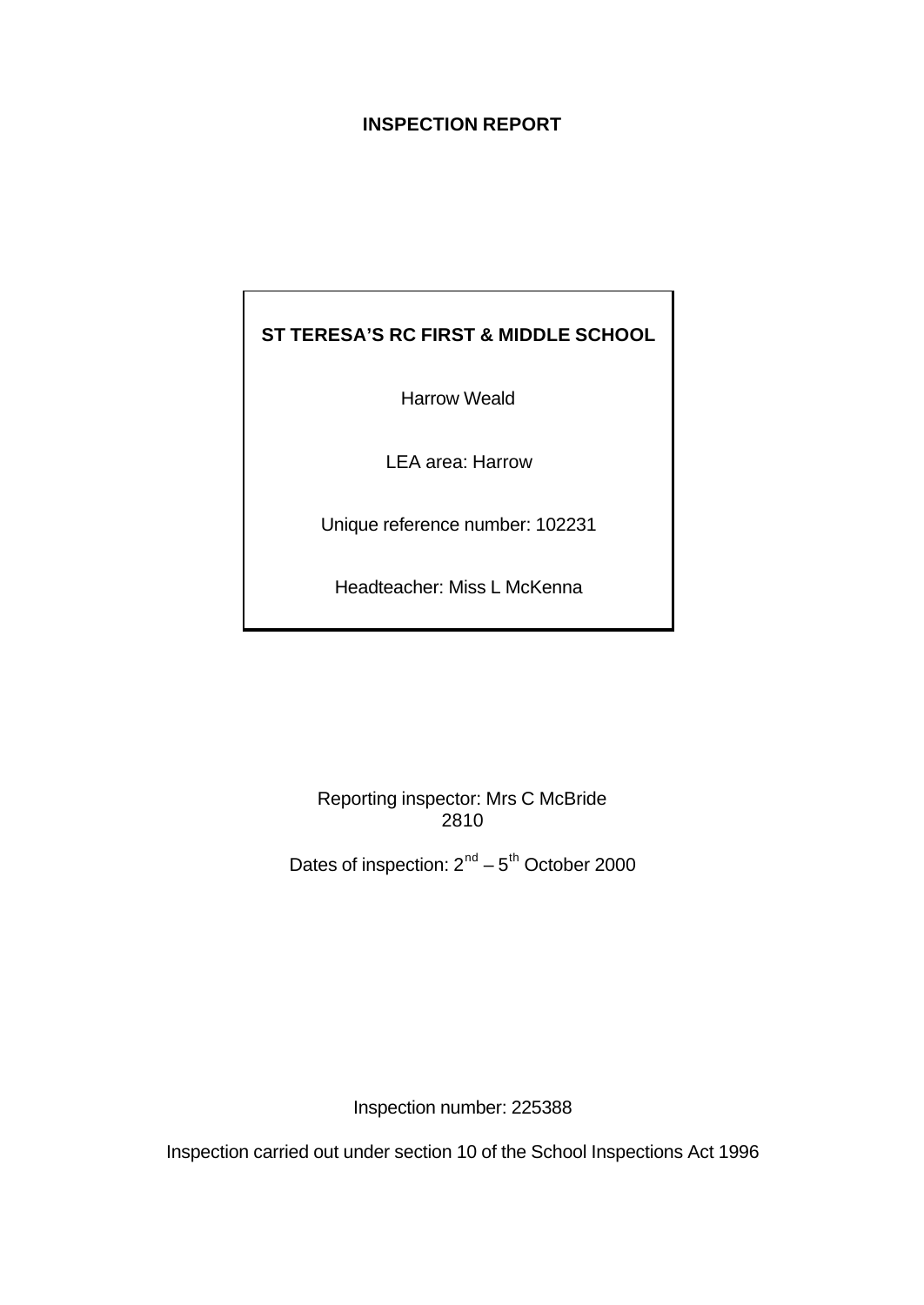# **INFORMATION ABOUT THE SCHOOL**

| Type of school:              | First and middle school                        |
|------------------------------|------------------------------------------------|
| School category:             | Voluntary aided                                |
| Age range of pupils:         | 3 to 12 years                                  |
| Gender of pupils:            | Mixed                                          |
| School address:              | Long Elmes<br>Harrow Weald<br><b>Middlesex</b> |
| Postcode:                    | HA3 6LE                                        |
| Telephone number:            | 020 8428 8640                                  |
| Fax number:                  | 020 8420 1571                                  |
| Appropriate authority:       | The Governing Body                             |
| Name of chair of governors:  | Mr David Wheeler                               |
| Date of previous inspection: | <b>June 1996</b>                               |

# © Crown copyright 2000

This report may be reproduced in whole or in part for non-commercial educational purposes, provided that all extracts quoted are reproduced verbatim without adaptation and on condition that the source and date thereof are stated.

Further copies of this report are obtainable from the school. Under the School Inspections Act 1996, the school must provide a copy of this report and/or its summary free of charge to certain categories of people. A charge not exceeding the full cost of reproduction may be made for any other copies supplied.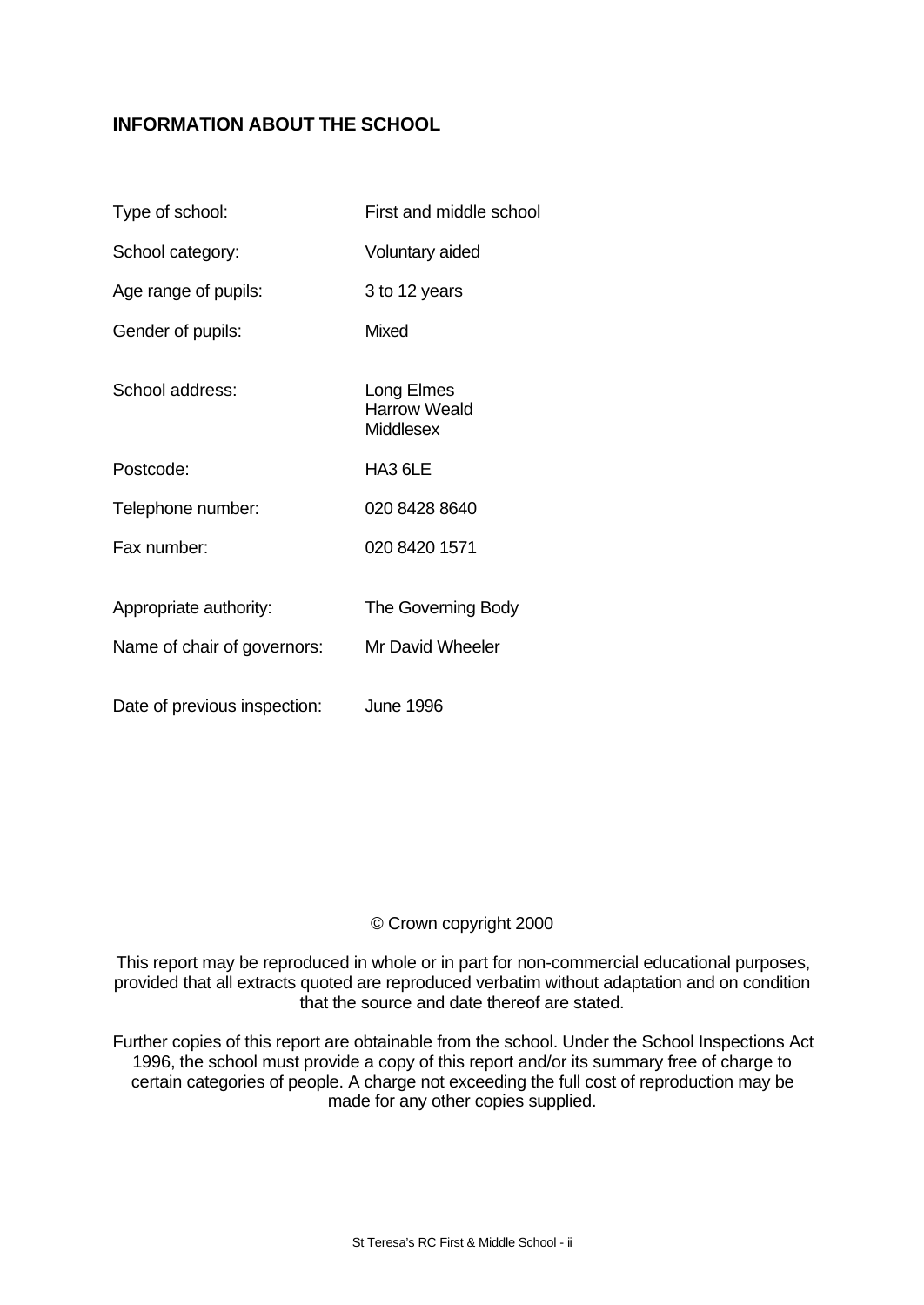#### **INFORMATION ABOUT THE INSPECTION TEAM**

| <b>Team members</b> |                         | <b>Subject responsibilities</b>             | <b>Aspect responsibilities</b>                         |  |
|---------------------|-------------------------|---------------------------------------------|--------------------------------------------------------|--|
| Mrs C McBride       | Registered<br>inspector | Information and communication<br>technology | The characteristics and<br>effectiveness of the school |  |
|                     |                         | Art                                         | The school's results and pupils'                       |  |
|                     |                         | Equal opportunities                         | achievements                                           |  |
|                     |                         | Special educational needs                   | Leadership and management                              |  |
|                     |                         | English as an additional language           |                                                        |  |
| Ms J Baxter         | Lay<br>inspector        |                                             | The school's results and pupils'<br>achievements       |  |
|                     |                         |                                             | Pupils' welfare, health and safety                     |  |
|                     |                         |                                             | Partnership with parents and<br>carers                 |  |
| Mr J Hagan          | Team                    | <b>Mathematics</b>                          | Teaching and learning                                  |  |
|                     | inspector               | Physical education                          |                                                        |  |
| Ms G Wiles          | Team                    | English                                     |                                                        |  |
|                     | inspector               | <b>Under fives</b>                          |                                                        |  |
| Mr J Walsh          | Team                    | Science                                     | Quality and range of opportunities                     |  |
|                     | inspector               | Design and technology                       | for learning                                           |  |
|                     |                         | Music                                       |                                                        |  |
| Mrs C Glenis        | Team                    | Geography                                   |                                                        |  |
|                     | inspector               | History                                     |                                                        |  |
|                     |                         | Modern foreign languages                    |                                                        |  |
|                     |                         | Religious education                         |                                                        |  |

The inspection contractor was:

WES World-wide Education Service Canada House 272 Field End Road Eastcote Middlesex HA4 9NA

Any concerns or complaints about the inspection or the report should be raised with the inspection contractor. Complaints that are not satisfactorily resolved by the contractor should be raised with OFSTED by writing to:

> The Registrar Inspection Quality Division The Office for Standards in Education Alexandra House 33 Kingsway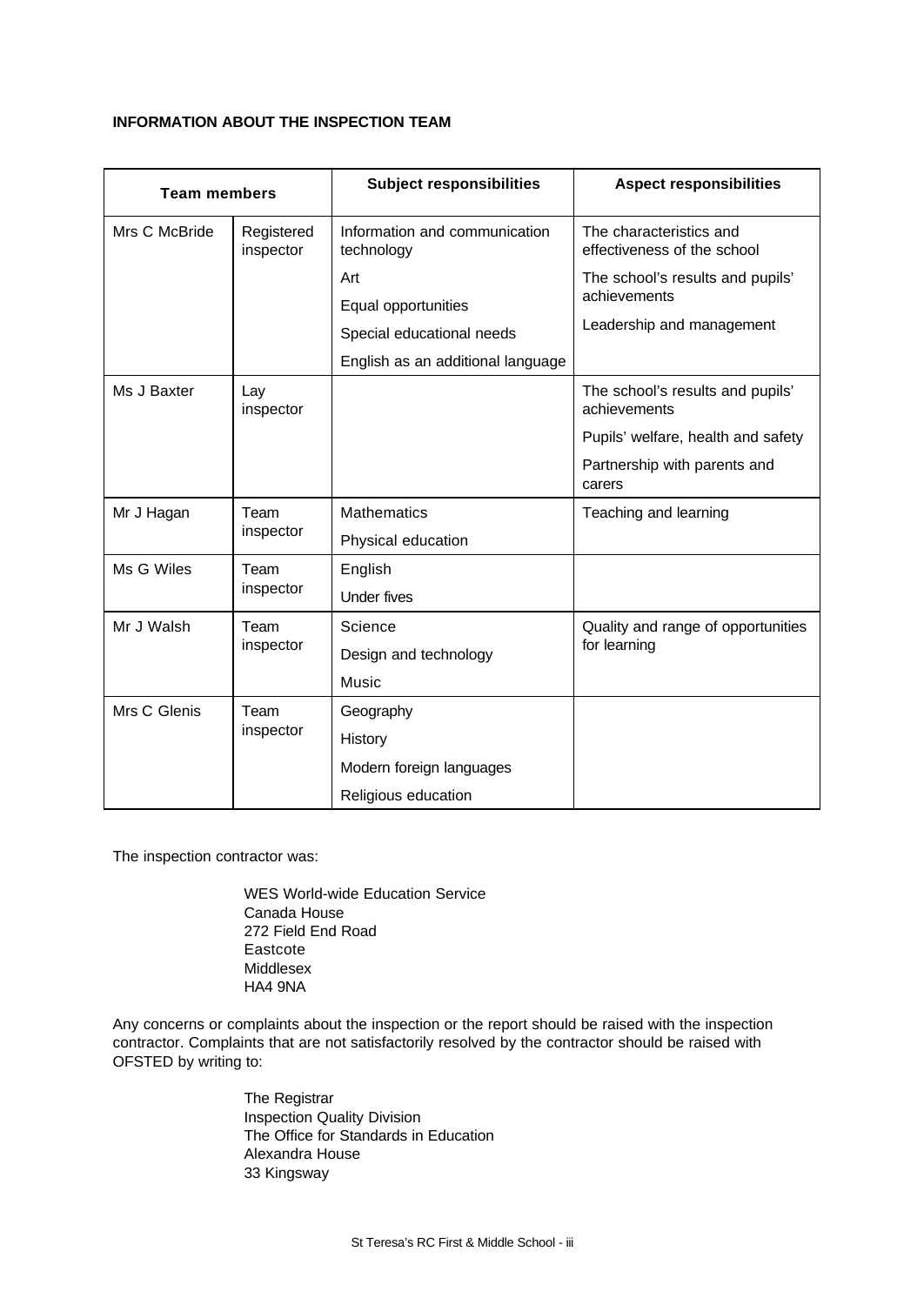London WC2B 6SE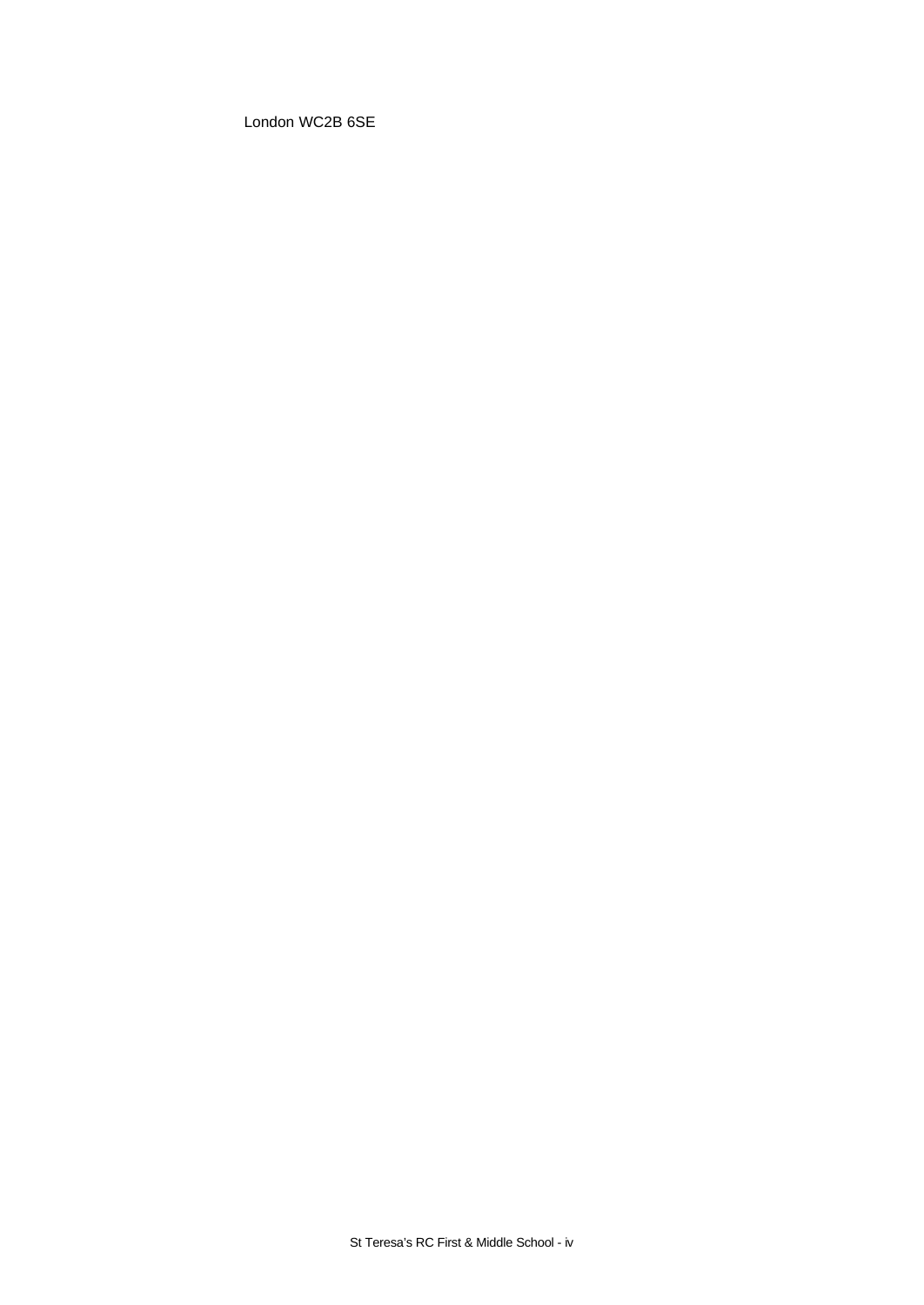# **REPORT CONTENTS**

|                                                                                                                                                                                                                                                                                                                                                                          | Page |
|--------------------------------------------------------------------------------------------------------------------------------------------------------------------------------------------------------------------------------------------------------------------------------------------------------------------------------------------------------------------------|------|
| PART A: SUMMARY OF THE REPORT                                                                                                                                                                                                                                                                                                                                            | 1    |
| Information about the school<br>How good the school is<br>What the school does well<br>What could be improved<br>How the school has improved since its last inspection<br><b>Standards</b><br>Pupils' attitudes and values<br>Teaching and learning<br>Other aspects of the school<br>How well the school is led and managed<br>Parents' and carers' views of the school |      |
| <b>PART B: COMMENTARY</b>                                                                                                                                                                                                                                                                                                                                                |      |
| <b>HOW HIGH ARE STANDARDS?</b>                                                                                                                                                                                                                                                                                                                                           | 7    |
| The school's results and achievements<br>Pupils' attitudes, values and personal development                                                                                                                                                                                                                                                                              |      |
| <b>HOW WELL ARE PUPILS TAUGHT?</b>                                                                                                                                                                                                                                                                                                                                       | 9    |
| HOW GOOD ARE THE CURRICULAR AND OTHER<br><b>OPPORTUNITIES OFFERED TO PUPILS?</b>                                                                                                                                                                                                                                                                                         | 11   |
| <b>HOW WELL DOES THE SCHOOL CARE FOR ITS PUPILS?</b>                                                                                                                                                                                                                                                                                                                     | 13   |
| <b>HOW WELL DOES THE SCHOOL WORK IN</b><br><b>PARTNERSHIP WITH PARENTS?</b>                                                                                                                                                                                                                                                                                              | 14   |
| <b>HOW WELL IS THE SCHOOL LED AND MANAGED?</b>                                                                                                                                                                                                                                                                                                                           | 14   |
| WHAT SHOULD THE SCHOOL DO TO IMPROVE FURTHER?                                                                                                                                                                                                                                                                                                                            | 16   |
| <b>PART C: SCHOOL DATA AND INDICATORS</b>                                                                                                                                                                                                                                                                                                                                | 17   |
| PART D: THE STANDARDS AND QUALITY OF TEACHING IN<br><b>AREAS OF THE CURRICULUM, SUBJECTS AND COURSES</b>                                                                                                                                                                                                                                                                 | 21   |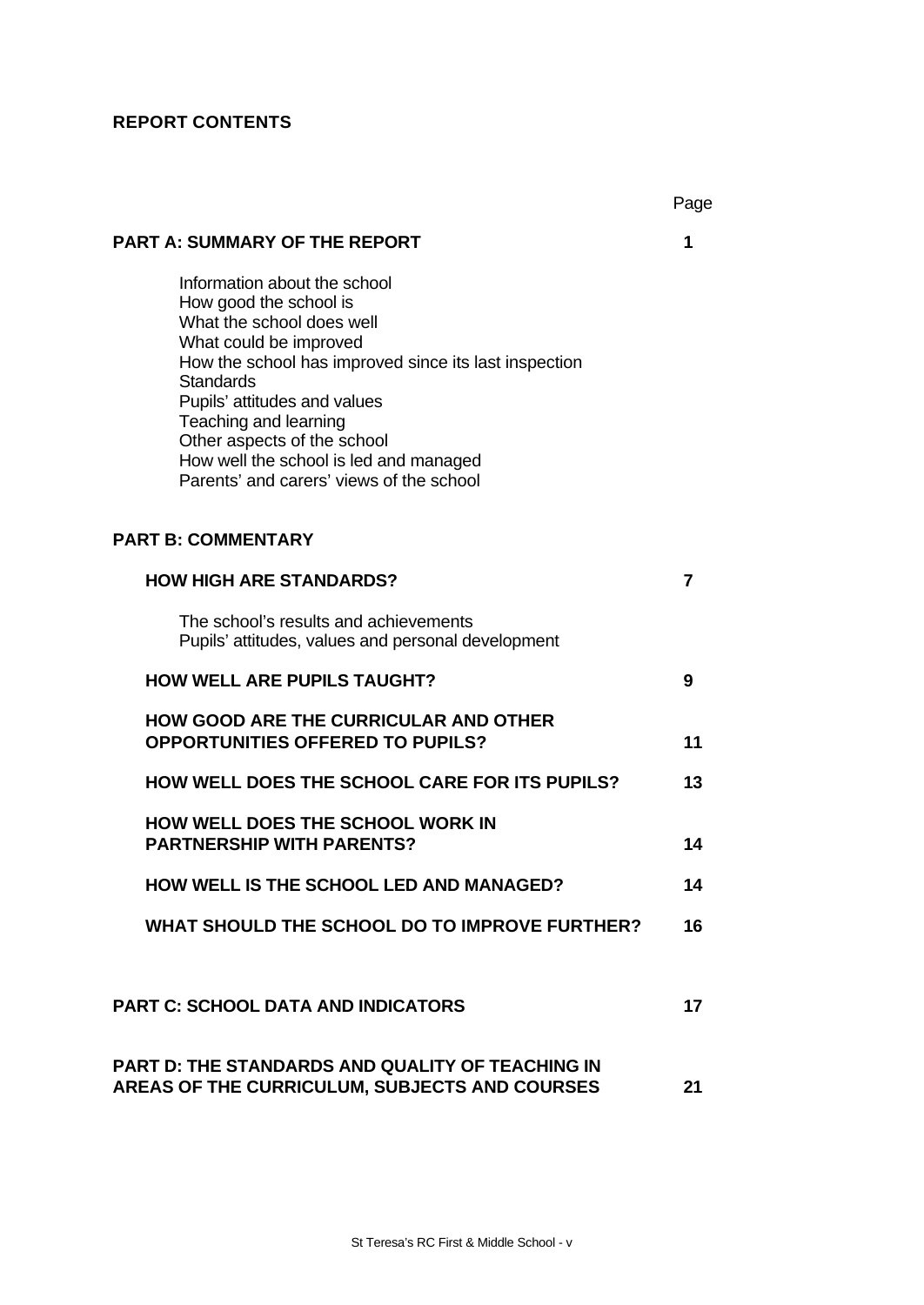# **PART A: SUMMARY OF THE REPORT**

## **INFORMATION ABOUT THE SCHOOL**

St. Teresa's is bigger than similar schools nationally. There are 334 pupils on roll from Reception to Year 6 and 52 who attend part-time in the Nursery. It is a popular, oversubscribed school, which is undergoing a period of expansion and a consequent change in the nature of its pupil intake. More pupils of lower attainment or with special educational needs are now admitted. The school has 77 (23 per cent) of pupils on its register having special educational needs, which is above the national average. Most of these are at the earliest stages of identification. The percentage of pupils with statements of special educational needs (one per cent) is broadly in line with the national average. On entry to school a full range of pupil attainment is represented, but more pupils are of average or above average attainment than below. Thirteen pupils (four per cent) are entitled to free school meals, which is below the national average. Six pupils (two per cent) speak English as an additional language, and one is at an early stage of language acquisition. This is slightly more than in most schools.

## **HOW GOOD THE SCHOOL IS**

This is a successful school, which is effective in consistently achieving high standards at Key Stage 1 and above average standards in English and mathematics at Key Stage 2. Sound and often better teaching enables pupils to achieve well throughout the school. The headteacher and key staff work as a good team and, together with the governing body, promote pupils' spiritual development particularly well. The school gives good value for money.

#### **What the school does well**

- Pupils at Key Stage 1 achieve very high standards in reading and writing
- Pupils at Key Stage 2 achieve above average standards in English, mathematics and science
- Children get off to a very good start in the Nursery
- Good support is given to pupils with special educational needs, and they achieve well
- The school is good at fostering pupils' spiritual development

#### **What could be improved**

- The rate of pupils' learning, which is slowed, especially at the start of the school year, by:
	- the ways in which the school keeps a check on pupils' progress; teachers do not have sufficient information about pupils' previous achievements
	- how the school monitors the quality of teaching, and its effect on learning; these systems are not sharp enough to identify aspects of teaching which need to be improved
	- the behaviour of a minority of pupils which the school could manage better

*The areas for improvement will form the basis of the governors' action plan.*

## **HOW THE SCHOOL HAS IMPROVED SINCE ITS LAST INSPECTION**

The school was last inspected in June 1996, and its rate of improvement since then has been good overall. It has kept pace with the demands of any new national requirements. For example, the school has implemented national literacy and numeracy initiatives. It has pursued its own development priorities, such as the improvement of standards in science, and it has addressed the issues raised by the last inspection. Its most significant improvements have been that: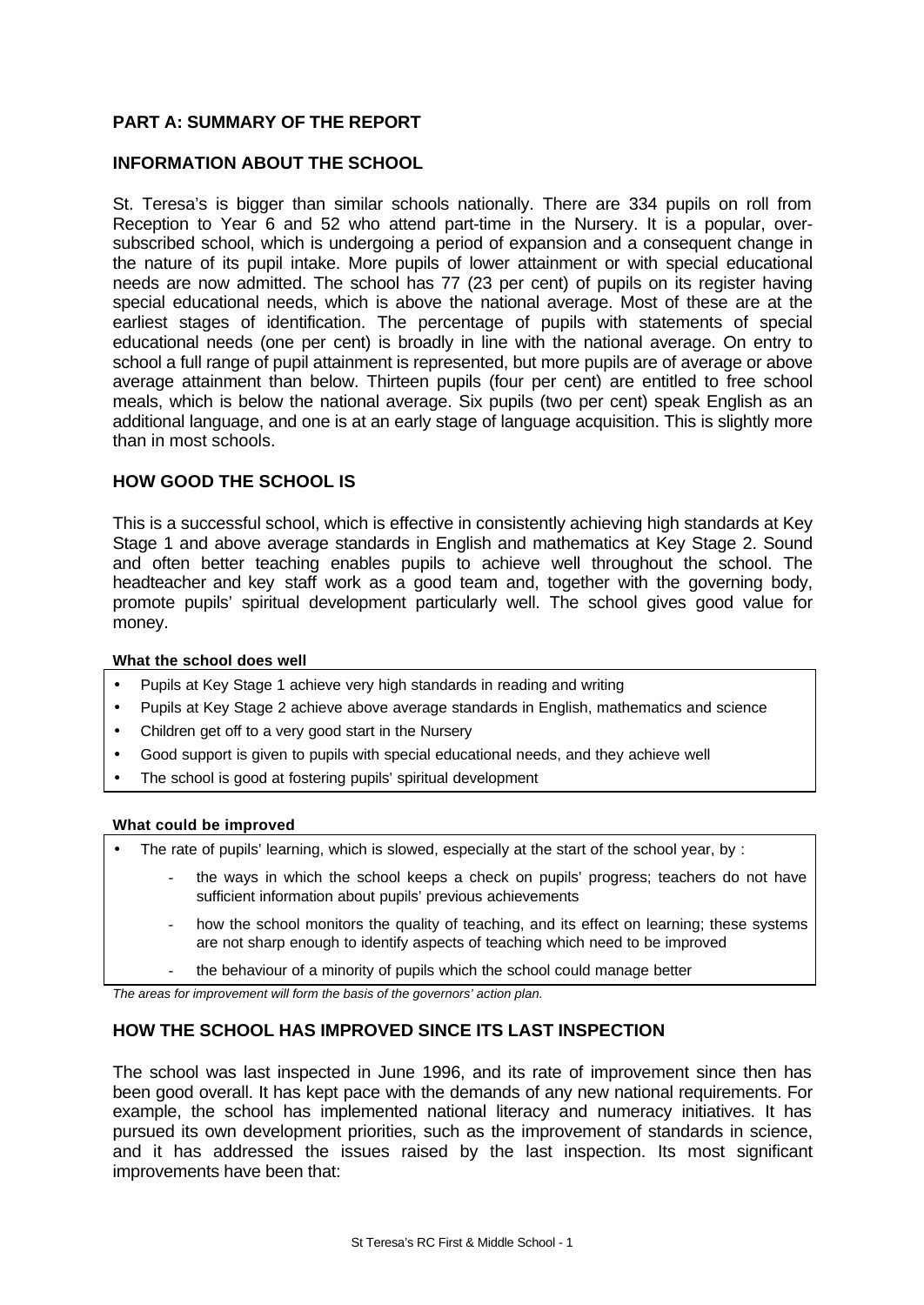- (i) The nursery curriculum has been revised in line with national guidelines. Children are now achieving well, and the quality of their learning is good. There are more opportunities for them to choose their own equipment, use computers and generally take on tasks which are increasingly demanding.
- (ii) Standards in mathematics have improved significantly since the last inspection. The school has been involved in a national project, and the quality of teaching has improved as a result, standards in mental arithmetic having shown good improvement.
- (iii) The school has revised its science curriculum, and this is beginning to bear fruit in the better results and standards of work at Key Stage 2 noted by inspection findings. For example, pupils' skills in investigative science are now better developed. The school has drawn up a policy for equal opportunities, and this is fully implemented.

Whilst the number of pupils reaching higher levels in test results at the ends of both key stages has increased, some teaching and activities are still not providing sufficient challenge for higher attainers. The school has provided more opportunities for pupils to take responsibility and show initiative, as they get older. However, this could be taken still further in giving pupils more chances to make suggestions or put forward ideas for developing aspects of school life.

# **STANDARDS**

The table shows the standards achieved by eleven-year-olds based on average point scores in National Curriculum tests.

|                 | compared with |      |      |                    |                                     |        |
|-----------------|---------------|------|------|--------------------|-------------------------------------|--------|
| Performance in: | all schools   |      |      | similar<br>schools | Key                                 |        |
|                 | 1998          | 1999 | 2000 | 1999               |                                     |        |
| English         | A             | B    | A    | B                  | well above average<br>above average | A<br>B |
| mathematics     | B             | A    | B    | С                  | average<br>below average            | D      |
| science         | С             | С    | A    | B                  | well below average                  | E      |

The school's test results over time indicate that, at seven and eleven years of age, more pupils at St. Teresa's attain the standards expected for their age than in other schools nationally. In some years, results in English and mathematics are well above average. A better approach to the teaching of science has raised standards - from average levels, the school now has much higher scores than the national picture. Results at the end of Key Stage 1 in reading and writing have been particularly impressive. In 1998 and1999, they were among the highest five per cent of schools nationally. There is no significant difference in the test results achieved by boys or girls. Compared to schools with an intake of pupils from similar backgrounds, St. Teresa's results are very high for pupils aged seven. Results for eleven-year-olds have tended to be broadly similar overall, with more favourable comparisons in some years than in others. Fluctuations in test results and overall standards arise in some years owing to the numbers of pupils with special educational needs in different groups. In the most recent Key Stage 1 group to take the tests, for example, 17 per cent of pupils were registered by the school as having special educational needs to a degree which required extra support. This is a pattern, which is likely to be repeated, as the school now admits an increasing number of pupils with special educational needs at both key stages. In most respects, inspection findings are in line with test results.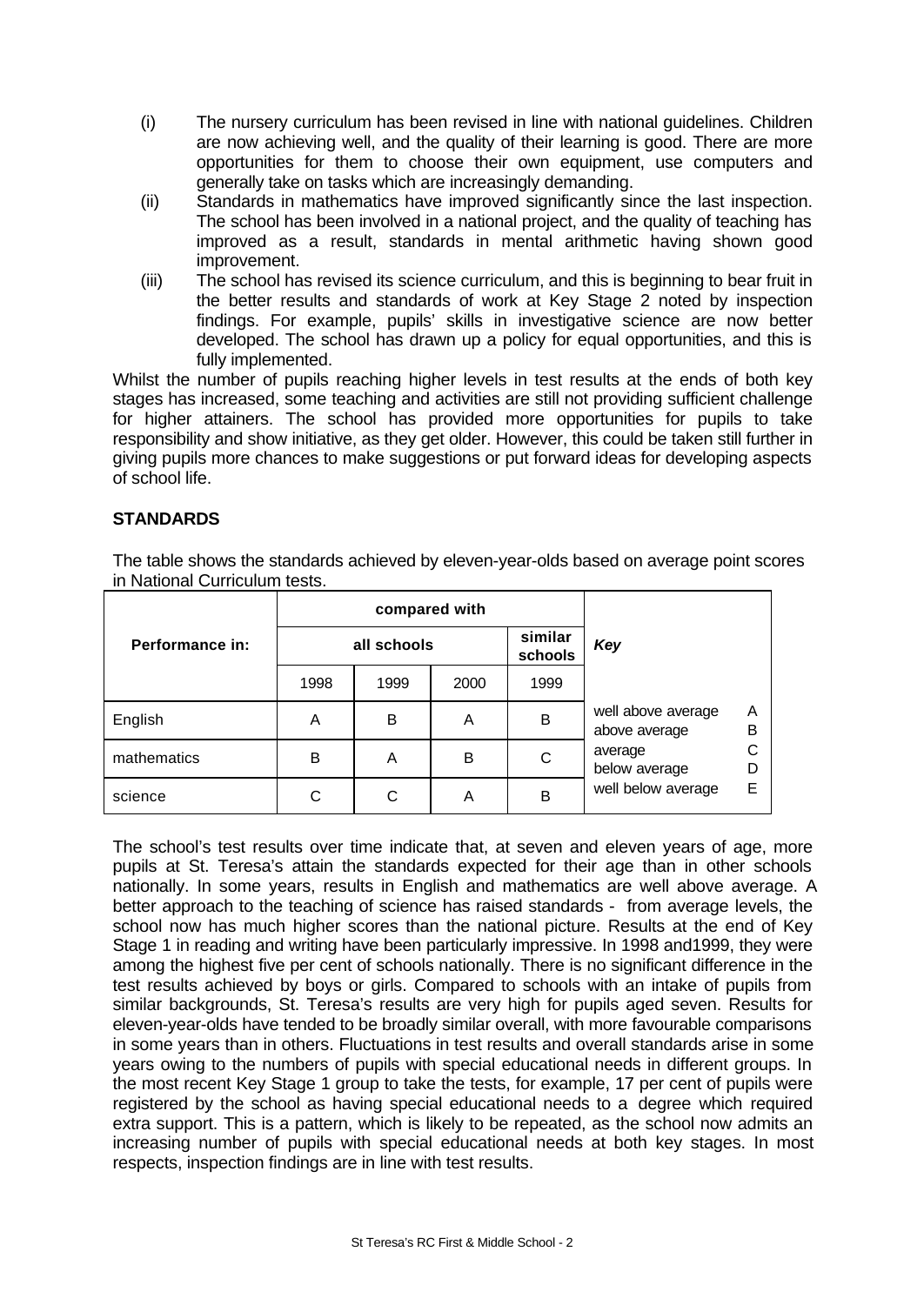They confirm that by the time pupils leave the school, most attain average levels for their age in English mathematics and science, with some pupils exceeding these expectations. By the time they are seven, many pupils have reached higher levels than expected in reading and writing. Given such a good start, standards of work seen in these aspects in Year 6 are not as good as might be expected. This is due to weaknesses in the school's procedures in assessing pupils' progress and using this information to feed teaching approaches in the junior classes. Teaching of literacy skills is also more consistently good in the infants.

A reverse picture is seen in science. Pupils' achievements are stronger in Key Stage 2. Although some higher attainers are not taken far enough in their learning, most pupils gain knowledge and skills in scientific enquiry at a faster rate in the junior years. Teaching is better in the Key Stage 2 classes. Most children in the Foundation Stage (Nursery and Reception) reach the levels expected for their age at five years in all areas of learning. A good proportion of them exceed these goals. Pupils with special educational needs achieve particularly well in relation to their difficulties. They gain confidence and make good headway in reading, writing and mathematical knowledge and skills. Pupils for whom English is an additional language also achieve well. Their attainment is on a par with that of most pupils at age seven and eleven. In all other subjects, pupils reach standards of work which are typical of those seen in other schools except in design and technology, where, for older pupils, standards are better. The school sets itself realistic but challenging targets and for the most part achieves these year on year.

| <b>Aspect</b>                             | <b>Comment</b>                                                                                                                                                                                                                                    |
|-------------------------------------------|---------------------------------------------------------------------------------------------------------------------------------------------------------------------------------------------------------------------------------------------------|
| Attitudes to the school                   | Pupils show good attitudes to school. They are keen to do well,<br>and most show good levels of perseverance and concentration.                                                                                                                   |
| Behaviour, in and out of<br>classrooms    | Behaviour in the Nursery and Year 2 is always very good.<br>Throughout the rest of the school it is satisfactory. Most behave<br>sensibly, but a minority of pupils are restless and talkative, which<br>affects the rate of learning for others. |
| Personal development<br>and relationships | Relationships are mostly good. Pupils' personal development is<br>satisfactory. Whilst they are given some opportunities to take<br>responsibility, older pupils could play a bigger part in the decision-<br>making process in school.           |
| Attendance                                | Above average. Pupils enjoy coming to school and are punctual.                                                                                                                                                                                    |

# **PUPILS' ATTITUDES AND VALUES**

The attitudes and behaviour of nursery children are very good. Elsewhere in the school, this is best in Year 2. A minority of pupils throughout the school are not settled. They do not respond well to the school's code of behaviour, and their behaviour causes disruption in lessons.

# **TEACHING AND LEARNING**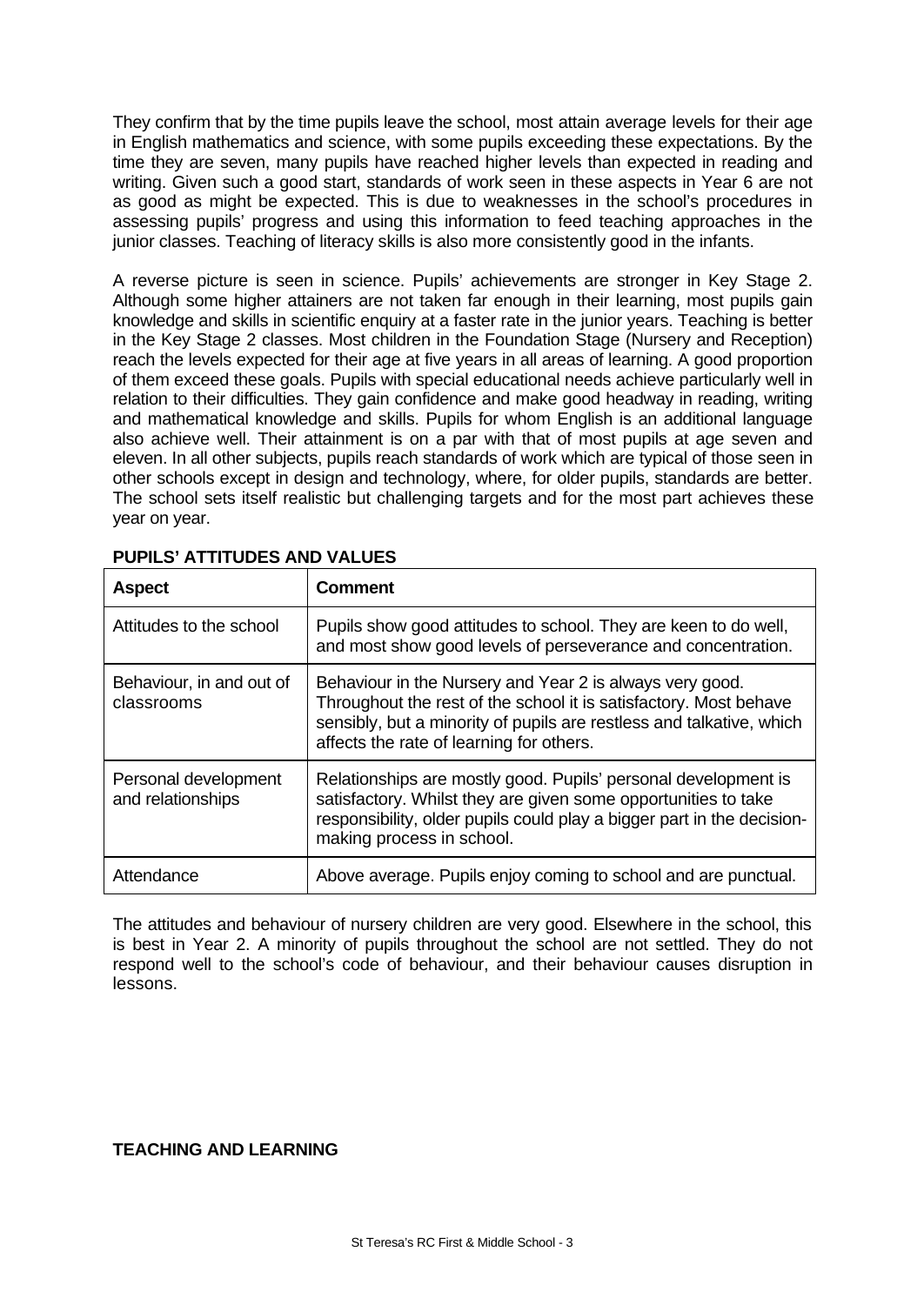| <b>Teaching of pupils:</b> | aged up to 5 years | aged 5-7 years | aged 7-11 years |  |
|----------------------------|--------------------|----------------|-----------------|--|
| Lessons seen overall       | Good               | Satisfactory   | Satisfactory    |  |

*Inspectors make judgements about teaching in the range: excellent; very good; good; satisfactory; unsatisfactory; poor; very poor. 'Satisfactory' means that the teaching is adequate and strengths outweigh weaknesses.*

During the inspection, the quality of teaching in lessons was noted as follows: eight per cent of lessons were very good; 35 per cent good; 49 per cent satisfactory; eight per cent unsatisfactory. Scrutiny of teachers' planning, and the work produced by pupils over the previous school year, suggests that the quality of teaching is generally better than was seen during the inspection week. At the time of the inspection, there had been staff changes, with some teachers moving to different year groups. Some children had not settled well with their new teachers, and the school year had moved off to a slower start than usual. Teaching in the Nursery is consistently good or very good and children achieve well. Teachers are particularly good at developing pupils' early reading and writing skills. They are given plenty of practical opportunities to develop their knowledge of number. Reception children learn at a good rate overall, although in some lessons, higher achievers are not challenged as well in one class as in the other. Throughout Key Stages 1 and 2, the majority of teaching seen was satisfactory, but in Year 6, where some pupils had not settled well, there were more unsatisfactory lessons during the inspection than would normally be seen. Teachers prepare their lessons well, and put a great deal of effort into planning. They are generally very clear about what they expect children to learn. Teaching of literacy is good overall, but the rate of learning in reading and writing slows as pupils move from infant to junior classes. The school's ways of checking how far children have progressed do not provide enough information for teachers to build on pupils' previous learning. Although they assess pupils themselves, and the pace of learning picks up as the year moves on, time is wasted during the first few weeks of the year

During the inspection, the teaching of mathematics throughout the infants and juniors was judged to be satisfactory overall. Although there are some high quality lessons, the features of very good lessons are not used as models to uplift the quality of some of the more ordinary teaching. For example, some teachers are more successful at teaching mental arithmetic skills. French is taught well, and as a result, pupils from Year 4 onwards achieve well in speaking a foreign language. In other subjects teaching is satisfactory, but is good in design technology at Key Stage 2. The quality of teaching meets the needs of most pupils overall. Pupils for whom English is an additional language learn at a good rate, and teachers ensure that work is matched to their needs. The quality of teaching for pupils with special educational needs is good, and they progress well, particularly when they are withdrawn from class to work in small groups. Throughout the school, teachers make good use of homework to consolidate work done during the day or to progress reading or number skills.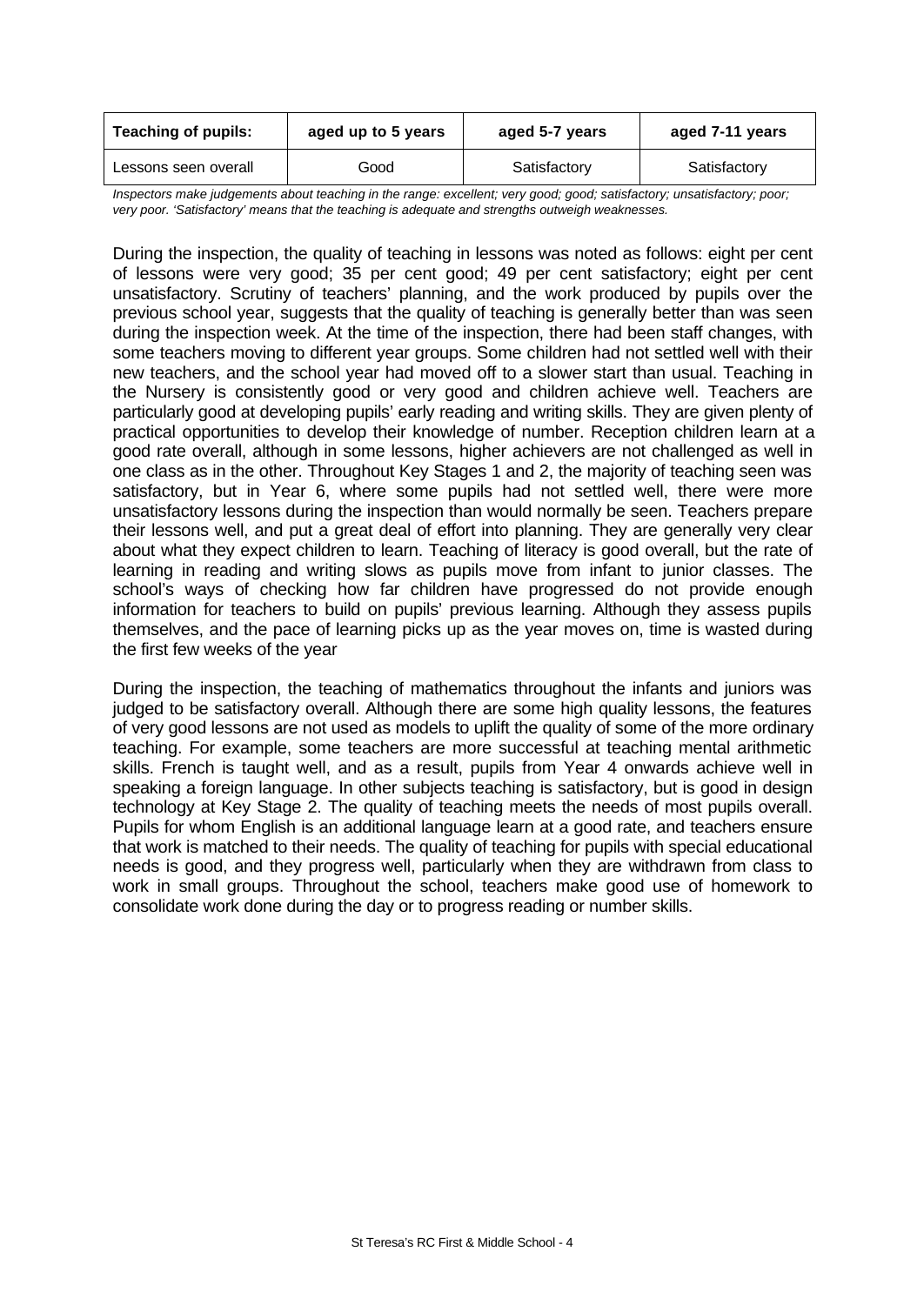| OTHER ASPECTS OF THE SCHOOL |  |
|-----------------------------|--|
|                             |  |

| <b>Aspect</b>                                                                                         | <b>Comment</b>                                                                                                                                                                                                                                                                                                                                                                     |
|-------------------------------------------------------------------------------------------------------|------------------------------------------------------------------------------------------------------------------------------------------------------------------------------------------------------------------------------------------------------------------------------------------------------------------------------------------------------------------------------------|
| The quality and range of the<br>curriculum                                                            | Good. Strengths are the way in which learning in different subjects is<br>linked, and the range of extra-curricular activities the school provides.<br>The school teaches French to pupils from Year 4, and this enriches their<br>learning experience.                                                                                                                            |
| Provision for pupils with<br>special educational needs                                                | Good. Systems for identifying, supporting and reviewing progress are all<br>good. The school's support for these pupils is good and ensures they<br>achieve well in relation to their capabilities                                                                                                                                                                                 |
| Provision for pupils with<br>English as an additional<br>language                                     | Good. Few pupils are at an early stage of language acquisition. They are<br>well supported and quickly gain confidence in speaking and<br>understanding English.                                                                                                                                                                                                                   |
| Provision for pupils'<br>personal, including spiritual,<br>moral, social and cultural,<br>development | Provision for spiritual development is very good. Pupils are given plenty of<br>opportunities to experience the wonders of the world, express their<br>feelings and reflect on their experiences. Cultural development is good.<br>Pupils have plenty of opportunities to learn about and appreciate other<br>cultures. Social development and moral development are satisfactory. |
| How well the school cares<br>for its pupils                                                           | Satisfactory. Procedures for child protection and ensuring pupils' welfare<br>are good. The school monitors attendance well. Systems for checking<br>pupils' academic progress are not sharp enough.                                                                                                                                                                               |

The school has the support of its parents and enables them to support their children well at home. Enough opportunities are provided for pupils to work collaboratively, but its discipline systems are not currently strong enough to support overall good standards in behaviour.

| <b>Aspect</b>                                                             | Comment                                                                                                                                                                                                                                                                              |
|---------------------------------------------------------------------------|--------------------------------------------------------------------------------------------------------------------------------------------------------------------------------------------------------------------------------------------------------------------------------------|
| Leadership and<br>management by the<br>headteacher and other key<br>staff | The school is well managed. Future developments are clearly mapped<br>out, and financial resources are managed well. Staff work as a good<br>team. There are some weaknesses in the way key staff monitor teaching<br>quality, and in the use made of information from test results. |
| How well the governors fulfil<br>their responsibilities                   | Governors provide a good level of support overall. They are sufficiently<br>involved in strategic planning but are not active enough in monitoring and<br>holding the school to account for the quality of education it provides.                                                    |
| The school's evaluation of<br>its performance                             | Good overall. The school has already identified many issues raised by<br>the inspection.                                                                                                                                                                                             |
| The strategic use of<br>resources                                         | Good. The school makes effective use of grants and funding available.                                                                                                                                                                                                                |

The school has good levels of staffing and learning resources. It also has good accommodation, which is clean and well maintained. The school's procedures for applying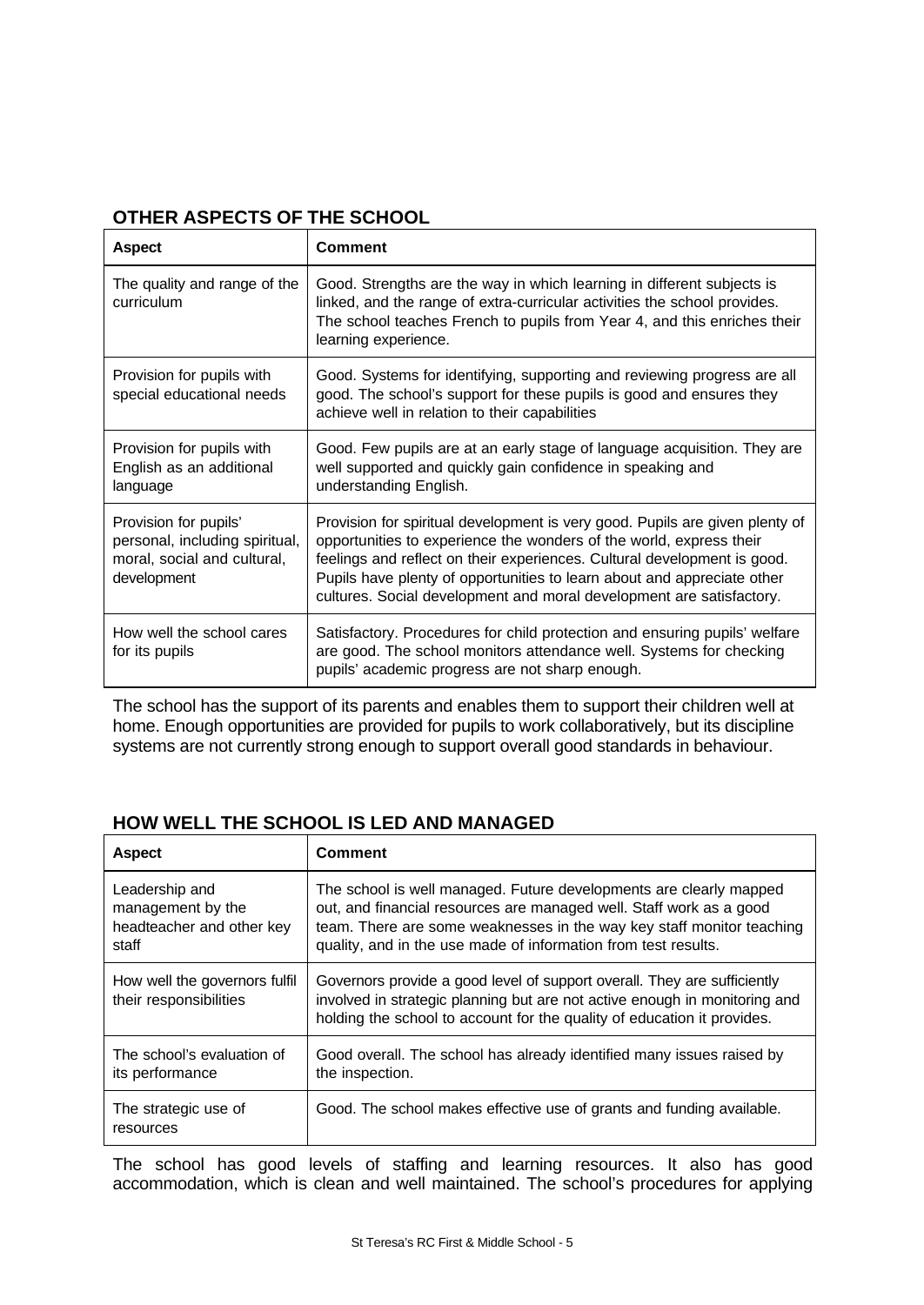the principles of best value are sound. It compares its performance to that of other schools and seeks best value when making major spending decisions. It consults with parents over major changes to its working practices.

| What pleases parents most                                                                                                                      | What parents would like to see improved                                                                                                                                                    |
|------------------------------------------------------------------------------------------------------------------------------------------------|--------------------------------------------------------------------------------------------------------------------------------------------------------------------------------------------|
| Children achieve good standards<br>Children enjoy coming to school<br>Children's behaviour is good<br>The school expects children to work hard | Information on how their children are<br>progressing<br>The school does not work closely with<br>parents<br>The school does not provide a wide enough<br>range of out-of-school activities |

# **PARENTS' AND CARERS' VIEWS OF THE SCHOOL**

Inspection findings support most of the parents' positive views, although the behaviour of some pupils has an adverse effect on learning in classrooms. The school provides a good range of out-of-school activities including sports and creative activities. The school provides parents with as much information as to how their children are progressing as most primary schools. The numbers of parents who regularly help out in school are lower than normally seen, but the school makes sufficient attempts to encourage them.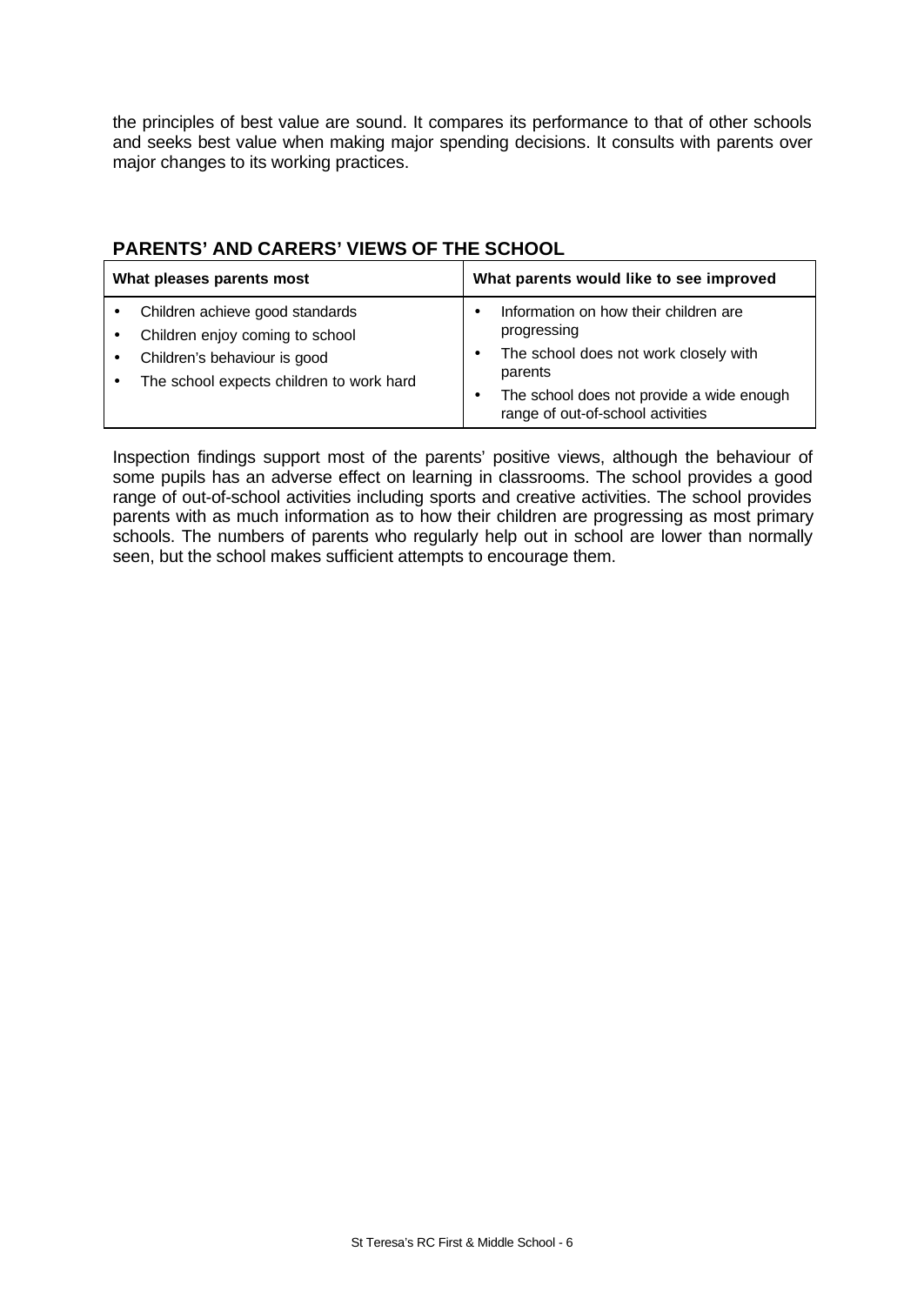# **PART B: COMMENTARY**

# **HOW HIGH ARE STANDARDS?**

#### **The school's results and achievements**

- 1. Overall, the school's results for pupils aged eleven have kept pace with the national trend. The school is at least keeping pace with, and often doing better than, schools with a similar pupil intake. The school sets itself realistic, but challenging annual targets in English and mathematics. It is successful in achieving these. At age seven, standards in reading and writing were in the highest five per cent nationally during 1998 and 1999 but have dipped this year. This is because the year group taking the tests had a much higher proportion (17 per cent) of pupils with special educational needs than is usual for the school.
- 2. At Key Stage 1, the school outperforms schools with a similar intake of pupils in reading, writing and mathematics. Inspection findings indicate that test results at both key stages are largely reflective of the school's actual performance. They fluctuate when groups of pupils include larger numbers of those with special educational needs. Children make a very good start in the Nursery and achieve well, with most in line to exceed the learning goals expected for their age at the end of the reception year. Reading and writing skills are developed particularly well throughout the Foundation Stage and in the infants. Pupils' achievements in learning to read fluently and accurately are so strong because teachers are skilled at helping them to tackle unknown words in effective and different ways. Keen attention is given to developing the quality of handwriting and the accuracy of spelling and punctuation, which results in the high standards seen.
- 3. Although pupils attain above average standards in English by the end of Key Stage 2, they are not as good as could be expected, given their starting point in Year 3. Teachers' expectations are not always high enough, and some aspects of reading and writing are not developed well enough in the younger junior classes. Overall, the effectiveness of the school's strategies for teaching literacy skills at Key Stage 2 is good. Spelling and handwriting are taught well. Opportunities are given to pupils to write for many audiences. However, written work in some subjects, for example in both history and geography, is restricted. There is an over-emphasis on the use of worksheets, with few opportunities for pupils to develop their language skills or use their own imagination and flair in recording work.
- 4. Standards in mathematics have improved significantly since the last inspection. Pupils at both key stages achieve well in different aspects of mathematics. They have plenty of opportunities to apply their knowledge and skills in solving practical problems. Most pupils have good knowledge of number facts and tables. Older pupils are not as knowledgeable as could be expected about some aspects of mathematics, such as the equivalence of fractions, percentages and decimal numbers.
- 5. Inspection findings are that in science, pupils' achievements are stronger at Key Stage 2 than at Key Stage 1. Their skills of scientific enquiry progress at a faster rate in the junior classes, although higher achievers are still not fully extended in their experimental and investigative work.
- 6. In all other subjects, standards of work are in line with expectations or are similar to those seen in other schools with the exception of design and technology, where they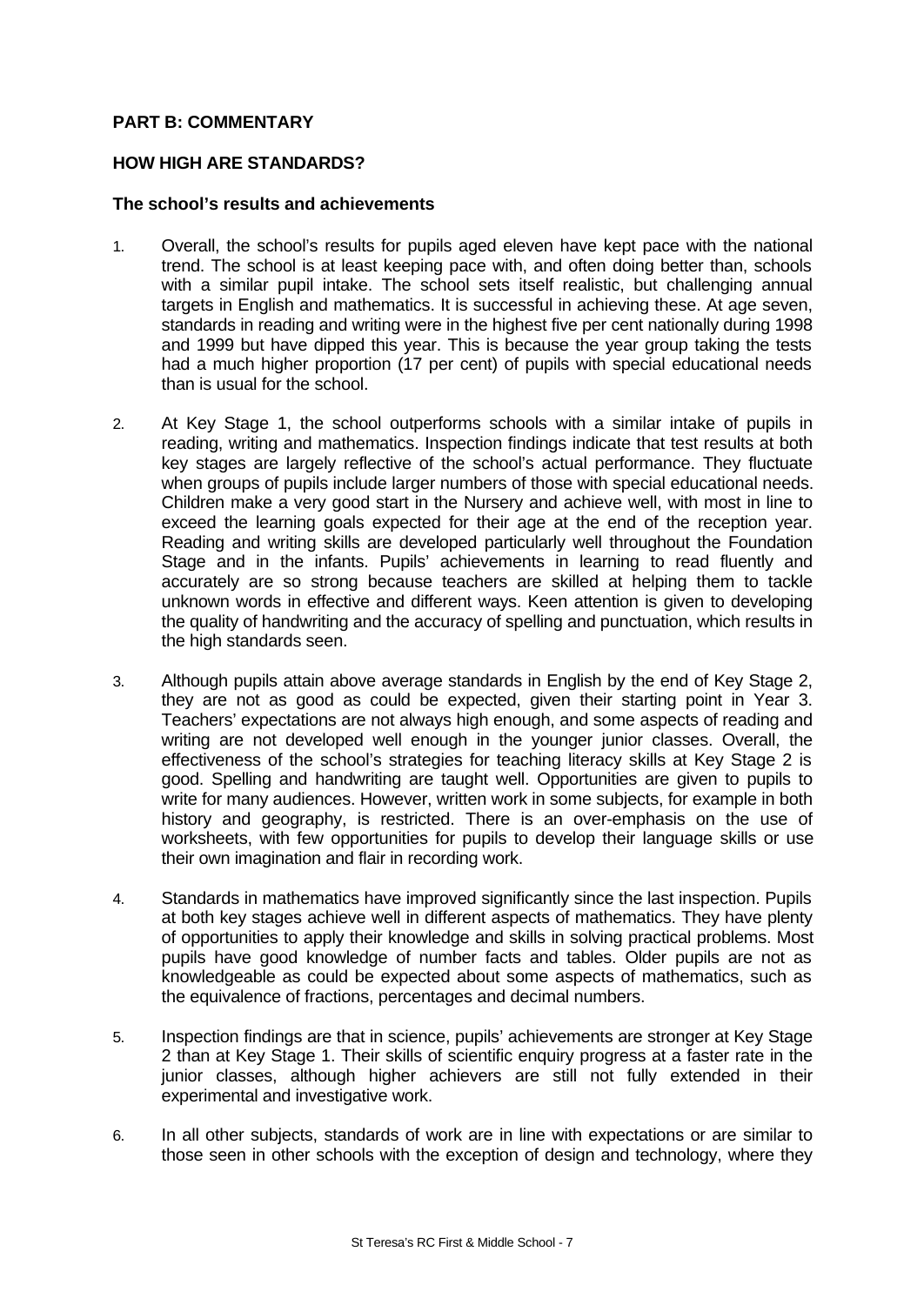are better than normally seen for older children. In swimming, the vast majority of pupils leave the school able to swim 25 metres.

- 7. Children in the Foundation Stage achieve well. By the time they are five, most are reaching, and a good number are exceeding, the goals expected of children this age.
- 8. Pupils with special educational needs achieve particularly well in relation to their difficulties. Good levels of support ensure that they achieve as well as can be expected. They cope well in most situations with carefully adapted work and manage similar activities to the rest of the class.
- 9. The school has not identified any specific pupils as being unusually gifted or talented. Higher achievers and pupils with musical or sporting talents are given plenty of opportunities to extend their skills. They achieve well throughout the school.
- 10. Pupils for whom English is an additional language also achieve well. They pick up language skills quickly and make good headway in their work so that, by the time they are aged seven and eleven, they are achieving as well as other pupils.

### **Pupils' attitudes, values and personal development**

- 11. The attendance rate for the year 1998/99 was satisfactory and in line with the national average. The school's returns for the year 1999/2000 show it has increased by just over one per cent and, in anticipation of the national comparators for that year, it is likely to remain in line with or possibly slightly above, the national figures. Teachers take the school register promptly and efficiently at the start of each school day, and lessons start on time. Most pupils are punctual for school. Scrutiny of the registers illustrates that, in common with many other schools, there is a definite tendency for a significant number of pupils to take holidays during the school term in spite of the school's advice that this is not in their best interests.
- 12. The school's sensitive induction arrangements for its youngest pupils work well at the beginning of each new school year. Children in the Nursery settle in well and quickly become accustomed to the routines of their school day. In one circle time lesson seen, a group of them showed considerable maturity as they confidently produced a variety of interesting answers to their puppet's question 'What makes you cross and angry?' The children in the Reception classes, many of whom come from the Nursery, also settle well into the full school day and walk confidently into assemblies for the whole school. Children under five play happily together in their own play areas and show signs of a sense of community spirit as they help each other on occasions.
- 13. Across the school as a whole, the majority of pupils are positive about coming to school and enjoy their work and lessons, particularly when they are challenged and the content of lessons is interesting and exciting. When lessons are less stimulating, their attention wanders and, in some classes, pupils are restless and distract others. Behaviour is generally satisfactory throughout the school day but, in the majority of classes, there is a small number of pupils who misbehave. Behaviour patterns presented a mixed picture during the inspection, and this is generally not as good as it was judged at the time of the last inspection. In the earlier part of the inspection week, a number of incidences of unacceptable behaviour were observed in lessons in all year groups with the exception of the Nursery and Year 2.

Some pupils do not observe the school's behaviour code around the school corridors. They rush with little regard for others. In general, however, movement around the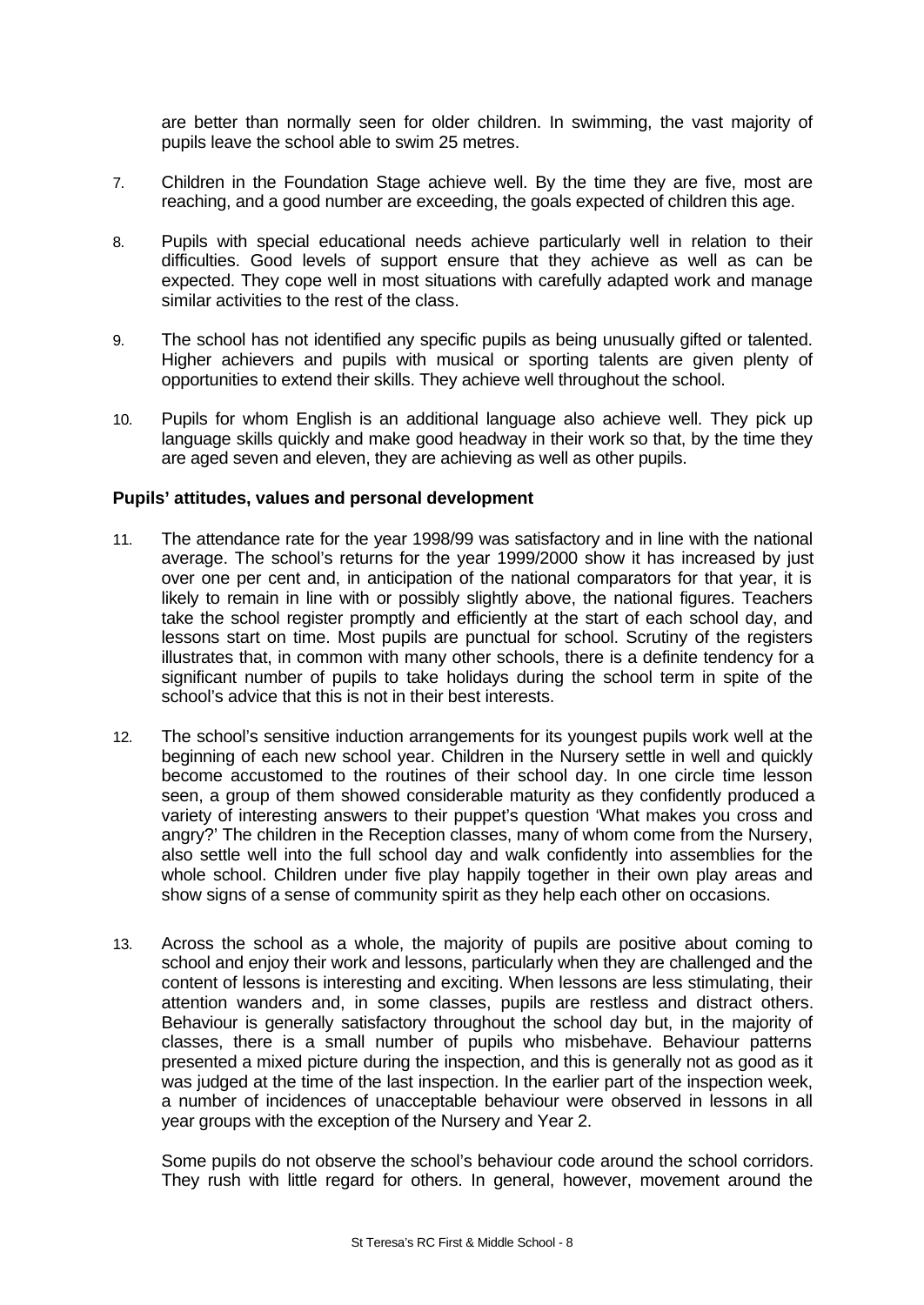school is orderly. In the playground, behaviour is good and pupils socialise and play well together. One pupil was excluded in the year prior to this inspection and the exclusion rate remains static.

- 14. Relationships between pupils throughout the school day are generally good. Pupils socialise and mix well together. On occasions, when required to work co-operatively in class groups, they generally share resources amicably. For the most part, relationships between pupils and staff are good. Children feel secure, know they can trust all adults in the school and know where to turn for help if they need it.
- 15. Pupils' personal development is satisfactory, and children respond well to opportunities to express their feelings or concerns. A number of simple tasks and duties around the school are allocated to pupils, and there are prefects and a head boy and head girl selected by the staff. However, implementation of these responsibilities is quite lowkey in relation to the maturity and calibre of the vast number of pupils. Inspection judgements are in line with that of the previous inspection. Although the school has made some improvements in this respect, there is still further work to be done to match good standards seen in schools where, for example, an active pupils' council is in place.

# **HOW WELL ARE PUPILS TAUGHT?**

- 16. Overall, the quality of teaching is similar to that seen during the last inspection, although with slightly fewer high quality and slightly more unsatisfactory lessons seen. At the time of the inspection, some classes, and some pupils, were not as well settled as usual owing to staff changes. Given the standards achieved by pupils in test results, and work samples examined, teaching quality is generally much better than was seen during the inspection. Overall, inspectors noted an evenly balanced spread, with more or less equal proportions of good or better teaching against that of more ordinary quality. Where teaching is of consistently good or high quality, pupils are learning at a fast rate and achieving well. This is the case in the Nursery and in Year 5. Teaching of literacy at Key Stage 1 is also of good quality and, again, this is reflected in the strong achievements of the infant pupils in reading and writing.
- 17. Monitoring of the quality of teaching has been increased since the last inspection. However, it has not been rigorous enough in pinpointing the features of high quality teaching nor sufficiently successful in using these to improve weaker aspects.
- 18. Some of the good and better quality lessons are characterised by teachers setting high expectations. These are reflected in the level of challenge at which they set tasks and the ground rules they lay down for what is acceptable behaviour. At Key Stage 1, for example, Year 2 pupils' reading skills are thoroughly extended by sharp questioning. When texts are shared, pupils are expected to look for more than superficial story lines and to explain some of the more subtle aspects of the story. In discussion about the text of 'Not Now Bernard', they made very good progress during the lesson in their understanding of feelings, and some could justify interesting word choices such as 'lonely' and 'left out' to explain Bernard's frustrations.
- 19. Much of the teaching of reading in Key Stage 1 falls into this pattern of high expectation. All other aspects of literacy are also taught well.

A strong emphasis is given to teaching spelling and handwriting and to the development of pupils' speech and vocabulary. As a result, most pupils make good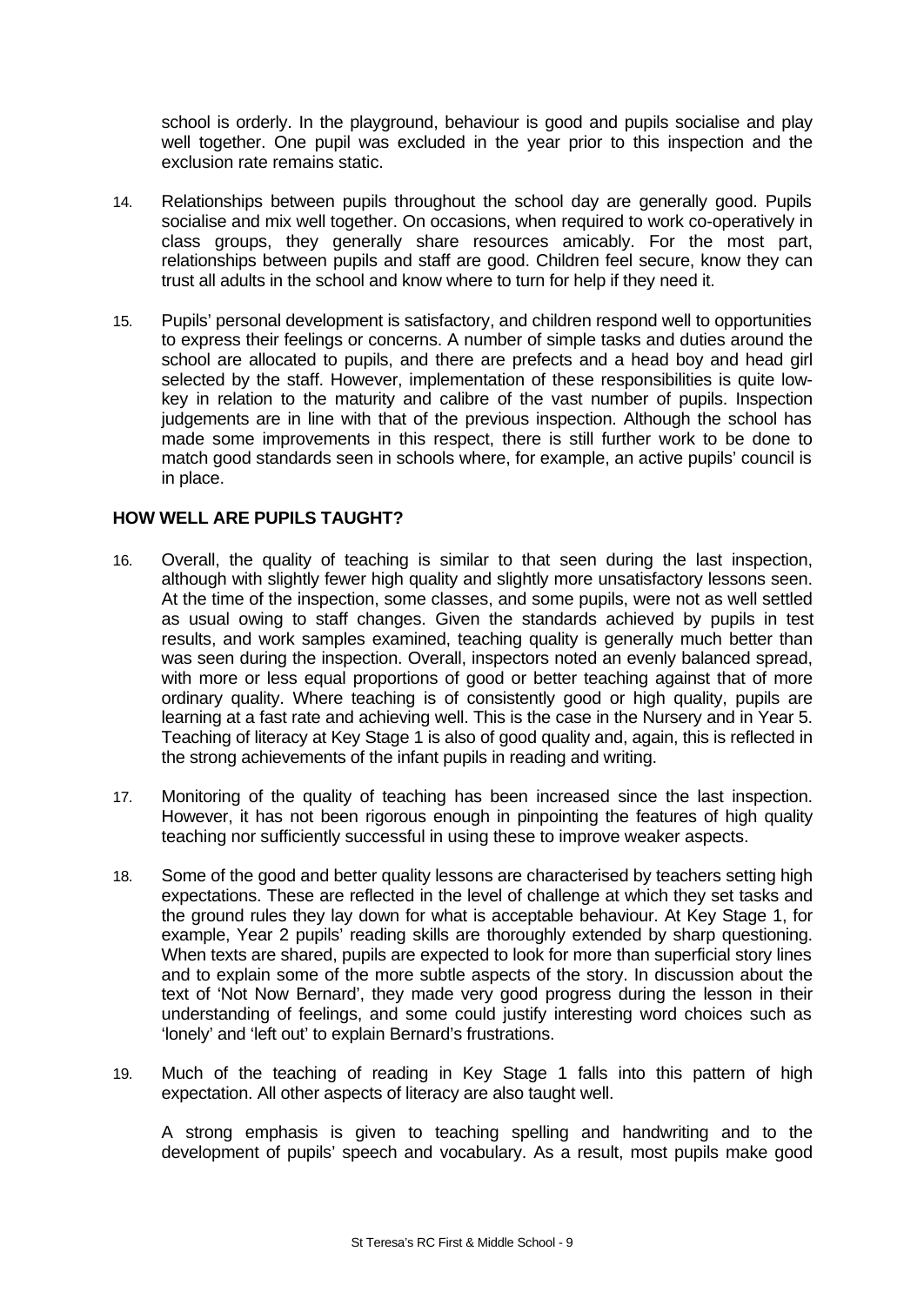progress in writing confidently, using a good choice words and phrases, to enliven their work.

- 20. The pace of learning slows as pupils enter Key Stage 2. They increase their confidence and abilities as writers, but do not have enough opportunities to practise or extend their skills in other subjects. For example, they record too much of their work in a clipped way on worksheets in history and geography. Marking of work is not informative enough in some classes. Whilst some teachers give good feedback to pupils about how they could improve their work, in other classes this is cursory.
- 21. Weaknesses occurred in some lessons during the inspection, because unsatisfactory pupil behaviour was not managed well enough. A mathematics lesson in Year 6 was unsatisfactory because the teacher did not effectively address the misbehaviour of a minority of pupils. Their restlessness and lack of concentration slowed the pace of the lesson, and this hindered the learning for the whole class. In most cases, pupils' misbehaviour occurred when lessons were drawn out, and too long was spent with the teacher talking and pupils listening.
- 22. The teaching of numeracy is satisfactory overall, with more good features than weaknesses, in the great majority of lessons. Most of the good quality lessons seen during the inspection were in Key Stage 1. In some of the more ordinary teaching at Key Stage 2, the pace at the start of lessons is too slow. Not enough use is made of resources to ensure that every child takes an active part in the session. For example, in a Year 3 class the children were counting in 2's and 3's and this did not challenge the higher attainers in the class or engage their interest.
- 23. By contrast, in another Year 3 class, the teacher gave every child a set of digit cards, and they had to hold up the correct cards to show the answers to the questions. This effective use of a simple resource engaged all the children in the activity. The teacher set questions at different levels of difficulty, and this ensured that all children were challenged. When she noticed that virtually all of them could show the correct cards to answer 10 x 4, the teacher then increased the level of challenge, and set them the more difficult question of 400 divided by 10.
- 24. The school makes a slower start to the year than necessary. This is partly due to weaknesses in its systems for assessing pupils' progress. At the start of each year, teachers do not have an accurate enough view of each pupil's attainment and how far some of them have progressed. Lessons in the first few weeks do not build sufficiently on what has gone before. As they get to know their class, teachers develop a better understanding of each child's needs. The quality of teaching improves, and pupils' rate of learning increases as the year goes by.
- 25. Pupils regularly complete homework. Teachers are good at looking for opportunities to reinforce what has been learned in class or to extend pupils' knowledge by further work at home. For example, older pupils are expected to research information on geography topics, whilst younger ones practise reading skills or learn their tables.
- 26. Pupils in Years 4, 5 and 6 achieve well in learning a foreign language. Teaching of French is lively and enthusiastic. This motivates pupils and they are keen to join in with speaking and writing exercises.
- 27. In other subjects, most teaching is of satisfactory quality, although design and technology teaching is good in the junior classes. This results in better standards of work than normally seen in other schools at Key Stage 2.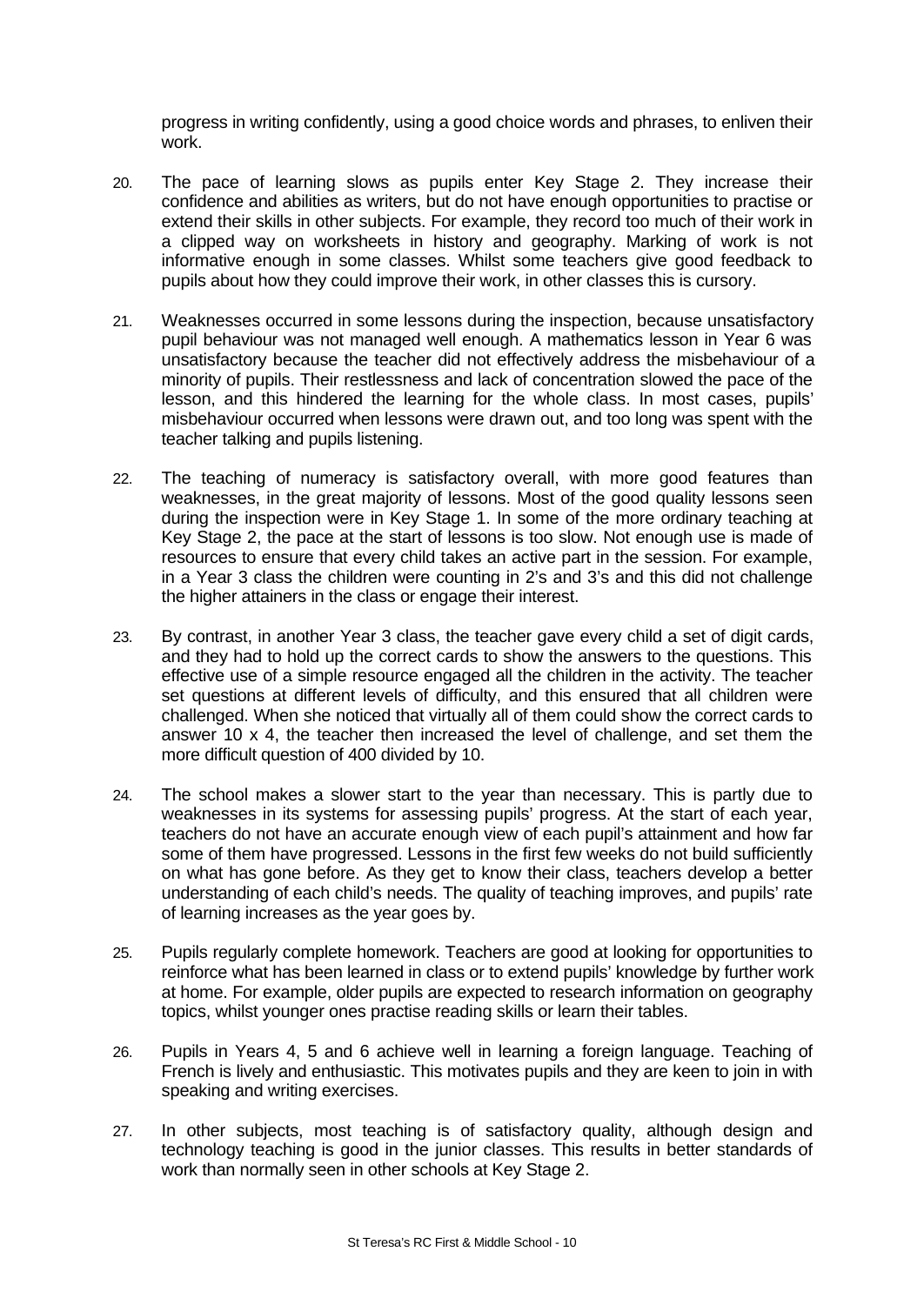- 28. Teaching for pupils with special educational needs is good overall. It is of particularly good quality when they are withdrawn from class and taught by the co-ordinator. Work is matched well to their needs, and they gain confidence because they are encouraged to offer answers to questions. High expectations are set for the way they will listen, concentrate and complete their work.
- 29. Pupils for whom English is an additional language is good, and enables them to learn at a good rate. They are keeping pace with their peers in all aspects of their learning.
- 30. Although the school has not identified any individual pupils as gifted or talented, those who show particular skills or talents in different subjects are challenged to achieve well. Teachers provide extension work or set tasks which require them to work at a faster rate or a higher level.

# **HOW GOOD ARE THE CURRICULAR AND OTHER OPPORTUNITIES OFFERED TO PUPILS?**

- 31. The quality and range of learning opportunities provided by the school is good and has a positive impact on the progress made by its pupils.
- 32. The curriculum provided is good and is broad, balanced and relevant. The school meets the statutory requirements, including the provision of religious education. Pupils receive a full experience of language and number work through the literacy and numeracy strategies that the school has implemented. This is having a positive effect on pupils' skills and a good impact on standards at the end of both key stages. French is offered from Year 4 onwards to enrich the cultural aspect of the curriculum. The school's curriculum is successful in reinforcing pupils' knowledge in one subject, by helping them in applying it to work they are doing elsewhere. For example, in Key Stage 2, pupils' use their knowledge of forces in science, to make Roman siege machines and mobile buggies in design and technology. However, the use of information and communication technology across other subjects is limited and is an area for development.
- 33. The curriculum for the Foundation Stage is good and follows the nationally recommended areas of learning for the age group. This has significantly improved since the last inspection. Planning in the Nursery and Reception classes for the development of personal and social education is good. There is now good provision in both the nursery and reception classes for outdoor play, which has improved since the last inspection. This gives children many opportunities for physical development.
- 34. The quality of curriculum planning is good. Termly plans are very detailed and set out what it is that pupils are expected to learn in the coming weeks.
- 35. Provision for pupils with special educational needs is good and well managed to ensure that these pupils receive the help they require. Support both in class and in withdrawal groups is carefully planned and organised so that it is of maximum benefit to the pupils concerned.
- 36. Good equality of access and opportunity is provided within the curriculum for all pupils. Girls and boys are valued equally throughout the school, for example, in answering questions in class and taking on responsibilities. There are statements in the school prospectus, the mission statement, and in school policies which address the importance of equality to enable pupils to achieve.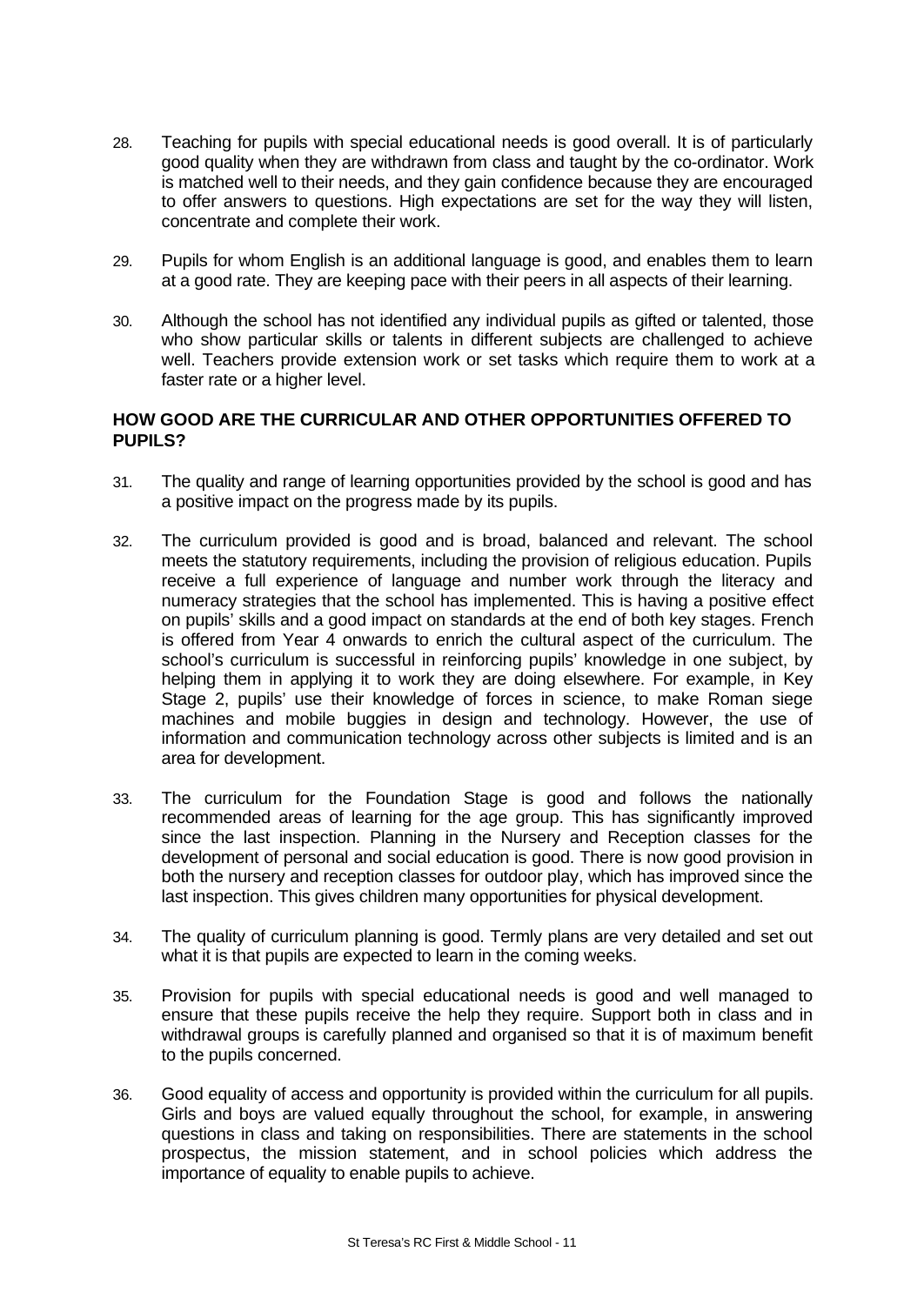- 37. The school makes good provision for personal, social and health education. Sex education is taught through the science and religious education programmes in Year 6. Parents are well informed about the school's approach and invited to come in and talk about any concerns. Health education is taught effectively through the science curriculum. Suitable arrangements are made for provision on the use and misuse of drugs.
- 38. Good provision is made for extra-curricular activities. There is a good range of both sporting and musical activities. Pupils in Key Stage 2 have the opportunity to participate in gymnastics, athletics, mini-rugby, tennis, rounders and football. Recorder and keyboard clubs are well attended, as well as the environmental club, which looks after the school environmental area. Over 42 pupils take advantage of the peripatetic music tuition.
- 39. The school has satisfactory links with the local community. Links with families and schools in the area are good and help to ensure smooth transfer to and from the primary school. Visitors to the school include the clergy from two parish churches and people from the community services. Overall, relationships with partner institutions are satisfactory. The school maintains sound relationships with educational institutions through teacher training partnerships.
- 40. Provision for pupils' spiritual awareness is good. It is well promoted through the religious education syllabus, relevant displays, collective worship in assemblies and prayers in lessons. Pupils are given opportunities to reflect on their lives in all assemblies, and a suitably respectful and spiritual atmosphere is created through lit candles, flowers, and artefacts. This is a prayerful school community that reflects its strong religious beliefs during the school day. During one assembly there were audible gasps of wonder and excitement when the assembly leader showed pupils a magnificent wood carving of the Holy Family. In one lesson, children were enthralled when the teacher showed pupils her Rosary beads, and explained to them why they are so precious to her.
- 41. Moral development is satisfactory. Rules and codes of conduct or Golden Rules are displayed, and the school has a behaviour and discipline policy that is due to be revised in the near future. Staff praise pupils to the extent that is frequently counterproductive. Praise is given and house points are awarded for many aspects of pupils' conduct that would normally be considered to be within teachers' expectations of normal, good, behaviour, for example sitting up straight or standing still. By contrast, when poor behaviour was observed by the inspection team during the week sanctions were not always applied. The well-planned and structured programme for pupils' personal and social development is thorough and detailed. It is beginning to play an important part in reinforcing and underpinning the moral code of the school community.
- 42. Social development is also satisfactory. Pupils come from a variety of backgrounds with some rich ethnic input. They generally mix well together through their interests and play.

Older pupils look out for younger ones, and even the very young ones are aware of the need to keep an eye on those children in their midst who are more vulnerable than others. Pupils raise funds generously each year for a Catholic children's charity, thus showing they are aware of the need to think about, and care for, those less fortunate than themselves.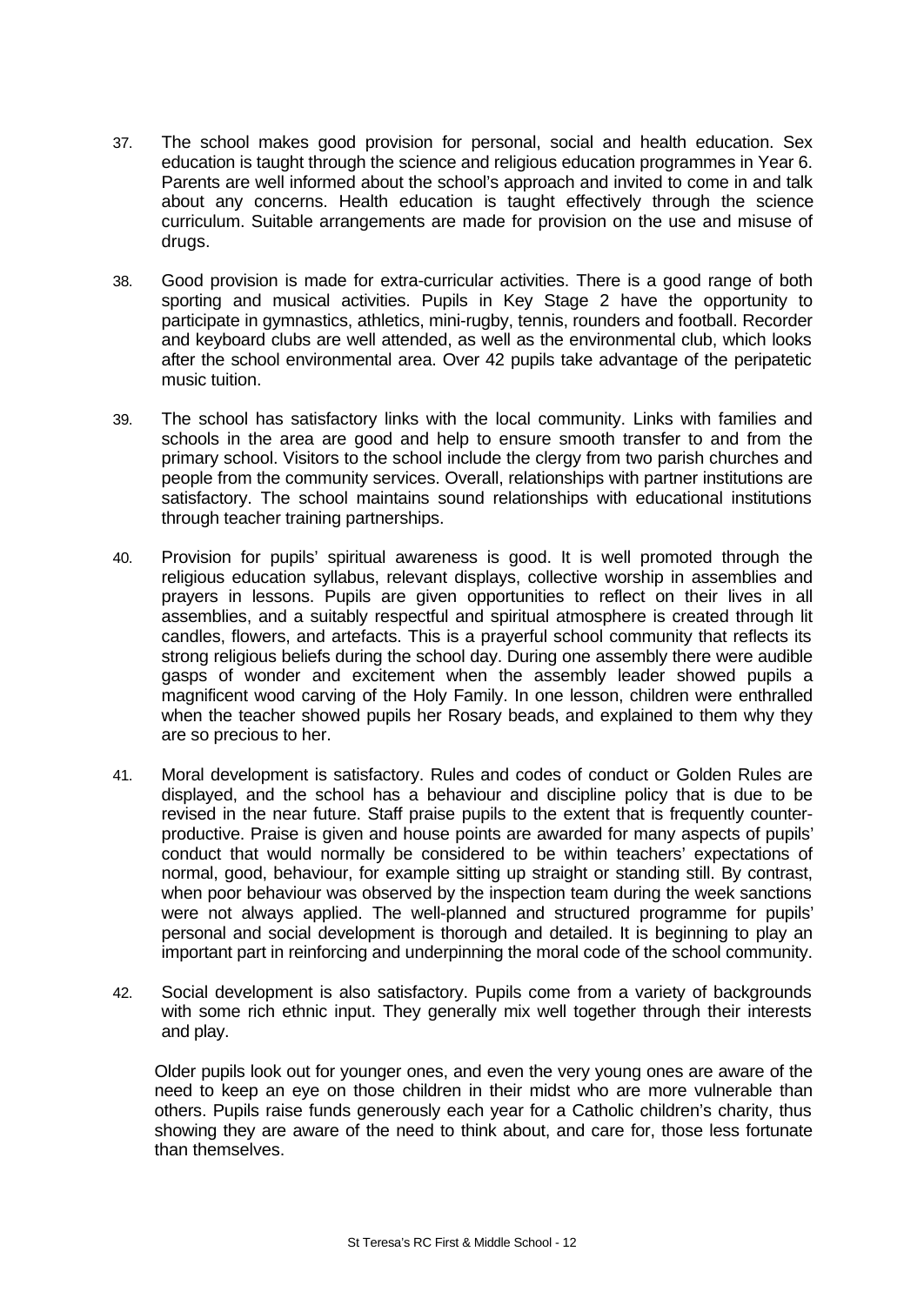43. The school's provision for cultural development is strong. Pupils learn of other religions and beliefs in their religious education lessons. All major festivals, such as Diwali, are referred to in the school's calendar, although there is no active celebration of any of them in the school. Inspection week fell during Black History Month, and one of the learning support staff talked to the pupils about her recent visit to the Dominican Republic, which is her country of origin. This was a highly skilled and absorbing presentation that had pupils enthralled and merited the enthusiastic applause at the end. A series of educational trips and visits for each year group, for example to Hatfield House and the immediate local community, ensure that pupils gain in knowledge about their own historical culture and the world in which they live.

# **HOW WELL DOES THE SCHOOL CARE FOR ITS PUPILS?**

- 44. The school offers its pupils a good standard of support in regard to their health and welfare. They feel secure and comfortable in their daily surroundings and know they can turn to anyone for help. The school's concern for their health and welfare plays a strong part in the standards they achieve and the progress they make.
- 45. Secure arrangements for child protection are in place, and staff are aware of the importance of adhering to the school's procedures in this respect. The Premises Committee commissions an annual check on the school buildings, and undertakes an audit of its health and safety practices. Fire drills are held at appropriate intervals, and there are sufficient staff trained in first aid to deal with any accidents. In comparison to the vast majority of schools, St. Teresa's is unusually fortunate to enjoy the provision of a large medical room that is staffed each day so that pupils who are injured or unwell can receive instant attention from a Welfare Assistant.
- 46. There are weaknesses in the school's procedures for monitoring pupils' behaviour and personal development. There is not a consistent or corporate approach to behaviour management by staff, and the school does not keep a close enough check on the behaviour and personal development of all pupils.
- 47. Monitoring of pupils' academic performance is also weak. Although some progress has been made since the last inspection, this is still a key area for development. Teachers assess pupils' progress using different methods. As progress is not outlined clearly enough, too long is spent at the start of each year as teachers get to know their class. The school follows the Code of Practice for Special Educational Needs, and pupils with these are well supported and guided throughout the school. The deputy headteacher works with the administrative staff to ensure that the attendance registers are meticulously maintained and monitored on a regular basis. The importance of good attendance and punctuality are promoted well by the school and this is a strong aspect of its work.

# **HOW WELL DOES THE SCHOOL WORK IN PARTNERSHIP WITH PARENTS?**

48. Overall, the partnership between the school and parents is a good one. From the preinspection questionnaires returned, attendance at the parents' meeting and talking to a number of parents during the week of the inspection, it is clear that the vast majority of parents view the school positively. Parents say their children are happy, are doing well and are making good progress. They are pleased with the high standards achieved and the strong religious provision made for pupils.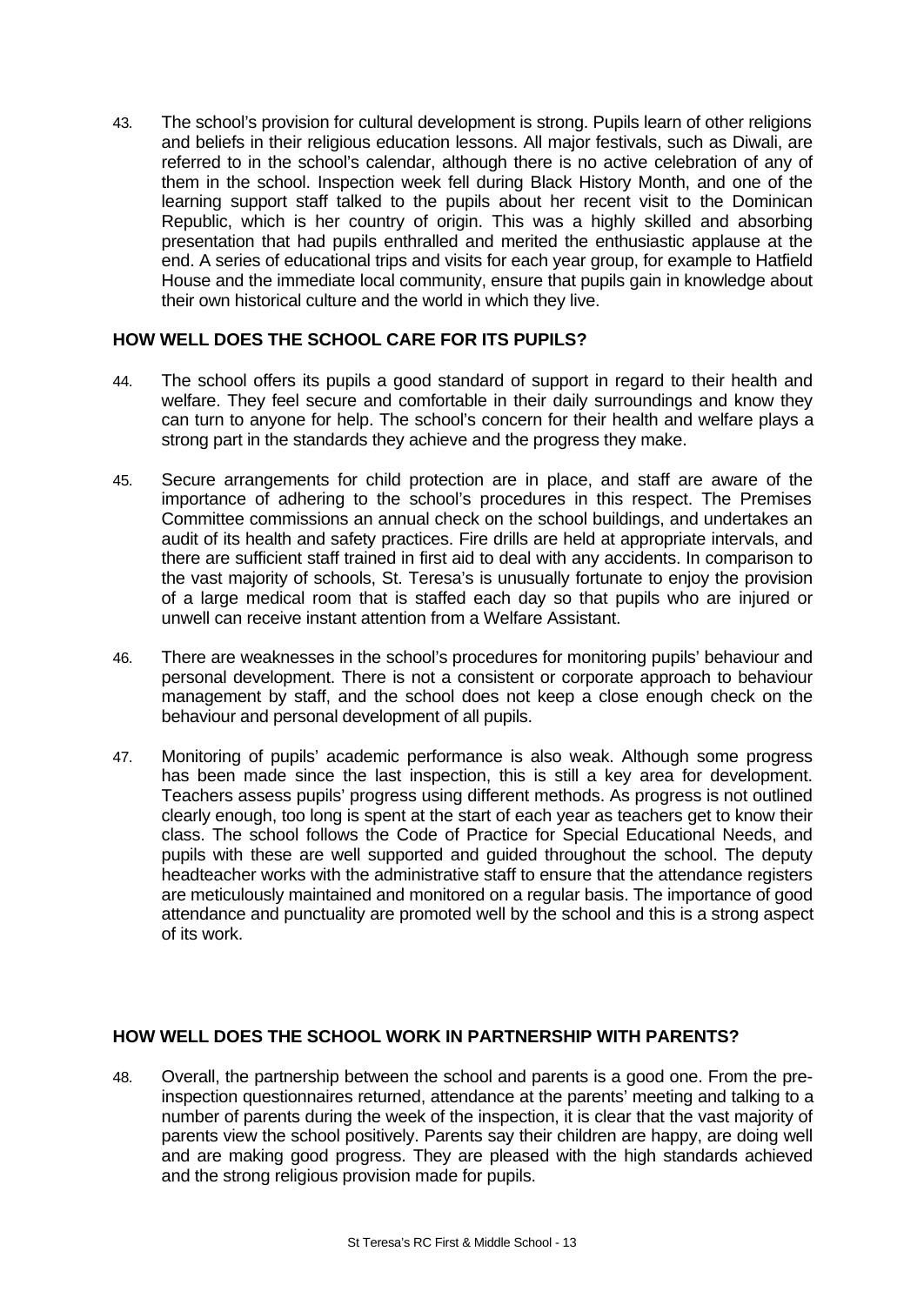- 49. Parents generally feel well informed about what their children are being taught. The school organises regular consultation evenings for parents in the autumn and spring terms which help to keep them well informed about their children's progress. Another such evening is arranged in the summer term following receipt of pupils' annual reports, and parents can make an appointment to attend this meeting if they so choose. Parents appreciate the formal newsletters sent out, which give detail of forthcoming events, but comment that on occasions notice given of assemblies and other events can be very short. They are also given the opportunity to attend an open evening in the summer term, when they can tour the school.
- 50. Pupils' annual reports are satisfactory. They inform parents of the strengths within their children's work, but do not contain sufficient indication of weaknesses, which need to be improved. Parents are keen to support their children with homework, for example, with reading, spelling and times tables work.
- 51. Few parents are able to give of their time to help voluntarily in the school although the school does write to them once a year inviting them to contribute to the school's work in this way. The Parent-Teacher Association comprises a small group of parents who organise social and fund-raising events. When these events take place, parents lend great support on the day by attending and helping out.

# **HOW WELL IS THE SCHOOL LED AND MANAGED?**

- 52. Many of the strengths outlined by the previous inspection are still features of the way in which the school is lead and managed. The headteacher has shown good leadership in directing the work of the school towards maintaining its good test results. She has drawn the work of the staff and governors together, and has promoted a strong commitment within the school community to seeking continued high achievement. In addressing issues from the last inspection, the school has improved several aspects of its provision, notably the quality of learning experiences for children under five. In other areas, national initiatives have been successfully introduced. Teaching and learning have improved as a result. For example, in mathematics, teachers are more proficient at developing pupils' skills in mental calculation, and the rate of learning in this aspect has increased.
- 53. Some subject leaders have been dynamic in their efforts to raise standards, and, in science for example, strong leadership has been rewarded with better test results. Leadership and management of provision for pupils with special educational needs is very good. The co-ordinator's knowledge and skill are key factors in the school's strength in this area, and she uses both to secure good quality provision.
- 54. The school's evaluation of its own practice is mostly secure. Most of the issues identified during the inspection had been recognised by the school and featured in its improvement plan.

Test results, however, are not analysed in enough depth, and the school's own assessment procedures in English and mathematics are not strong enough to provide a good basis for tracking pupils' achievements. The unsatisfactory behaviour of the minority of disruptive pupils has been recognised, and the school has indicated, through its development plan, the ways it proposes to tackle this problem.

55. Some monitoring of teaching quality took place as a result of the introduction of national initiatives in literacy and numeracy. This has not been rigorous enough to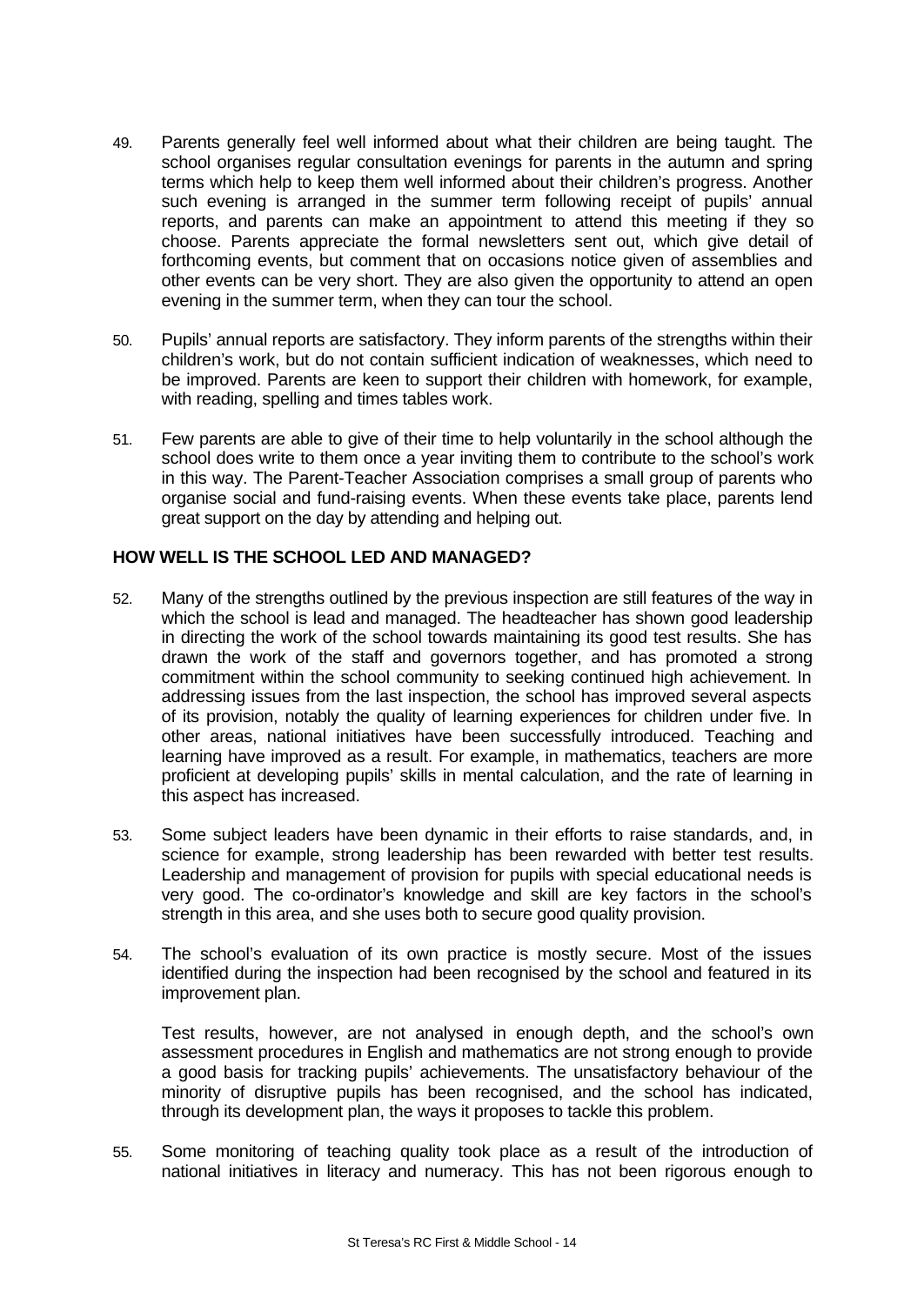highlight good practice nor has it been used effectively enough in raising the quality of more ordinary teaching.

- 56. Governors are supportive of the school and keep in regular contact. They fulfil their responsibilities well overall. They play an active role in planning for the school's future development but are less effective in holding the school to account for the standards it achieves. Their role in monitoring the work of the school is not strong enough.
- 57. The school's financial and other resources are managed well. Grants and specific funds are used effectively for their designated purposes. The school links its finances well to identified areas for improvement. Given the pupils' attainment on entry, the quality of education provided and standards achieved throughout the school, it gives good value for money.

# **WHAT SHOULD THE SCHOOL DO TO IMPROVE FURTHER?**

- 58. Whilst the school achieves good results overall, the rate of pupils' learning varies, especially at the start of the school year. To maintain a consistently good pace of learning for all pupils, the school should now:
	- (1) sharpen procedures for monitoring the quality of teaching to ensure that the features of good quality teaching are identified and shared with all staff

(Paragraph references: 17, 54, 101, 112, 128, 133, 138, 145, 167)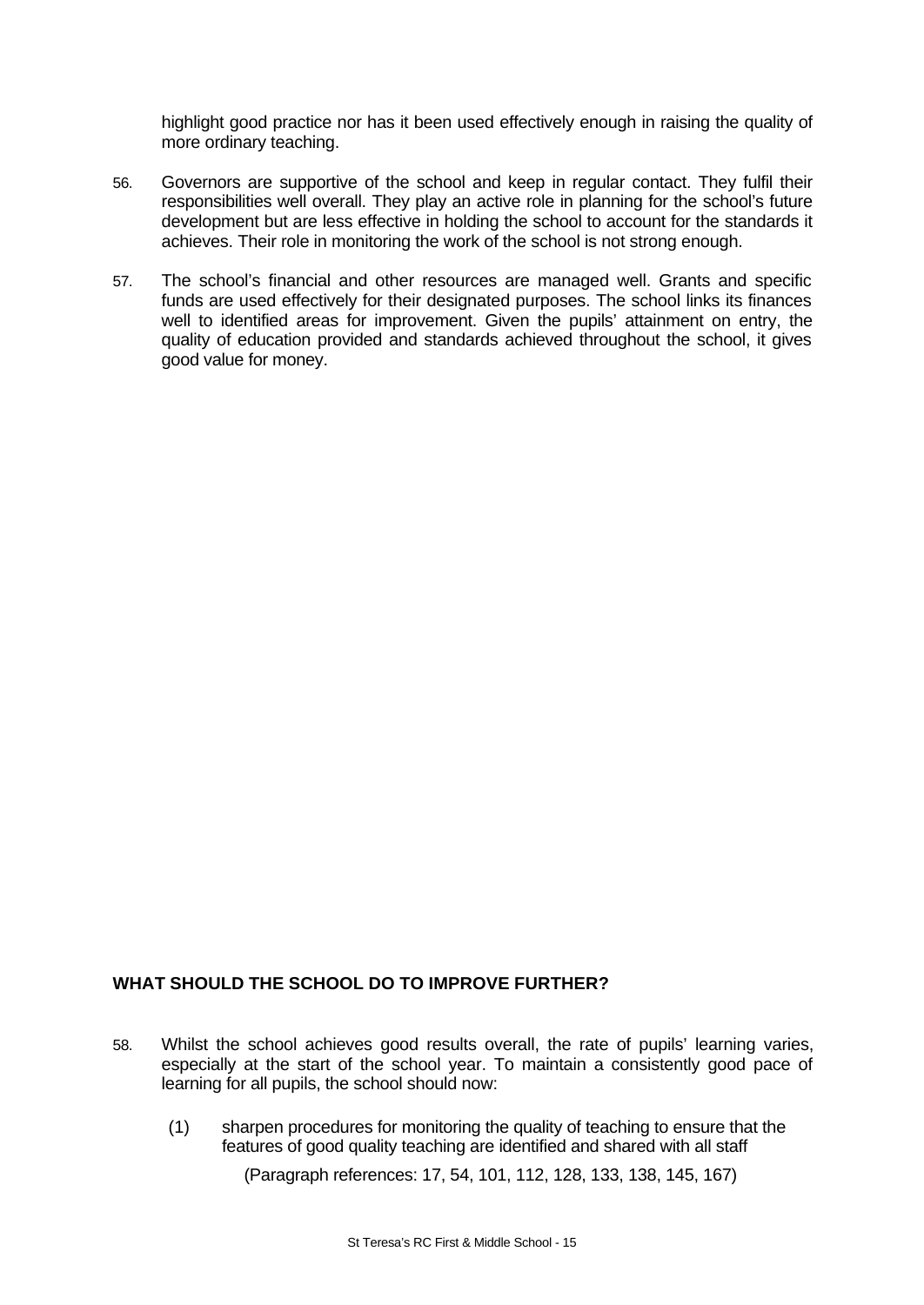(2) improve arrangements for checking on pupils' progress so that teachers have the fullest possible information about pupils' achievements in reading, writing and mathematics

(Paragraph references: 24, 47, 95, 107, 108, 123, 158)

(3) strengthen the school's arrangements for promoting good behaviour and discipline

(Paragraph references: 13, 21, 46, 84, 94, 120).

In addition to the key issues identified, the governors should also consider the following issues for inclusion in their action plan:

- Opportunities for pupils to practise writing skills in other subjects of the curriculum (Paragraph ref.: 3, 20)
- The development of skills in information and communication technology through other subjects (Paragraph ref.: 32, 111, 151)
- Further encouragement for pupils to make suggestions and show initiative (Paragraph ref.: 15).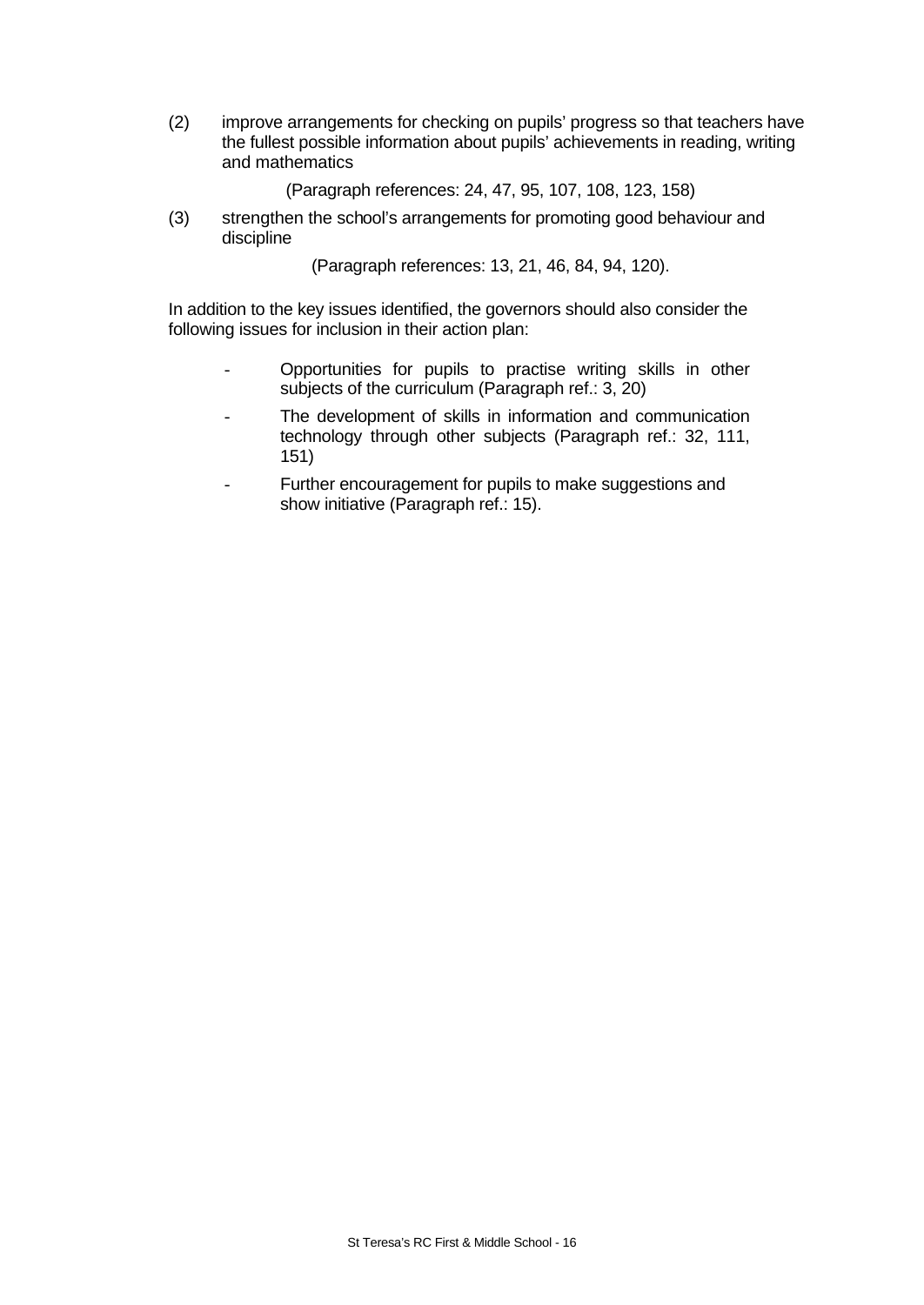# **PART C: SCHOOL DATA AND INDICATORS**

# *Summary of the sources of evidence for the inspection*

Number of lessons observed

Number of discussions with staff, governors, other adults and pupils

# *Summary of teaching observed during the inspection*

| Excellent | Very good | Good     | Satisfactory | Jnsatisfactory | Poor | Very Poor |
|-----------|-----------|----------|--------------|----------------|------|-----------|
|           |           | 35<br>ບບ | 49           |                |      |           |

*The table gives the percentage of teaching observed in each of the seven categories used to make judgements about lessons.*

# *Information about the school's pupils*

| Pupils on the school's roll                                      | <b>Nurserv</b> | $YR - Y6$ |
|------------------------------------------------------------------|----------------|-----------|
| Number of pupils on the school's roll (FTE for part-time pupils) | 26             | 309       |
| Number of full-time pupils eligible for free school meals        | 0              | 13        |
| FTE means full-time equivalent.                                  |                |           |
|                                                                  |                |           |

| Special educational needs                                           | Nurserv | YR-Y6 |
|---------------------------------------------------------------------|---------|-------|
| Number of pupils with statements of special educational needs       |         |       |
| Number of pupils on the school's special educational needs register |         |       |

| English as an additional language                       | No of pupils |
|---------------------------------------------------------|--------------|
| Number of pupils with English as an additional language |              |

| Pupil mobility in the last school year                                       | No of pupils |
|------------------------------------------------------------------------------|--------------|
| Pupils who joined the school other than at the usual time of first admission | 23           |
| Pupils who left the school other than at the usual time of leaving           | 26           |

# *Attendance*

#### **Authorised absence Unauthorised absence**

|                           | %   |                           | %   |
|---------------------------|-----|---------------------------|-----|
| School data               | 5.5 | School data               | 0.1 |
| National comparative data | 5.4 | National comparative data | 0.5 |

*Both tables give the percentage of half days (sessions) missed through absence for the latest complete reporting year.*

| 65 |  |
|----|--|
| 30 |  |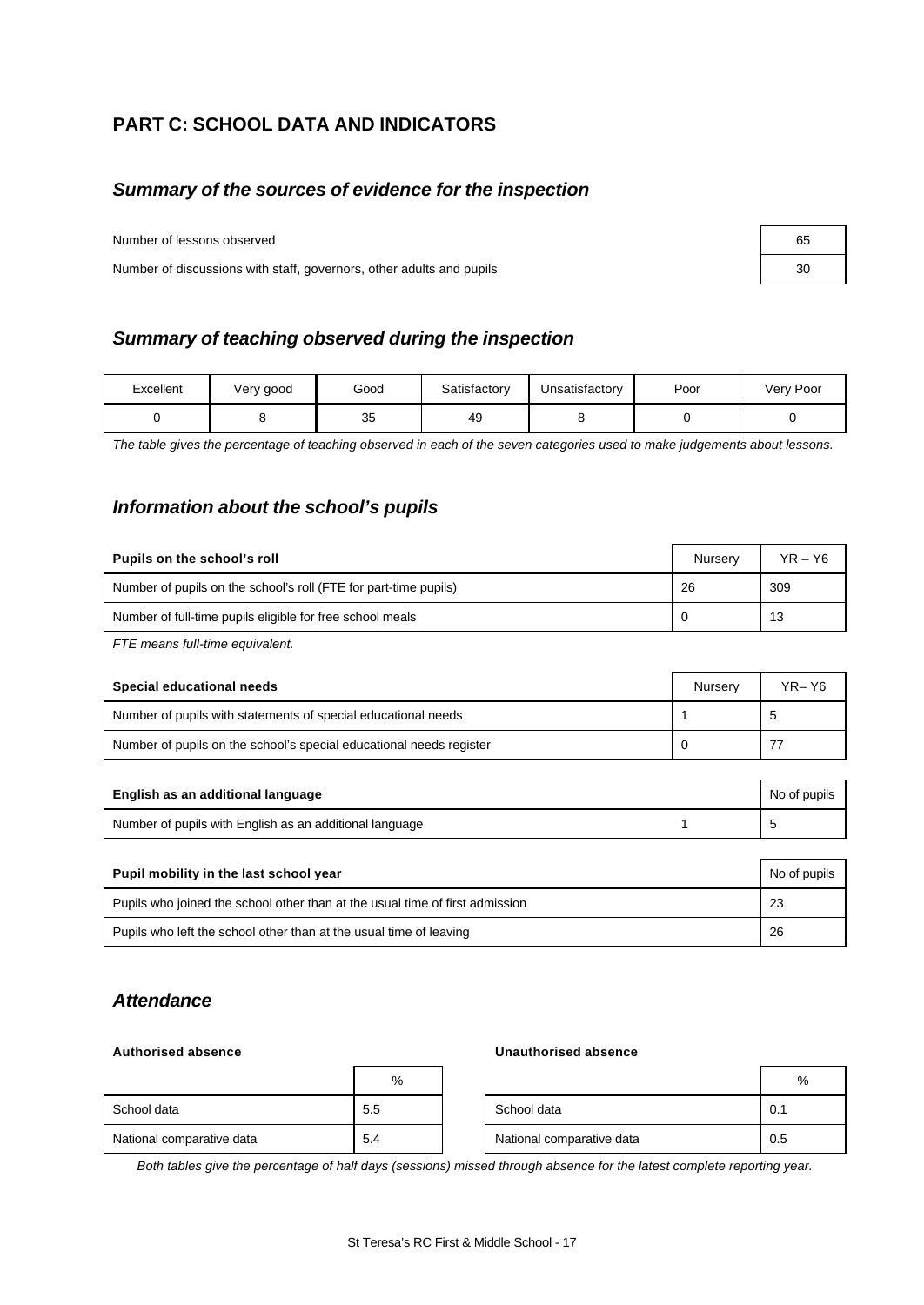# *Attainment at the end of Key Stage 1*

|                                                                                        | Year        | <b>Boys</b> | Girls | Total    |                    |    |  |
|----------------------------------------------------------------------------------------|-------------|-------------|-------|----------|--------------------|----|--|
| Number of registered pupils in final year of Key Stage 1 for the latest reporting year | 1999/0<br>0 | 33          | 25    | 58       |                    |    |  |
| <b>National Curriculum Test/Task Results</b>                                           |             | Reading     |       | Writing  | <b>Mathematics</b> |    |  |
|                                                                                        | <b>Boys</b> | 25          |       | 25       |                    | 28 |  |
| Numbers of pupils at NC level 2<br>and above                                           | Girls       | 23          |       | 23       |                    | 23 |  |
|                                                                                        | Total       | 48          |       | 48       |                    | 51 |  |
| Percentage of pupils                                                                   | School      | 83 (100)    |       | 83 (100) | 88 (93)            |    |  |
| at NC level 2 or above                                                                 | National    | 83(82)      |       | 84 (83)  | 90(71)             |    |  |
|                                                                                        |             |             |       |          |                    |    |  |

| <b>Teachers' Assessments</b>                 |             | English  | <b>Mathematics</b> | <b>Science</b> |
|----------------------------------------------|-------------|----------|--------------------|----------------|
|                                              | <b>Boys</b> | 25       | 29                 | 27             |
| Numbers of pupils at NC level 2<br>and above | Girls       | 23       | 21                 | 23             |
|                                              | Total       | 48       | 50                 | 50             |
| Percentage of pupils                         | School      | 83 (100) | 86 (98)            | 86 (100)       |
| at NC level 2 or above                       | National    | 84 (82)  | 88 (86)            | 88 (87)        |

*Percentages in brackets refer to the year before the latest reporting year.*

# *Attainment at the end of Key Stage 2*

|                                                                                        | Year        | <b>Boys</b> | Girls | Total              |                |  |
|----------------------------------------------------------------------------------------|-------------|-------------|-------|--------------------|----------------|--|
| Number of registered pupils in final year of Key Stage 2 for the latest reporting year | 1999/0<br>0 | 17          | 18    | 35                 |                |  |
| <b>National Curriculum Test/Task Results</b>                                           |             | English     |       | <b>Mathematics</b> | <b>Science</b> |  |
|                                                                                        | Boys        | 15          | 15    |                    | 17             |  |
| Numbers of pupils at NC level 4<br>and above                                           | Girls       | 17          | 14    |                    | 17             |  |
|                                                                                        | Total       | 32          | 29    |                    | 34             |  |
| Percentage of pupils                                                                   | School      | 91 (83)     |       | 83 (89)            | 97 (94)        |  |
| at NC level 4 or above                                                                 | National    | 75 (70)     |       | 72 (69)<br>85 (78) |                |  |

| <b>Teachers' Assessments</b>                 |             | English  | <b>Mathematics</b> | <b>Science</b> |
|----------------------------------------------|-------------|----------|--------------------|----------------|
|                                              | <b>Boys</b> | 14       | 15                 | 16             |
| Numbers of pupils at NC level 4<br>and above | Girls       | 17       | 14                 | 17             |
|                                              | Total       | 31       | 29                 | 33             |
| Percentage of pupils                         | School      | 89 (86)  | 83 (86)            | 94 (91)        |
| at NC level 4 or above                       | National    | 70 ([68) | 72 (69)            | 79 (75)        |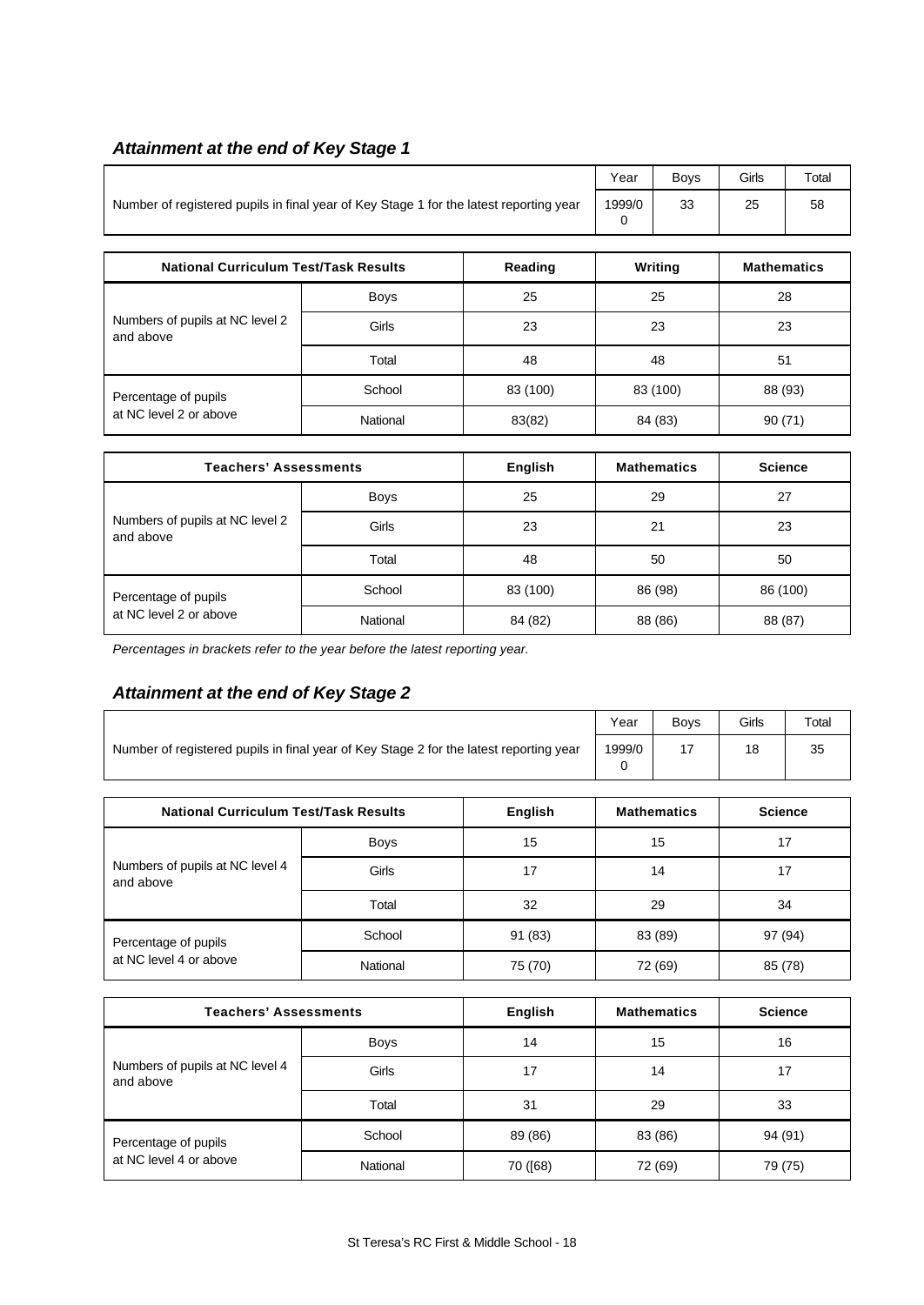*Percentages in brackets refer to the year before the latest reporting year.*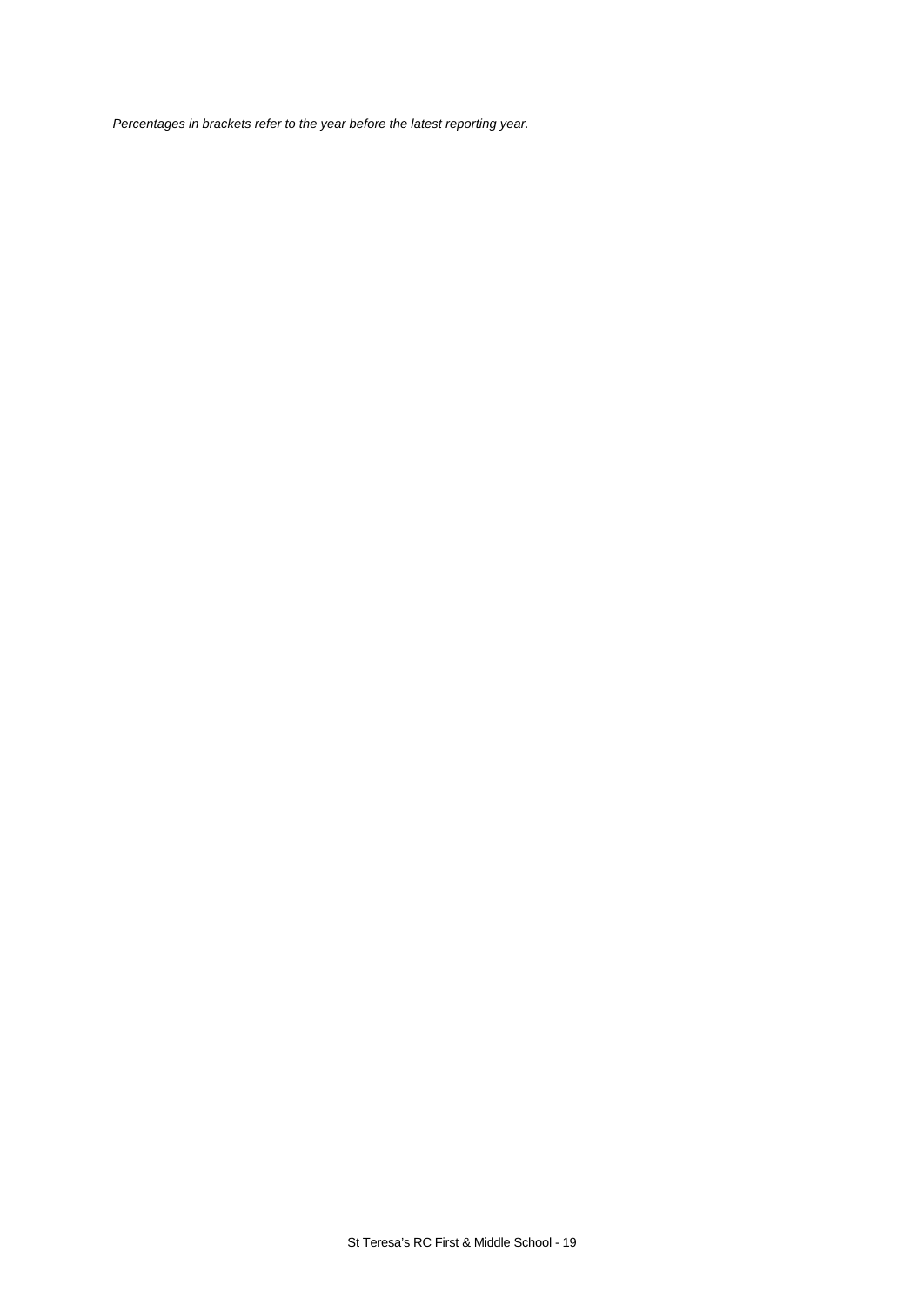|                                 | No of pupils |                              | Fixed period |          |
|---------------------------------|--------------|------------------------------|--------------|----------|
| Black - Caribbean heritage      |              | Black - Caribbean heritage   | 0            | $\Omega$ |
| Black - African heritage        | 3            | Black - African heritage     | $\Omega$     | $\Omega$ |
| $Black - other$                 | 10           | $Black - other$              | 1            | 0        |
| Indian                          | 3            | Indian                       | $\Omega$     | $\Omega$ |
| Pakistani                       | 0            | Pakistani                    | $\Omega$     | $\Omega$ |
| Bangladeshi                     | 0            | Bangladeshi                  | 0            | $\Omega$ |
| Chinese                         | 0            | Chinese                      | $\Omega$     | $\Omega$ |
| White                           | 275          | White                        | $\Omega$     | $\Omega$ |
| Any other minority ethnic group | 14           | Other minority ethnic groups | $\Omega$     | 0        |

*This table refers to pupils of compulsory school age only.*

#### **Qualified teachers and classes: YR – Y6**

| Total number of qualified teachers (FTE) | 13 | Financial year | 1999/2 |
|------------------------------------------|----|----------------|--------|
| Number of pupils per qualified teacher   | 24 |                |        |
| Average class size                       | 26 |                | £      |

### **Education support staff: Y[ ] - Y[ ]**

| Total number of education support staff |     |
|-----------------------------------------|-----|
| Total aggregate hours worked per week   | 180 |

#### **Qualified teachers and support staff: nursery**

| Total number of qualified teachers (FTE) |    |
|------------------------------------------|----|
| Number of pupils per qualified teacher   | 26 |
|                                          |    |
| Total number of education support staff  |    |
| Total aggregate hours worked per week    | 35 |
|                                          |    |
| Number of pupils per FTE adult           | 13 |

*FTE means full-time equivalent.*

# *Ethnic background of pupils Exclusions in the last school year*

| No of pupils |                              | Fixed period | Permanent |
|--------------|------------------------------|--------------|-----------|
| 1            | Black - Caribbean heritage   | 0            | 0         |
| 3            | Black - African heritage     | $\Omega$     | 0         |
| 10           | $Black - other$              |              | 0         |
| 3            | Indian                       | 0            | 0         |
| 0            | Pakistani                    | 0            | 0         |
| 0            | Bangladeshi                  | 0            | 0         |
| 0            | Chinese                      | 0            | 0         |
| 275          | White                        | 0            | 0         |
| 14           | Other minority ethnic groups | 0            | 0         |

*This table gives the number of exclusions of pupils of compulsory school age, which may be different from the number of pupils excluded.*

# *Teachers and classes Financial information*

| Total number of qualified teachers (FTE) | P  | Financial vear | 1999/20001 |
|------------------------------------------|----|----------------|------------|
| Number of pupils per qualified teacher   | 24 |                |            |

| Average class size                      | 26  |                                            |         |
|-----------------------------------------|-----|--------------------------------------------|---------|
|                                         |     | Total income                               | 711,252 |
| Education support staff: $Y[] - Y[]$    |     | Total expenditure                          | 735,703 |
| Total number of education support staff | 9   | Expenditure per pupil                      | 1786    |
| Total aggregate hours worked per week   | 180 | Balance brought forward from previous year | 35.395  |
|                                         |     | Balance carried forward to next year       | 10,944  |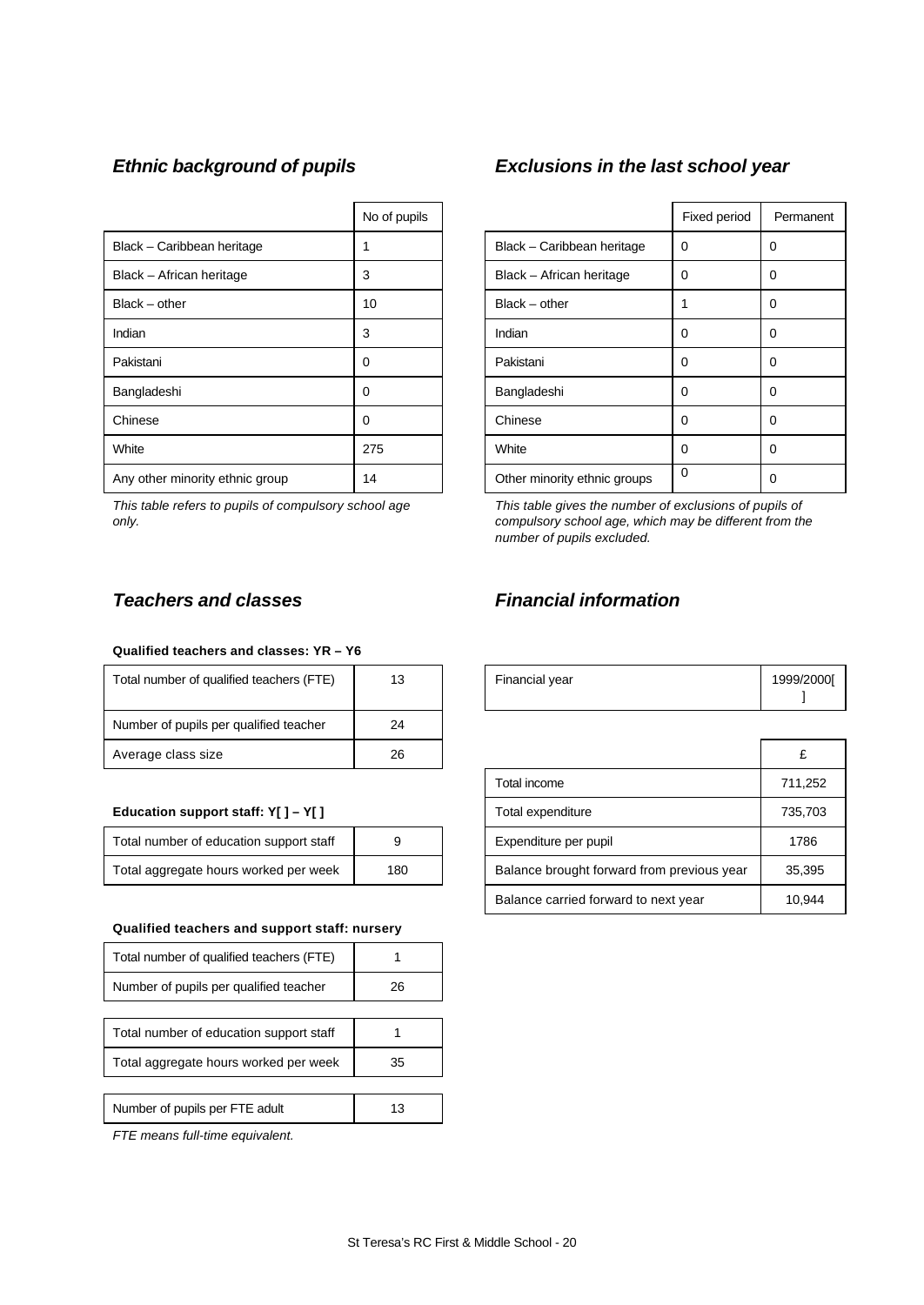# *Results of the survey of parents and carers*

**Questionnaire return rate**

Number of questionnaires sent out | 335

Number of questionnaires returned 44

#### **Percentage of responses in each category**

|                                                                                       | Strongly<br>agree | Tend to<br>agree | Tend to<br>disagree | Strongly<br>disagree | Don't<br>know  |
|---------------------------------------------------------------------------------------|-------------------|------------------|---------------------|----------------------|----------------|
| My child likes school.                                                                | 68                | 32               | $\Omega$            | $\Omega$             | $\mathbf 0$    |
| My child is making good progress in school.                                           | 66                | 30               | 5                   | $\Omega$             | 0              |
| Behaviour in the school is good.                                                      | 52                | 43               | $\Omega$            | $\Omega$             | 5              |
| My child gets the right amount of work to do at<br>home.                              | 34                | 45               | 14                  | $\overline{2}$       | 5              |
| The teaching is good.                                                                 | 57                | 39               | $\overline{2}$      | 0                    | $\overline{2}$ |
| I am kept well informed about how my child is<br>getting on.                          | 41                | 39               | 16                  | $\overline{2}$       | $\overline{2}$ |
| I would feel comfortable about approaching the<br>school with questions or a problem. | 59                | 20               | 11                  | $\overline{7}$       | $\overline{2}$ |
| The school expects my child to work hard and<br>achieve his or her best.              | 65                | 34               | $\overline{2}$      | $\Omega$             | $\mathbf 0$    |
| The school works closely with parents.                                                | 39                | 34               | 14                  | 9                    | 5              |
| The school is well led and managed.                                                   | 64                | 25               | $\overline{2}$      | $\overline{7}$       | $\overline{2}$ |
| The school is helping my child become mature and<br>responsible.                      | 64                | 25               | $\overline{7}$      | $\Omega$             | 5              |
| The school provides an interesting range of<br>activities outside lessons.            | 23                | 25               | 16                  | 14                   | 23             |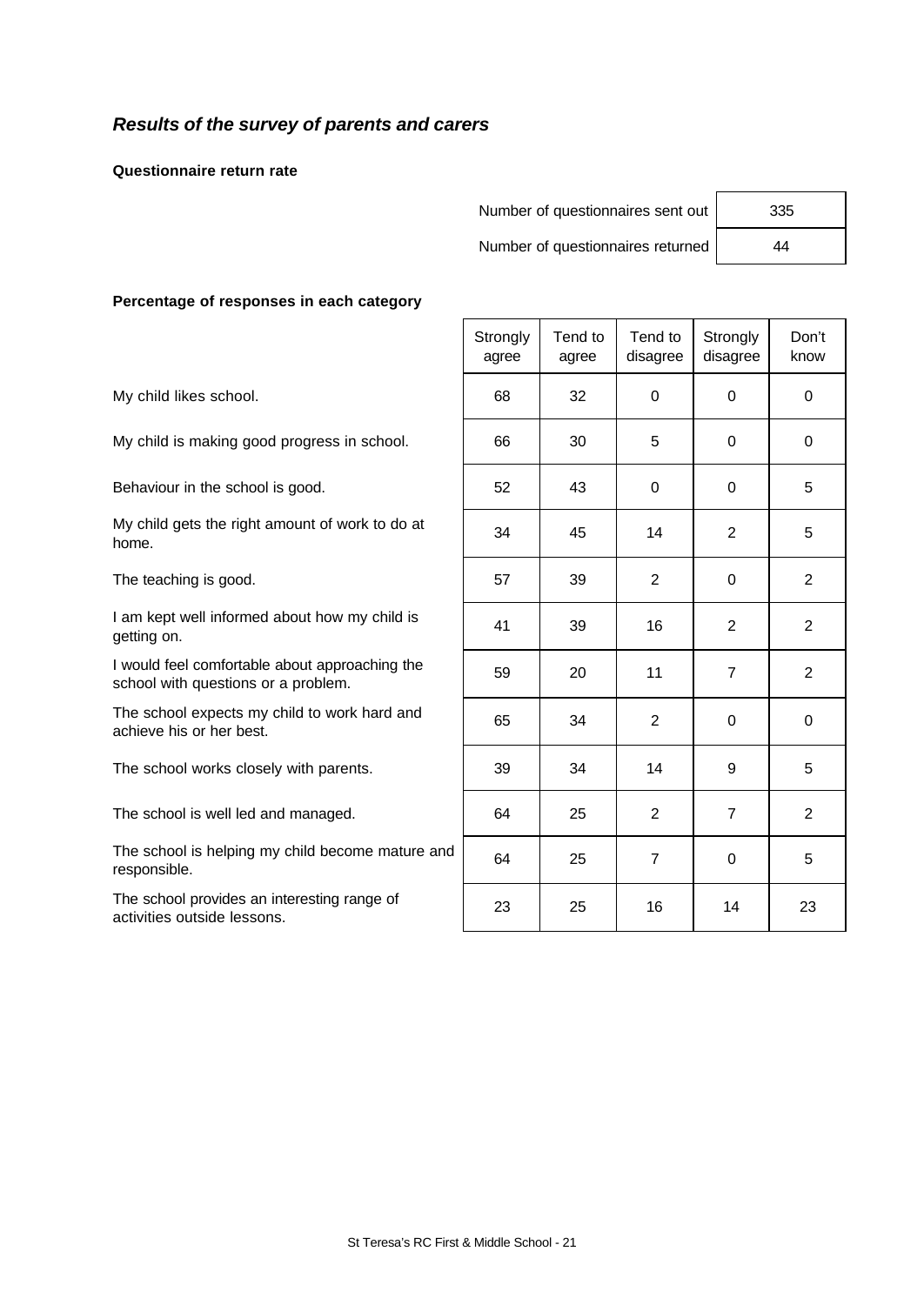# **PART D: THE STANDARDS AND QUALITY OF TEACHING IN AREAS OF THE CURRICULUM, SUBJECTS AND COURSES**

## **AREAS OF LEARNING FOR CHILDREN IN THE FOUNDATION STAGE**

- 59. Children are admitted to the Nursery on a part-time basis throughout the year, as they reach 3 years of age. They are admitted to the Reception class at the start of the school year in which they are five. Arrangements for their start in the Nursery and Reception classes are successfully geared towards as smooth a start as possible.
- 60. There are new national requirements with regard to the curriculum for children of this age. Teachers have made a good start in planning the new curriculum for the under fives and all necessary areas of learning are covered. They have already established, through shared approaches to planning and teaching, a good basis for children to build on what they learn as they move on through the stage. Teaching and support staff, particularly in the Nursery, have established a very good rapport and work effectively together. They have a good understanding of how children learn and a strong belief in the principles of early years education.
- 61. There has been a marked improvement in the quality of nursery provision and teaching since the last inspection, and it is now a strength within the school. Attainment is above average and children make good progress in the majority of areas except in physical development where their attainment and progress is now satisfactory.

### **Personal, social and emotional development**

- 62. A particular strength in the Nursery, and well taught in Reception classes, children's personal, social and emotional development is very good.
- 63. In the Nursery, very young pupils quickly settle, learn how to work together and behave appropriately in a number of different situations. They sustain a very good level of concentration and independence and use available resources purposefully. The oldest children, after two terms in the Nursery, are confident learners, still eager to tackle new experiences, and they display high levels of involvement in activities, often collaborating with each other in investigative experiences. Relationships between staff and children are very good. This leads to trusting attitudes and a sense of self as a member of a community. Staff are skilled in encouraging dialogue with young children to encourage them to talk about themselves and their feelings. The expertise of staff in offering rich learning experiences is very well developed and leads to well above average achievements within this area of learning.
- 64. In the two Reception classes, children continue to be interested in what they do and tackle new experiences with confidence and perseverance. The quality and richness of learning resources is not as well developed as in the Nursery. As a consequence, when pupils finish their designated tasks, they often have little else with which to develop their skills of independent learning. Pupils are usually well behaved but staff are inconsistent in their approach to managing children effectively. In one class, not enough is done to encourage self- discipline, for example, in encouraging pupils to take turns in responding to questions.

### **Communication, language and literacy**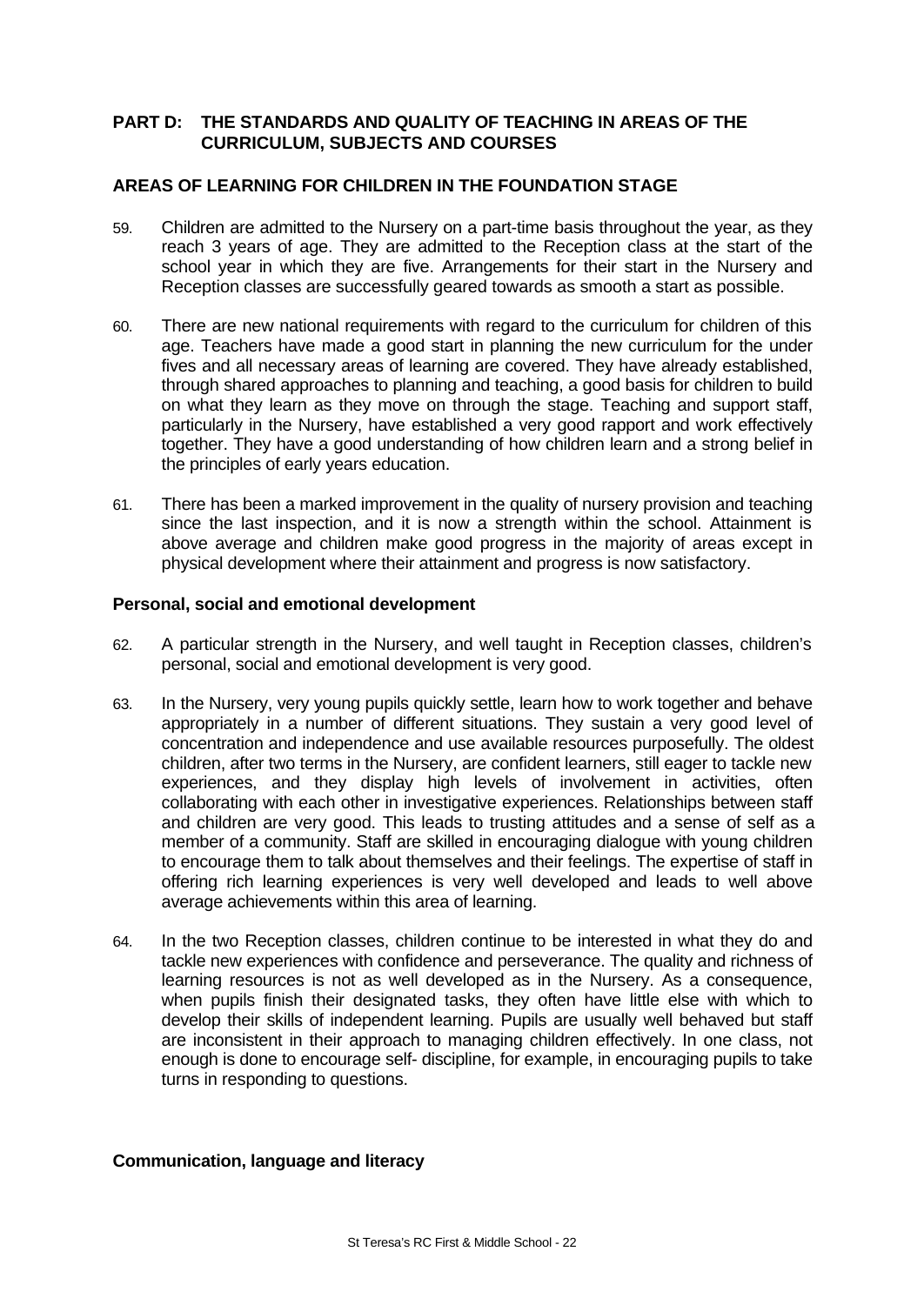- 65. Children make good progress in this area of learning in both the Nursery and Reception classes. Teaching is good in the Nursery and in one of the Reception classes. In the other, it is satisfactory. Effective teaching in the Nursery is ably built upon by reception teachers, particularly in reading where children make very good progress for their age. They are well on course to achieve not only the given early learning goals, but also some aspects of the early national curriculum requirements.
- 66. In the Nursery, a wide range of activities successfully develop children's speaking and listening skills. Staff are particularly skilled in planning activities that lend themselves to extending the development of language and literacy skills. For example, in story sessions children are encouraged to take part and offer their own views and predictions. By the time they have experienced two terms in the Nursery, most children are able to speak clearly and confidently. The oldest children are able to write their own names, some with well-formed letters.
- 67. In the Reception classes, higher attainers achieve well. They know and can write their names unaided and copy writing accurately, and some are just beginning to make their own attempts at writing words and sentences. Some can read without help, and can use the position of the word, initial letters and clues in the pictures to work out a word they do not know. During lessons, most children can successfully identify various letters of the alphabet, and find words in which they appear either as initial letters, or in the word.
- 68. Teaching of basic literacy skills is thorough in both classes, particularly where pupils have direct teaching from the staff. Supporting activities are not always well thought through in relation to their capacity for encouraging children to use their skills. For example, in one class in the activities involved in making pig puppets and models, children's skills in talking about what they were doing were not developed successfully. Adults involved did not use the necessary skills of encouraging children to talk about what they were doing.

# **Mathematics**

- 69. Children make good progress and are on course to achieve the early learning goals for mathematics. Most are well on the way towards achieving some national curriculum objectives by the end of the Foundation Stage.
- 70. In the Nursery, progress is good because staff provide a good range of practical activities. Many children count and match groups of objects quite successfully. Most of the oldest pupils understand numbers up to six and can match, for example, a given number to a group of dots. Teachers extend children's capacity to count, compare and match well. Children often make up small activities for themselves. They count equipment or estimate the capacity of containers in the water tray. This is because staff have ensured a rich variety of resources with which pupils can experiment.
- 71. By the time children enter Reception classes, the higher attainers can use the language of size correctly, know the basic shapes, name and match colours, understand numbers to ten and recognise objects in groups such as three, five and ten.

Average attainers can name and match colours, count to ten, name the basic shapes and recognise some groups of objects. Lower attainers are at an early stage in counting, shape recognition and colour matching.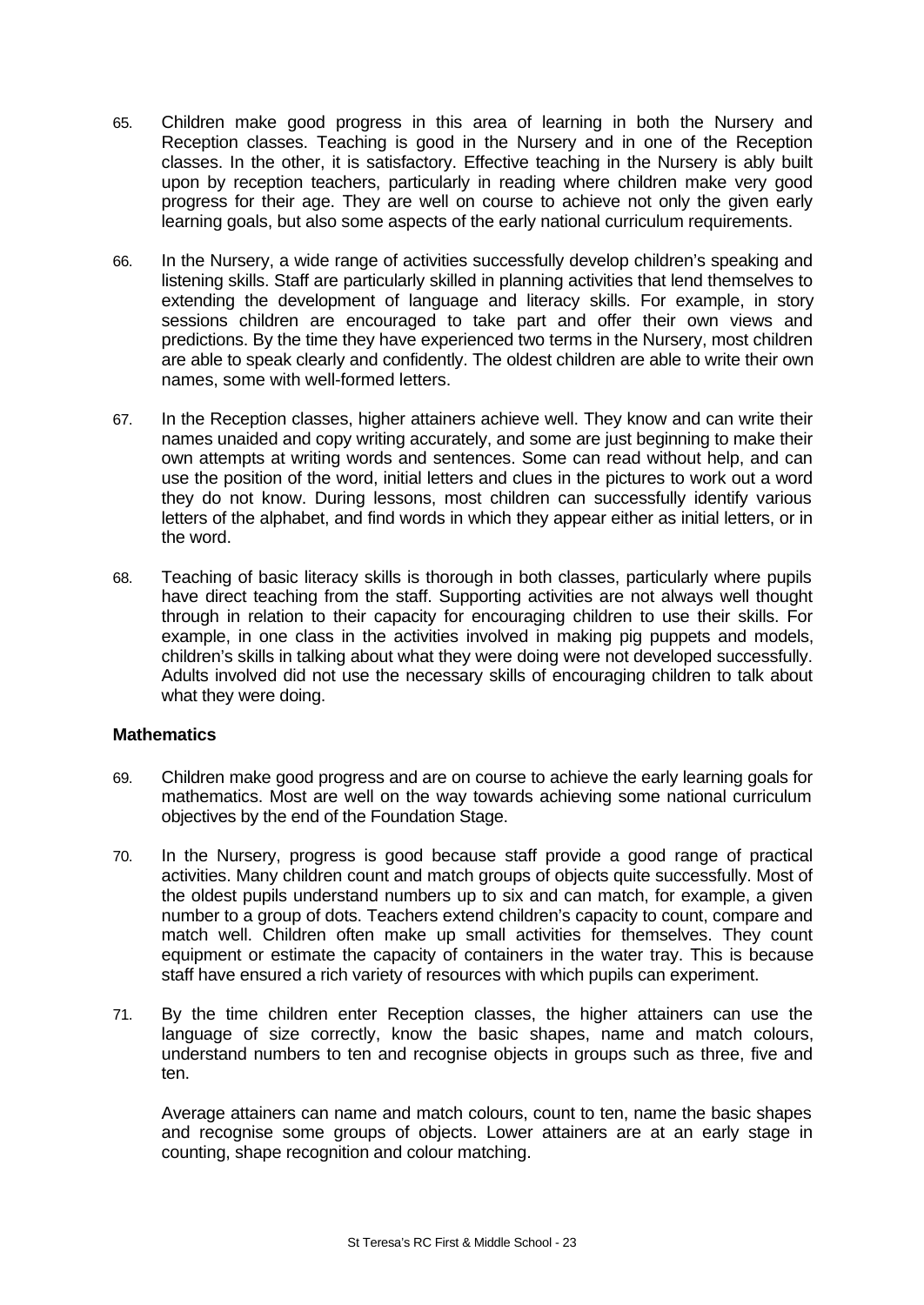72. The quality of learning varies in the Reception classes. In one class, the pace of learning is slower because teaching is aimed at the average and below average attainers, and higher attainers are not sufficiently challenged. In the other class, the teacher uses good questioning to encourage children to extend their thinking.

## **Knowledge and understanding of the world**

- 73. Pupils make good progress in this area in the Nursery. At this stage, some early learning goals have been reached for pupils in the Reception classes. However, the programme is extensive and will require a full year to implement.
- 74. Nursery children develop good foundations in scientific knowledge and skills. They are able to examine objects and living things, such as snails and worms, and find out more about them. The staff's questioning and discussion techniques are invariably open ended to encourage pupils to come to their own conclusions. Children are helped to observe closely and to make statements that accurately describe, in so far as they are able, what they see.
- 75. Good progress is made in developing computer skills. Some pupils are adept at using the mouse and can guide the cursor and click on selected images quite well. Others use the listening centre and follow a text at the same time but few can use the controls yet to adjust sound levels without help. Children's geographical awareness is stimulated. For example, they gain a basic knowledge of maps. This is promoted in play with cars and construction toys on floor maps. There is a very good attempt to provide activities that stimulate the imagination and sustain play for a long time. Children play effectively with construction toys, often building, for example, complicated structures for their farm animals.
- 76. In Reception classes, pupils develop their scientific knowledge further. They learn about water, and are beginning to understand differences in sea and fresh water. They learn about tap water and how it can be regulated to produce hot and cold water. They are also gaining knowledge of physical processes. They learn, for example, that materials can change when heated. Opportunities to build on and practise computer skills are offered but not consistently encouraged by enough adult support or by allowing time for pupils to develop their skills.
- 77. The quality of teaching is good overall. Teachers in both Nursery and Reception provide stimulating experiences at the pupils' level of interest and allow time for pupils to explore and experiment.

# **Physical development**

78. Pupils' development was not observed during lessons in the Reception classes. Scrutiny of teachers' planning shows that children are given appropriate opportunities to develop gymnastics, dance and movement skills, and are provided with opportunities to develop early games skills. In the Nursery children make satisfactory progress and now have access to large play equipment, and are given better opportunities to run, jump, skip and climb. They are agile and inventive in the use of climbing equipment, and are able to move in a range of ways, such as balancing or moving in and out. In their use of tricycles, they can adjust speed and change direction to avoid obstacles very quickly.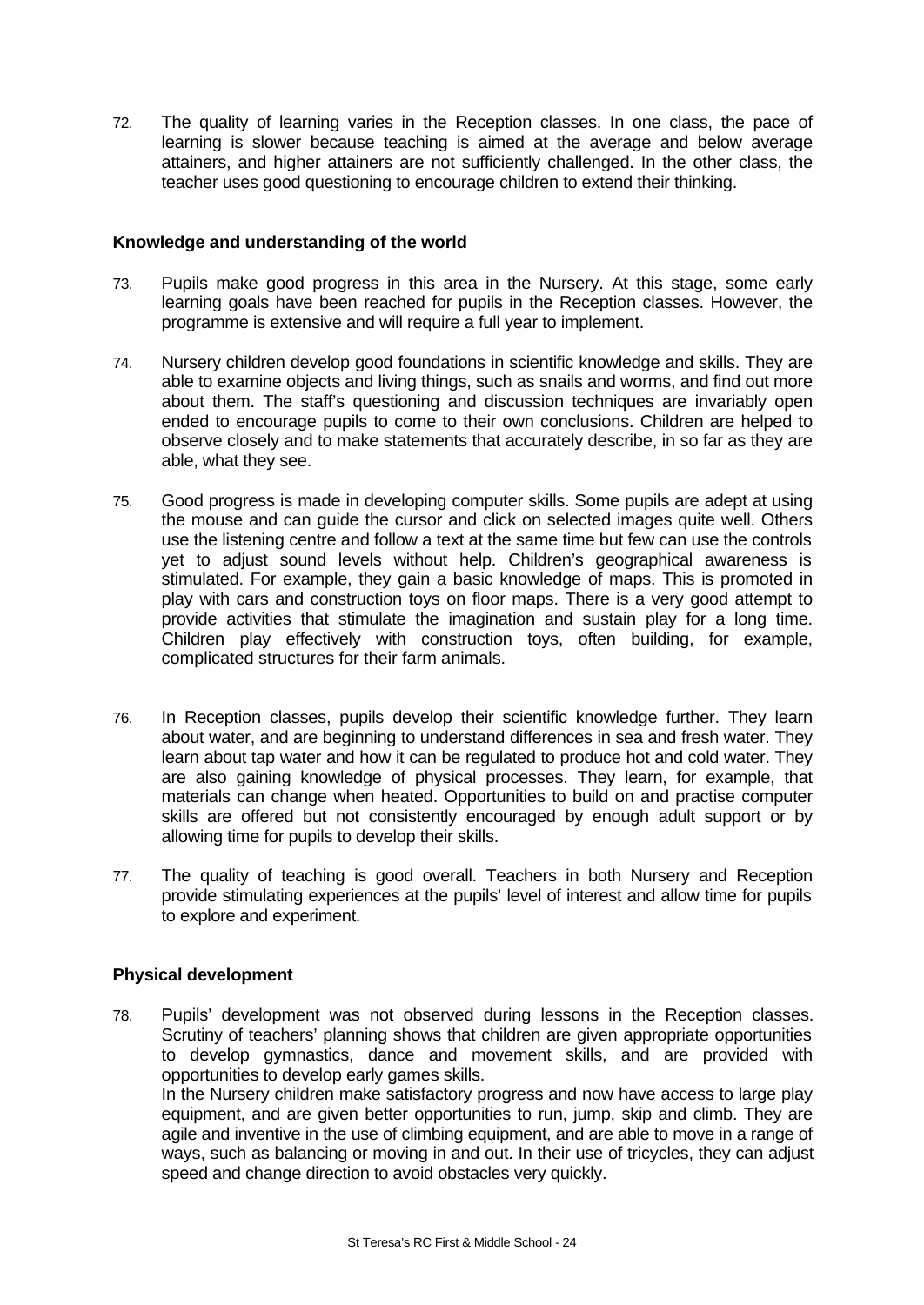79. Children are provided with many different activities to develop their manipulative skills and they can handle simple tools, such as scissors, effectively and safely. These skills are further developed in Reception classes, where pupils explore malleable materials such as clay and dough. They can control their use of modelling tools quite well to cut a circle in their pottery- making activity, for example. Teachers and support staff work well together to improve pupils' skills. The majority of activities are well planned and resourced.

# **Creative development**

- 80. In the Nursery, pupils make good progress towards the learning goals for creative development, because of the many practical opportunities they are given. They make patterns, draw, paint, print, cut and stick; they design pictures in the style of other artists such as Matisse and make collage pictures, for example, of a skeleton. Children used recycled materials to make models. Some describe what they are doing and higher attainers can say why they have selected a particular material. In their painting, most children can mix colours to create different effects. In music, they join in their favourite songs and older pupils are building up a repertoire of songs and rhymes. They enjoy their musical experiences, and explore the different sounds of instruments with gusto. Teachers provide appropriate opportunities for children to sing and play instruments.
- 81. In Reception classes, teachers' skills in developing pupils' creative awareness varies between the classes. Expectations for what pupils can do are not always high enough in one class and not enough is done to explore how, for example, children can improve their efforts. Overall, teachers seek to build on pupils' achievements through a range of different activities, such as butterfly collages, hand cut outs, patterns and puppet making.

# **ENGLISH**

- 82. Standards at the end of Key Stage 1 in reading and writing are well above average. There has been a consistent pattern across three years of above average and well above average achievement in the results of the National Curriculum tests for sevenyear-olds. In 1999, results showed pupils to be nearly a year in advance of other schools and in comparison with similar schools, pupils' results were well above average. In the results for the year 2000, the pattern of high achievement is maintained, but with a smaller percentage reaching the higher levels (Level 2A and 3) in reading and writing. The school predicted this fall because of the higher number of lower attaining pupils and those with special educational needs.
- 83. The test results for eleven-year-olds at Key Stage 2, again, show a consistent pattern of attainment above the national average in both reading and writing, which is sustained in the Year 2000 results. In 1999, results when compared with similar schools were average.
- 84. Unlike the national picture, there is no significant difference between the attainment of boys and girls.
- 85. The conclusions reached during the inspection confirm the high standards achieved at Key Stage 1. Pupils are given a very good rounding in the basic skills of reading and writing, and there should be evidence of very high achievement by the end of Key Stage 2. Although standards here are still above average, they are not high enough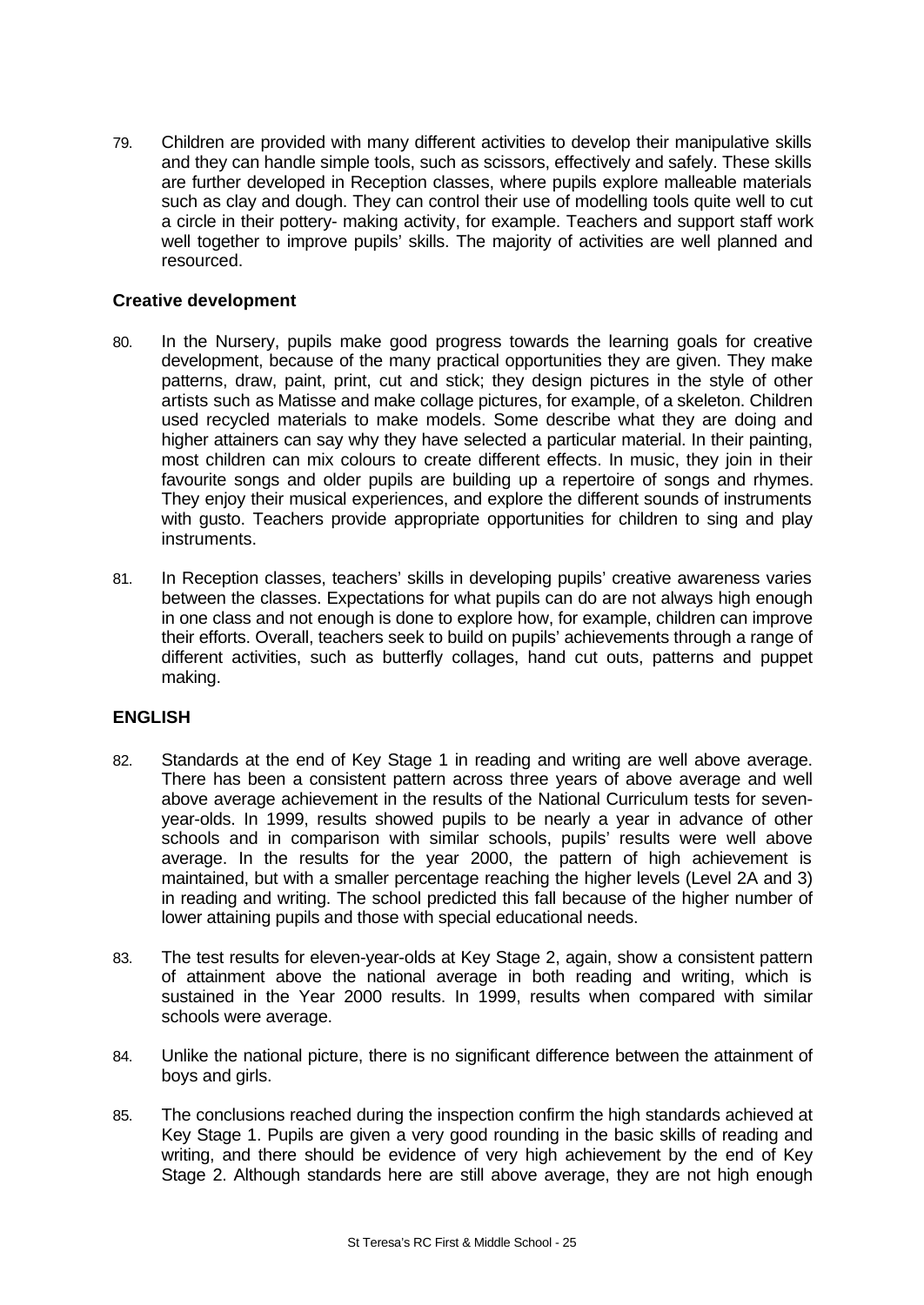given the starting point. This is partly due to weaknesses in teaching, where the pupils' rate of learning is not sustained in some classes of younger pupils and in Year 6. Weaknesses in lesson pace, inconsistencies in behaviour management and some lack of challenge for higher attainers inhibit some pupils' rate of progress.

- 86. In speaking and listening, pupils attain the nationally expected standards achieved at Key Stage 1. Again, standards are higher at Key Stage 1 than at Key Stage 2, because listening skills are better developed across the classes, and because pupils are given more opportunities to practise their discussion skills. By the time they are ready to leave this key stage, they are able to listen carefully to teachers' instructions and information and to others without interrupting. Higher attainers in particular, are already fluent, confident speakers who can organise their thoughts well to present clear explanations. Others are hesitant at this early stage of the term to justify themselves but when skilfully probed, as they are by their teachers, they respond well. Group discussions across the key stage are well supported by teachers who are able to generate dialogue and stimulate discussion in a variety of ways. They use questions to stimulate ideas, to extend thought, suggestions, and information, and they offer their own views. This creates a safe atmosphere where all pupils' views are valued. They ensure high standards of appropriate behaviour where it is unacceptable for pupils to interrupt others and talk out of turn. Pupils are reasonably confident when talking to an audience. The element of drama was brought out through the text in one lesson, where pupils read what each character said. They were expressive and could alter their tone to fit the speaker well.
- 87. At Key Stage 2, pupils have opportunities to contribute in discussion. By the time they have reached the end of the key stage, they are able to talk with assurance in a broadening range of contexts However, their skills of discussion and debate, of offering opposing views, and of justifying their own opinions and statements with reasoned argument are less secure. Some good examples of these skills were seen at Year 5. Here, pupils discussed, with some sophistication, their views about given classics both in book form and as videos. At Year 6, not enough opportunities are given for pupils to voice their own views and opinions and they are seldom asked to justify an answer. Pupils' listening skills in some of the younger classes are not well developed, particularly where behaviour is noisy and some pupils inattentive.
- 88. Standards in reading at Key Stage 1 are above average. At the time of the inspection, a few weeks into the new school year, many pupils were on course to exceed these standards by the end of the key stage. Pupils build up a very good basis from which they can develop much higher than average reading skills by the end of Stage 2. Standards of reading at eleven are high but could be higher, given the starting points.
- 89. At Key Stage 1 the teaching of reading is consistently good across all classes and pupils can build on what they already know very effectively. Thorough exploration of shared texts and word attack strategies develop pupils' capacity to read with fluency, to tackle unknown words in effective and different ways and to understand what they are reading. Pupils develop a good level of skill in working with non-fiction texts. All average and higher attaining pupils could identify the difference between fiction and non-fiction books when they saw them and were able to read for information, the higher attainers being more skilled at finding answers in the text.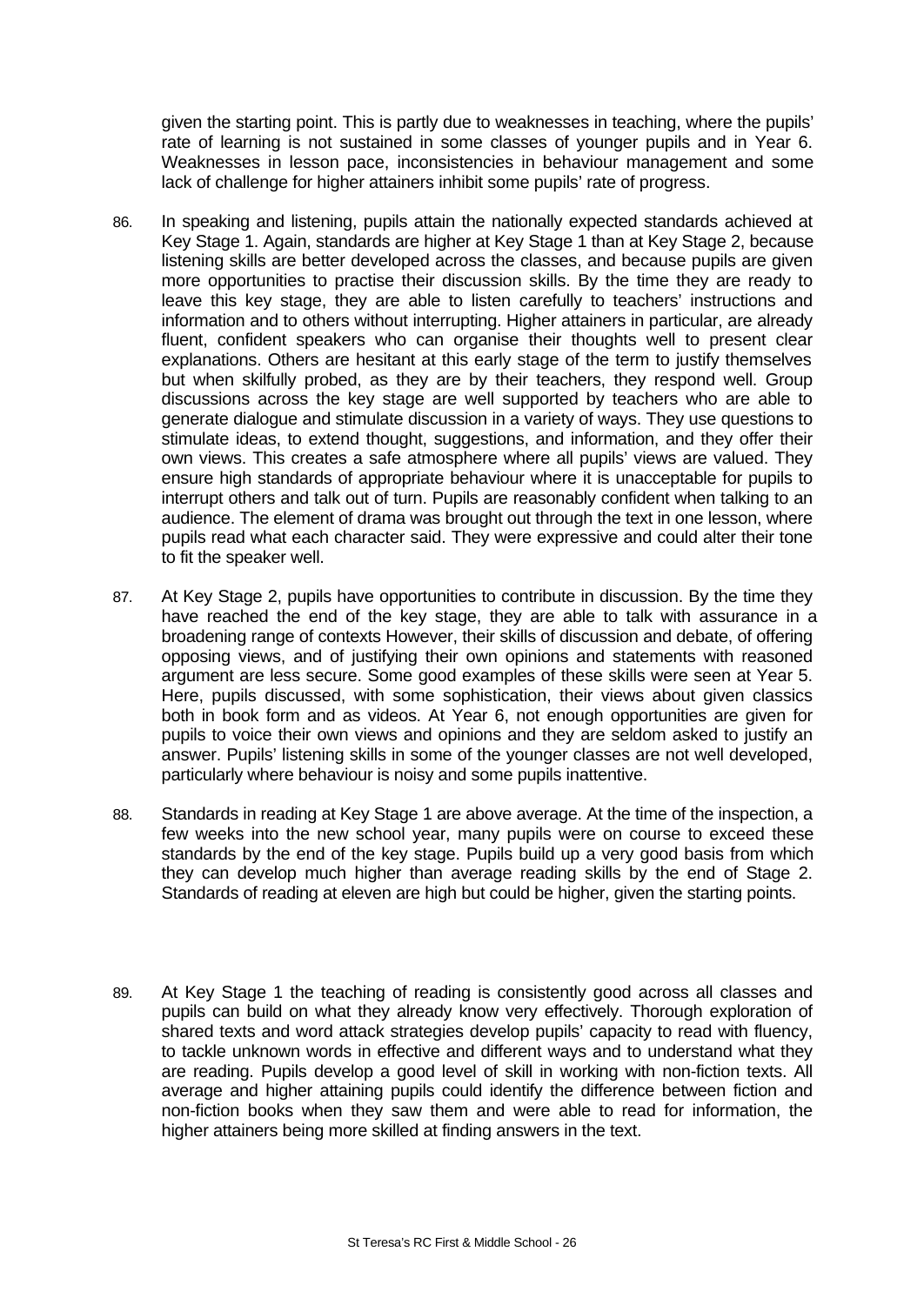- 90. At Key Stage 2 some aspects of reading in the younger classes are not well developed. Pupils do not use their alphabetical skills effectively when accessing information and some are unclear about how to use a library. Pupils' choice of reading material reflects their interests, and they have a good grasp of the author's intentions. At Year 6, they are able to describe and discuss characters and offer reasons why they act as they do. Some average readers offer fairly superficial ideas at first, and they lack the confidence to explore in depth. When pressed, however, they show a good understanding of motivation. All can locate information swiftly and can find and make use of ideas. Higher attainers select key points swiftly and accurately from reference books. Lower attainers make good progress in their reading skills.
- 91. Standards achieved by pupils in writing are above average at both key stages. In the current Year 2 group, they are set to be very high by the end of the year. A particular strength of achievement throughout the infants is the quality of handwriting, and the accuracy of spelling and punctuation. This is well developed in the work of the greater majority of pupils by the time they are in Year 2. A good rate of progress is consistently strong across the year groups. Pupils can write well-ordered, well-sequenced stories and sentences. Higher attainers are able to sustain an easy flow in extended written work through well-chosen phrases and vocabulary. Teachers provide very thorough, well- planned and stimulating work programmes, and their high expectations are made explicit so that pupils are able to progress at a speedy rate.
- 92. Key Stage 2 teachers are also very thorough and plan effectively, but the expectations of some are not as high as they should be given the very good bedrock of basic skills with which pupils come to this stage. Consequently, pupils make uneven progress, particularly in younger classes. By the time pupils reach the end of the key stage, writing is well set out in paragraphs. It is often lively in, for example, their autobiographies where key elements pertaining to this type of writing are clearly brought out. In other stories and recollections, there are good examples of some very good attention to realistic dialogue. Writing by higher attainers is occasionally thoughtful and usually effectively organised to promote and sustain a reader's interest.
- 93. The implementation of the National Literacy Strategy has had a varied impact on standards and learning. It has been successfully used to develop a shared understanding of a given text and has focused effectively on a greater variety of texts such as poetry and non-fiction. As a result, pupils have a better understanding of the form and structure of different types of writing. The study of words and how they are constructed has also had a beneficial effect on reading.
- 94. Plenary sessions are sometimes used effectively to consolidate learning, and to pick up and correct perceived errors. Teachers' expectations of pupils to work quietly and purposefully during these sessions, are sometimes too low, and too much off-task behaviour occurs. Where the teacher sets time limits, work is much more focused and finished.
- 95. A slow start was made to the school year. Judging by teachers' plans and pupils' work over time, the quality of teaching at Key Stage 2 is generally better than in the lessons seen during the inspection. Overall, it was judged to be satisfactory in Key Stage 2 in the majority of classes and good in Year 5. In the infant classes, it was judged to be good. Strengths in the best lessons included a very thorough and consistent approach to planning and developing the basic skills of reading and writing. Weaknesses noted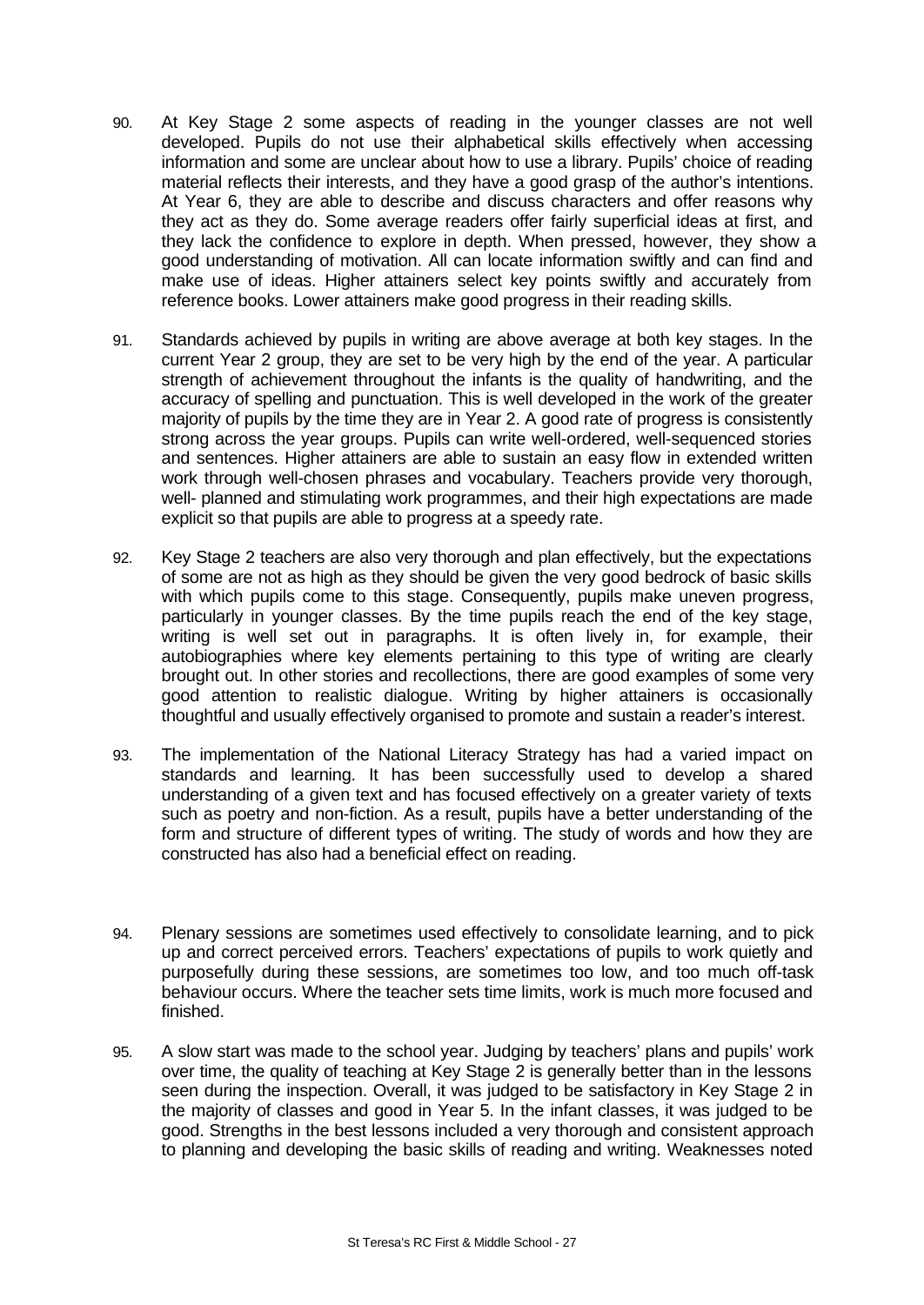by inspectors were mainly related to weak management of pupils' behaviour and an unnecessarily slow pace of learning some lessons.

- 96. Although the school has several agreed methods of assessing pupils' progress in reading and writing, these are not sufficiently informative. They do not give teachers enough detailed information about pupils' achievements and what their next learning targets should be. This is another reason why teachers at Key Stage 2 find it difficult to challenge pupils at the correct level at the start of the school year. National assessment and other test results are not analysed in enough depth. Information from the analysis is not detailed enough to plan effectively, particularly for pupils in Years 3 and 4.
- 97. The effectiveness of marking varies from class to class. In years 5 and 6 it is particularly rigorous, but in other classes work is simply ticked. The role of the subject leader is not strong enough at present. Not enough monitoring and evaluation of the effectiveness of behaviour management and teaching strategies occurs. The continuity and consistency of pupils' progress as they move up the school are not adequately monitored.

## **MATHEMATICS**

- 98. At the time of the last inspection, standards were reported as being average, with some pupils achieving higher levels. There has been significant improvement over time in the standards achieved in the national tests by pupils aged seven and eleven.
- 99. Inspection findings indicate that standards achieved by pupils aged seven and eleven are in line with the national average. There are variations in test results owing to the different groups of pupils taking the tests. In some year groups, there are more pupils with special educational needs than in others. Where this is the case, results are seen to dip.
- 100. By the end of Key Stage 1, the majority of pupils are developing satisfactory skills in numeracy and are competent with their number bonds to 20. They can identify odd and even numbers and have some knowledge of fractions. For example, they can work out half of a given number. They have a good understanding of the days of the week but are less secure with their recall of tables.
- 101. Scrutiny of work samples shows that the present Year 6 pupils produced a good volume of work in the previous year. However, much of their work is recorded on worksheets, which restricts, to some degree, their personal development.

For example, they do not develop a wide enough variety of ways for writing, and recording their responses to calculations. There is good coverage of the different aspects of mathematics. Pupils have sufficient opportunities to apply knowledge and understanding to solving real problems. They make good progress over time in handling data. Their tables' knowledge is secure as is their understanding of place value involving whole numbers. They are less secure when trying to identify the value of digits in numbers containing decimals or seeing the equivalence of decimals, fractions and percentages.

102. The quality of teaching at both key stages is satisfactory overall. Twenty-three per cent of lessons were judged to be good, 62 per cent were satisfactory and 15 per cent unsatisfactory. The school has not established a rigorous approach to checking on the quality of its teaching and its impact upon pupils' learning. Therefore, the strengths are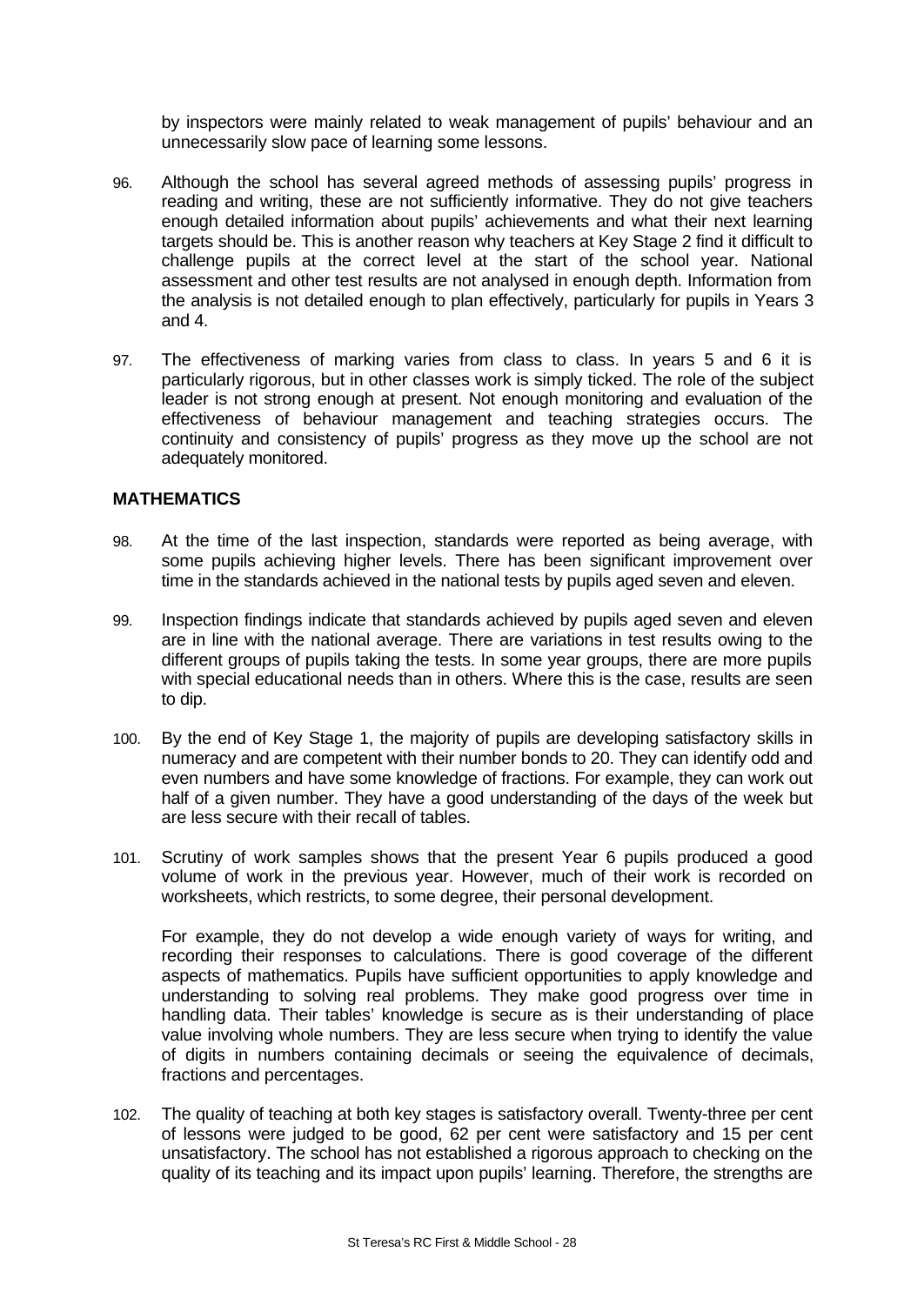not identified and good practice is not shared with the staff. Weaknesses are not being picked up and dealt with. This is a major reason why the inconsistencies in teaching occur.

- 103. There are, for example, inconsistencies in the quality and effectiveness to the start of lessons. This varies from good to ordinary. In the best lessons, pupils are told at the start what it is they should be trying to learn. The lesson starts with a sharp, wellpaced session of mental arithmetic. For example, in a Year 2 class all the pupils were involved in adding number pairs to 20. The teacher challenged the class further by showing them one number, giving them a total, and asking them what other number was needed to make the sum correct.
- 104. Another feature of the better teaching is the way in which teachers encourage pupils to explain how they worked out the answer and build on their ideas to show them different strategies. For example, in one lesson the children added  $7 + 6$  by counting on. The teacher drew on their knowledge of near doubles to show them that by doubling 6 and adding 1, they would get the same answer. This helped children's learning and gave them a way to speed up their mental calculations.
- 105. In the best lessons, the teachers establish very specific learning intentions. For example, by the end of one lesson the children were expected to be able to measure and draw lines using centimetres.
- 106. Teachers' subject knowledge is secure but some teachers are better at demonstrating and explaining information. For example, in a good lesson in a Year 3 class, every child was given a three-dimensional shape to handle. The teacher made very good use of this and a visual aid to explain and develop children's vocabulary and understanding of the properties of shapes. Each child was actively involved through the practical nature of the activity and, by the end of the lesson, they had made good progress. They had improved their knowledge and understanding and could use it to identify properties of cubes, cones and spheres. When the teaching is more ordinary and less effective, not enough time is spent on explanation and demonstration. For example, in a Year 6 lesson, only a brief amount of time was given to showing pupils how to multiply a decimal number by a two-digit number (18.96 x 14). Whilst most of the class had a good understanding of place value within whole numbers, they were less secure when using decimals. Because insufficient time was given to explaining this, a significant proportion of the class struggled with the task, and made no gains in their learning.
- 107. Homework is used effectively by teachers to support the work being done in class. For example, sometimes pupils are required to complete exercises started during the lesson or are given a similar task that enables them to practise and consolidate their understanding of the topic being taught.
- 108. There is no one agreed way of assessing and recording pupils' progress and, because of this, teachers are not always clear as to what stage each child has reached when they enter their class. Valuable time is lost, therefore, at the beginning of the year because teachers are checking what pupils know, understand and can do. This also means that work at the start of the year is too easy for some or too hard for others.
- 109. The school is aware of this problem and has plans in place to establish an effective system for assessing, recording and passing on to the next teacher the stage each child is at within the levels of the national curriculum.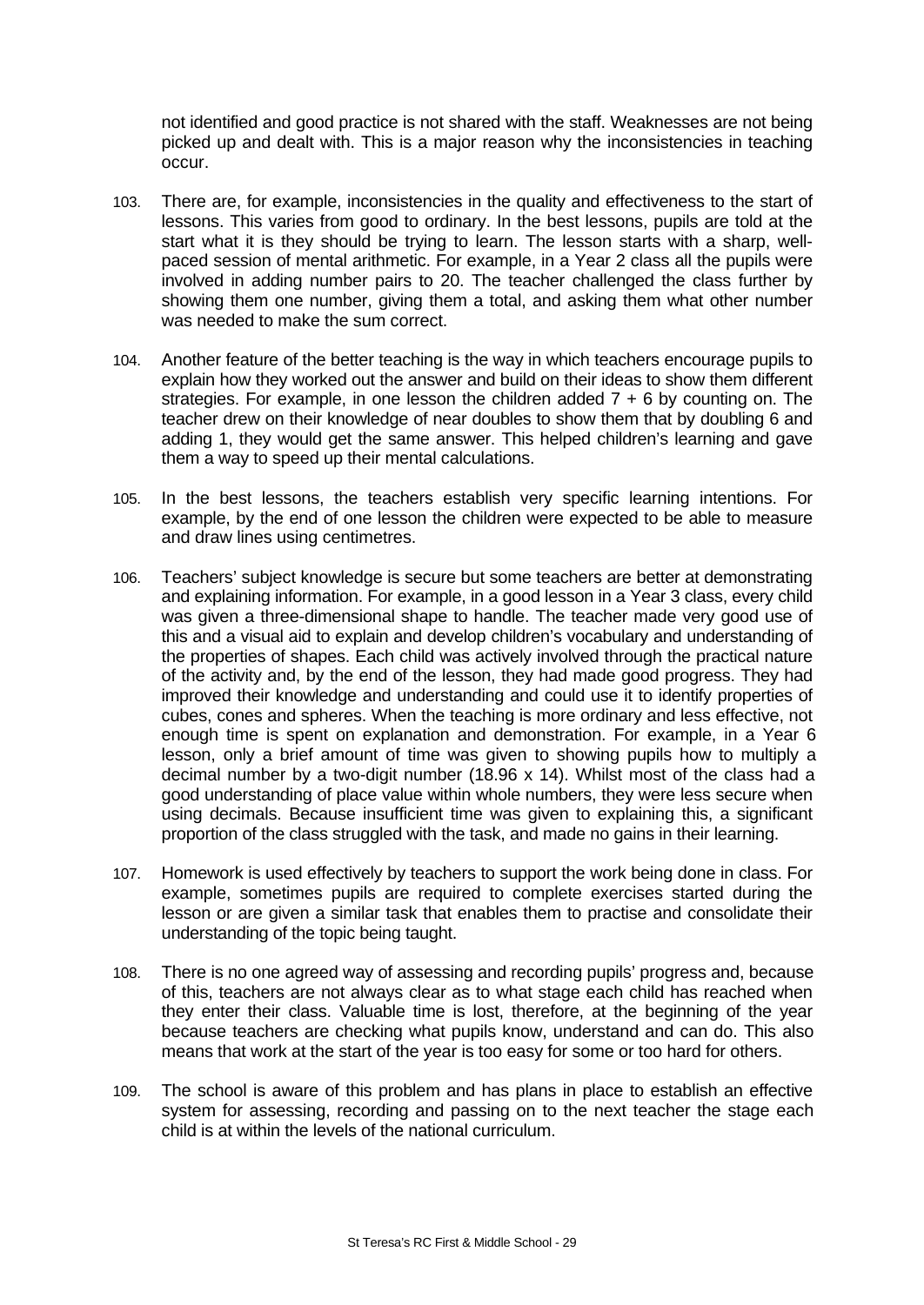- 110. Challenging targets have been set for pupils aged eleven by the time they leave the school, and in previous years there has been a good degree of success in achieving them.
- 111. Throughout the school pupils with special educational needs are given appropriate support. Whilst they follow the same general topic, their tasks are modified to ensure that they can make progress at their level. Support for pupils with individual education plans is good. These plans clearly set out appropriate targets for them. For example, one child's plan states that the learning target is 'to recognise, write and order numbers to 30, and form the digits 5,7 and 8 correctly'.
- 112. Mathematics is used well to support learning in other subjects. For example, in science pupils take measurements and draw graphs. However, information and communication technology is not used as effectively to support or reinforce mathematical learning.
- 113. The subject leader took on this responsibility in September. Hitherto, leadership and management of the subject has been satisfactory. Standards have been raised by good management of the school's involvement in national mathematical projects and initiatives. However, arrangements for checking on the quality of teaching have not been rigorous enough to identify the school's best practice and to share this with other staff.

# **SCIENCE**

- 114. The most recent teacher assessments of pupils' attainment at the end of Key Stage 1, show that the school's performance is in line with national averages. At Key Stage 2, the most recent test results show the school's performance to be well above the national average.
- 115. Inspection findings reveal that the current Year 2 pupils' attainment is broadly in line with the national average and has fallen since the last inspection. There are a number of reasons for this dip in results: firstly, the present cohort has more pupils with special educational needs and is similar in attainment to the past cohort of 2000; secondly, there has been a slow start to the school year and pupils are not making rapid progress, particularly the higher attaining pupils; thirdly, pupils' progress over time is generally satisfactory rather than good.
- 116. At Key Stage 2, work seen during the inspection shows that pupils have good knowledge across all aspects of the subject, including living things, physical science, materials and scientific investigations. Standards in Key Stage 2 are now above average and compare favourably with the judgements made at the previous inspection. This significant improvement is due to the quality of teaching and the impact that is being made by the subject leader to raise the attainment level of all pupils. The amount of testing and investigations that pupils do is now far greater than it was, and pupils' skills are much better developed. Year 6 pupils have a good understanding of how to carry out a fair test, make precise observations, draw conclusions and record their results accurately.
- 117. By the age of seven, pupils have developed a sound base of scientific knowledge. For example, they show a satisfactory understanding of living processes and recognise the differences between living and non-living things. They understand the basic food necessities for humans, and recognise what makes up a healthy diet. Pupils are able to taste different fruits and then enter data on the computer to find the most popular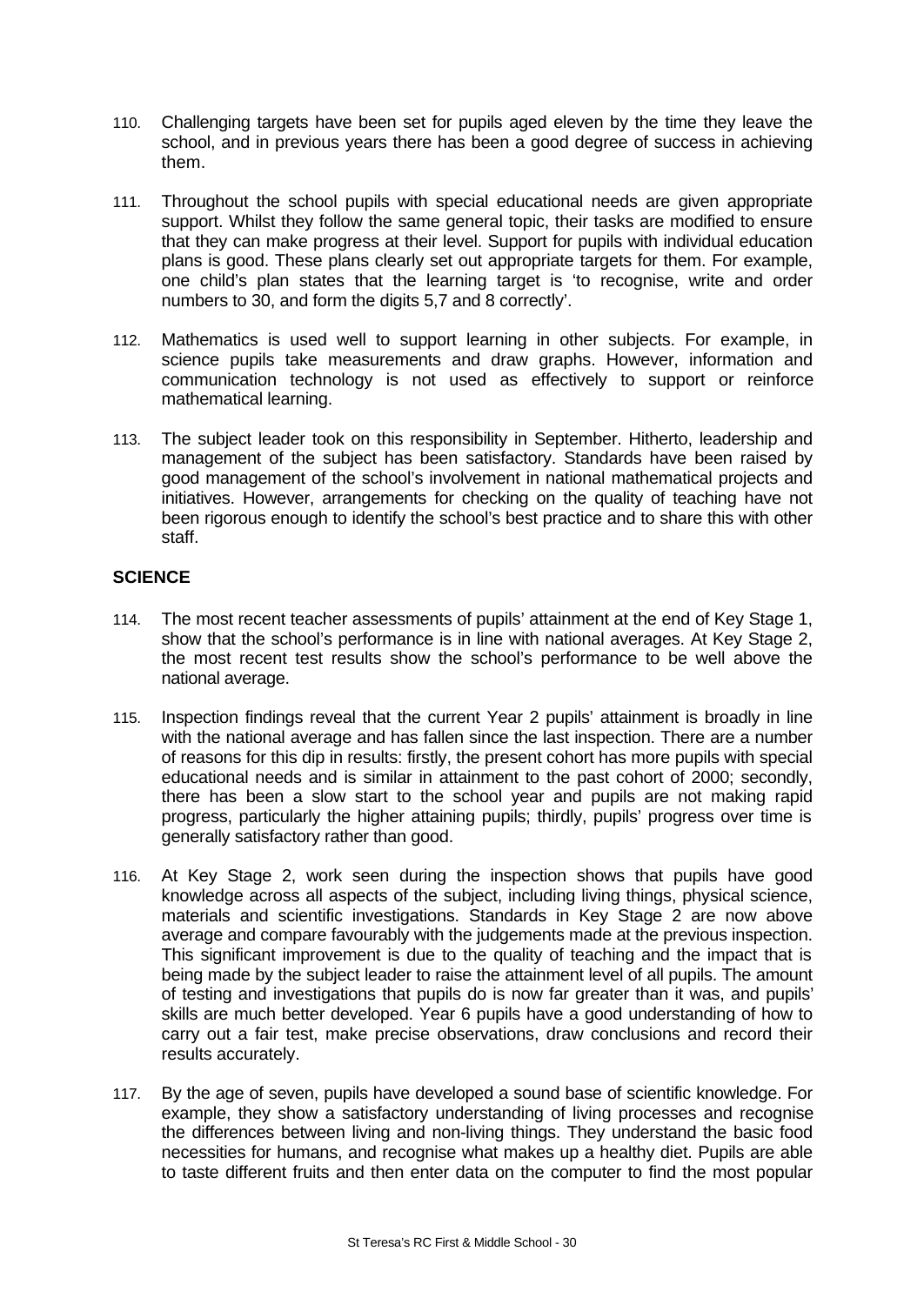fruit in the class. They know the parts of a flowering plant and the external parts of the human body. Most pupils use their scientific knowledge satisfactorily to group materials according to different properties, such as those which are magnetic or nonmagnetic.

- 118. Older pupils in Key Stage 2 also show a secure knowledge of important scientific facts. They use correct scientific names for parts of the body and can name and locate the major organs. Pupils are able to use fair testing to investigate. For example, pupils set up their own investigation to test for moulds on a sample of food and liquids. They predicted what might happen with a firm degree of accuracy, and recorded their results in a systematic way, indicating that they had a good grasp of the lesson. Through the study of physical processes, pupils recognise the need for a battery and a complete circuit for electrical devices to work. They realise that light travels in a straight line and that objects through which light is unable to pass cause shadows. Pupils effectively classify materials into solids, liquids and gases and use a chart to present their results.
- 119. Pupils' achievements and their rate of progress are closely related to the quality of science teaching in the school. They learn at a satisfactory rate in Key Stage 1 and move on to make good progress over time in Key Stage 2. The teaching in the infants is satisfactory, but in the juniors it is good with one very good and one unsatisfactory lesson observed. Overall, the quality of teaching is better in Key Stage 2, and this is why the progress is better. Teachers have good knowledge and understanding of their subject, and explanations given are accurate and interesting. As a result pupils are developing a good range of scientific vocabulary. For example, pupils in Year 6 gave examples of solids, liquids and gases, emphasising that in liquids there are strong forces between particles in contrast to gases, which have little or no force. In the best lessons teachers make good use of practical investigations, allowing pupils to set up their experiments with a minimum of support. For example, pupils in Year 5 made good progress in setting up experiments to test for microbes that grow on food in different circumstances.
- 120. Within Key Stage 1 the science lessons are too long for the range of activities planned. Owing to this, the pace of the lesson drops, and there is insufficient challenge for the higher attaining pupils. In Key Stage 2, group work is well organised.

Most pupils achieve well, but higher attaining pupils are not sufficiently challenged to further extend their attainment level. As a result of group work, pupils with special educational needs make good progress.

- 121. Overall, management of pupils' behaviour is satisfactory, but in the juniors there are weaknesses. Inappropriate behaviour by the pupils and ineffective management in Year 6 led to unsatisfactory teaching, which did not contribute to pupils' learning. Resources for teaching science are very good and are used effectively, including the use of the science room. Information and communication technology is not used consistently across the science curriculum.
- 122. Ongoing assessment, including marking and the use of the plenary session at the end of lessons, is used positively in the infants and juniors. Homework is used well to support pupils' learning. Teachers make good links with numeracy, literacy and design technology. For example, in Years 2 and 5, the science lesson began with a poem based on the main theme of the lesson, which demonstrated an effective link with literacy.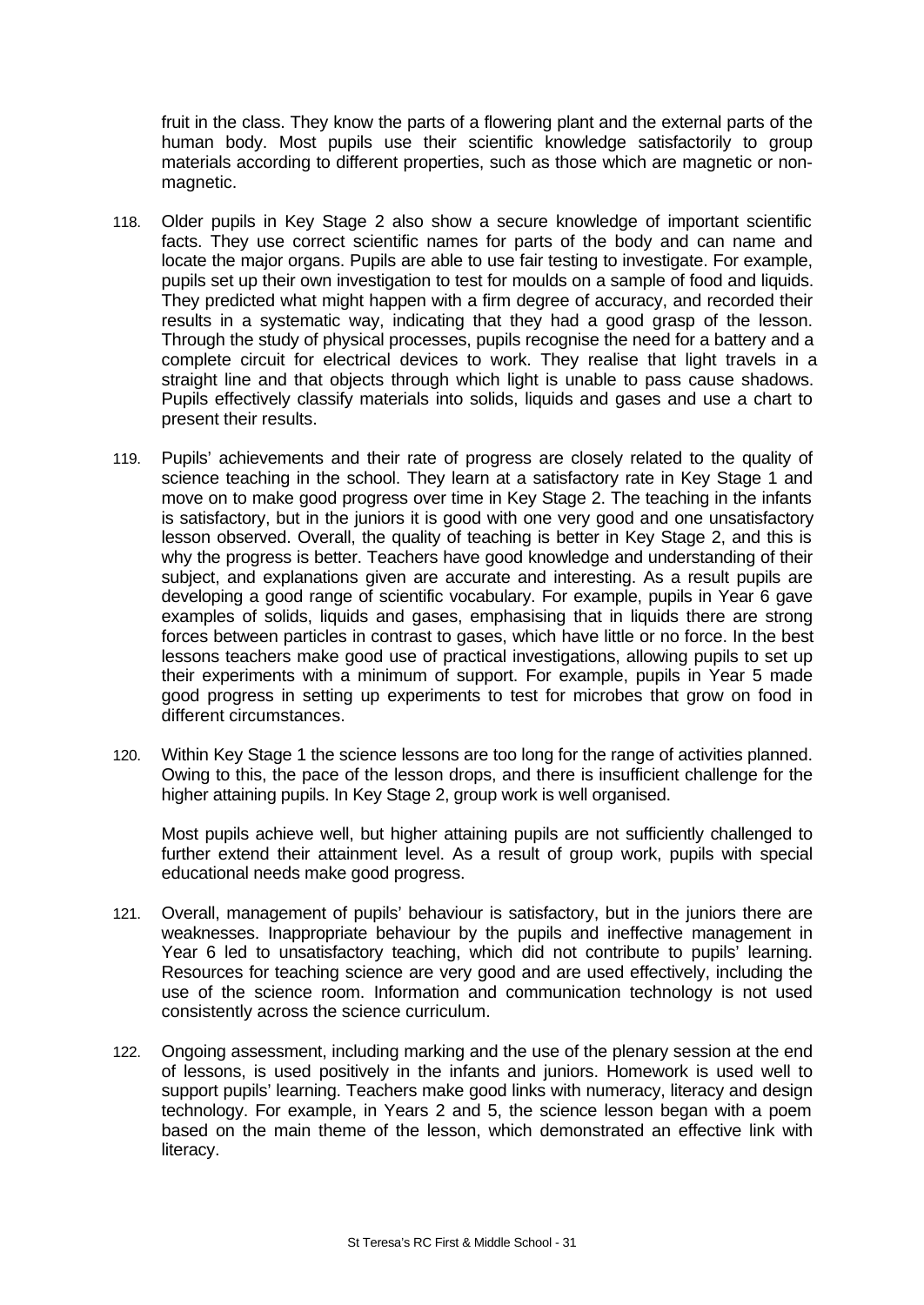- 123. Pupils' ability to write scientifically and independently is encouraged. Work sheets provide a good level of support, but they are not used excessively.
- 124. The subject leader has very good expertise in the subject and has made a significant impact on raising standards, particularly in the juniors. Teachers receive good guidance as to what they need to teach in each term. There are weaknesses, however, in the monitoring of teaching and learning. Arrangements for this are not currently rigorous enough. Pupils' attainments in science are not assessed effectively and, consequently, teachers have too little information about pupils' prior achievements.

# **ART**

- 125. Only one art lesson was observed during the week. Therefore, judgements are based on scrutiny of pupils' work, teachers' planning and discussions with pupils and teachers. Standards of work are similar to those normally seen.
- 126. Older pupils achieve good standards in illustrative work, showing a keen eye for detail and perspective in their drawings. Some year groups have a good range of experience in different techniques, whereas others are offered a more limited diet. Work undertaken by Year 5 pupils, for example, covers the use of different media. Using pastels, they have produced high quality drawings of fruit, which show a good application of colours and careful observation of the features of the fruit. They have studied the work of the artist Cezanne and produced good quality still life pieces in the style of the artist. Throughout the rest of the school, approaches tend to be less adventurous.
- 127. Younger pupils develop drawing and painting skills at a reasonable rate and are confident to try out different colour mixes and effects.
- 128. Along with the other evidence and taking into account the lesson observed, teaching quality is satisfactory overall and it promotes average standards. Art is used effectively to reinforce pupils' learning in other subjects.

For example, when Year 4 pupils study Tudor history, art lessons are used to reinforce their knowledge and understanding of how the Tudors dressed. Pupils draw portraits of people of that time using collage techniques. Less attention is paid to developing pupils' skill in different techniques or to extending the range of their work in both two and threedimensional aspects.

129. Leadership of the subject is satisfactory. Staff have clear guidelines as to what they should teach each term, but arrangements for monitoring the quality of teaching and learning are too limited to yield enough information about possible areas for development or improvement.

# **DESIGN AND TECHNOLOGY**

- 130. Standards in design and technology are broadly typical of those seen in other schools. The quality of work produced by older pupils is better than those normally seen.
- 131. Only one lesson was observed in design and technology, and this was good. It was based on using sewing techniques to achieve a quilted effect for Roman mosaics. The pupils were given good opportunities to work independently and co-operatively.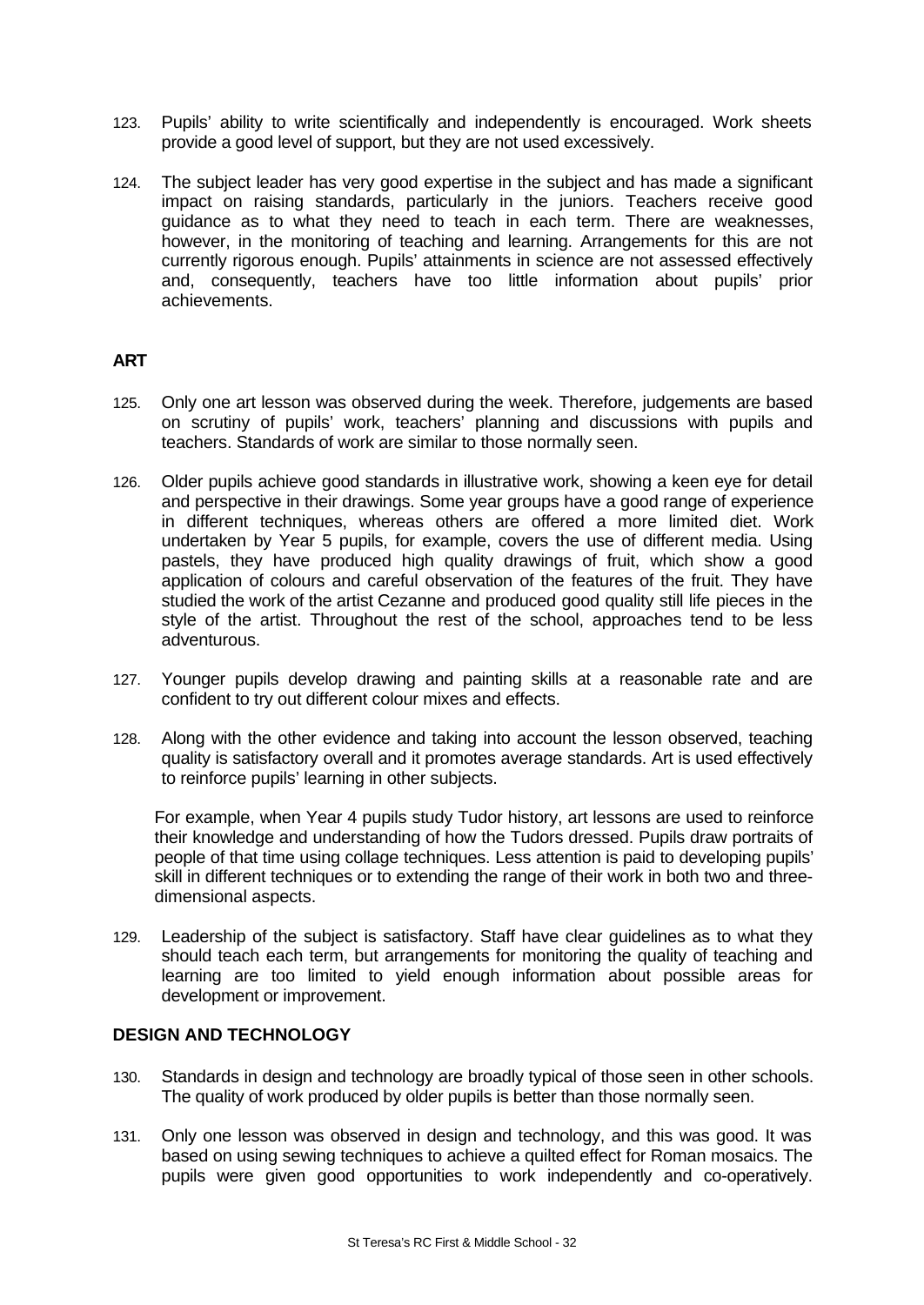Classroom assistants provided good support. As a result, pupils managed to quickly resolve any difficulties they were having. Pupils with special educational needs progressed well with their work. They made gains in confidence, and showed great pride in their work. Scrutiny of teachers' planning and pupils' work shows that teaching overall is at least satisfactory and often better in the junior classes.

- 132. Younger pupils in Key Stage 1 build their designing and making skills well through simple models of toys. They design products with a useful purpose. For example, they designed a box suitable for carrying a gerbil safely. Pupils achieve well in the different aspects of the subject, including the cutting and joining of materials, and in planning and evaluating their work.
- 133. Teachers plan a wide range of experiences and interesting activities. Consequently, by the end of Key Stage 2, pupils have had experience of designing and making a good range of products. Their skills in selecting and joining materials are well developed. For example, Year 6 pupils have designed and made a 'turning parrot' and then evaluated the prototype to see what could be improved. Pupils demonstrate a good level of competence in measuring and cutting wood and cardboard. Written work shows that pupils are carefully designing, evaluating and making suggestions for improvement.
- 134. Leadership of the subject is satisfactory. Good guidance is provided for teachers as to the skills which each year group are expected to practise. However, there is insufficient monitoring and evaluation of teaching and learning.

# **GEOGRAPHY**

135. In those aspects of geography seen during the inspection, standards of work are typical of those seen in most schools. It was not possible to observe any lessons during the inspection week, but evidence from past work indicates that, overall, pupils make satisfactory progress. Standards are similar in the juniors, but have slightly dipped in the infants since the last inspection.

The reason for the dip at Key Stage 1 is that pupils are not gaining enough experience in geographical enquiry and skills.

- 136. Younger pupils gain a sound knowledge of the locality around the school through experiencing some visits outside school, and exploration of the school environment. They have studied the physical and human features of the locality and are able to draw maps showing routes and direction around the school. They have a sound understanding of the main features of a village, town and city. As part of the study of a contrasting locality, pupils compare and contrast a village in Ghana with their local environment.
- 137. Older pupils show a sound knowledge of the physical geography of United Kingdom. They know the names of the countries, rivers and mountains that it comprises. They begin to understand the differences between the environment of Harrow and Benin in Nigeria. Different types of settlement are looked at closely, and also changes in the environment. Pupils follow the journey of the River Severn from its source to the sea. They use and describe terms such as meander, tributary, estuary and delta. They show that they are able to think about how to make improvements in the local area of Harrow.
- 138. Although no teaching was observed, a scrutiny of teachers' planning and pupils' work shows it to be broadly satisfactory. Planning of work is detailed and thorough. It indicates a good range of knowledge, skills and understanding to be covered.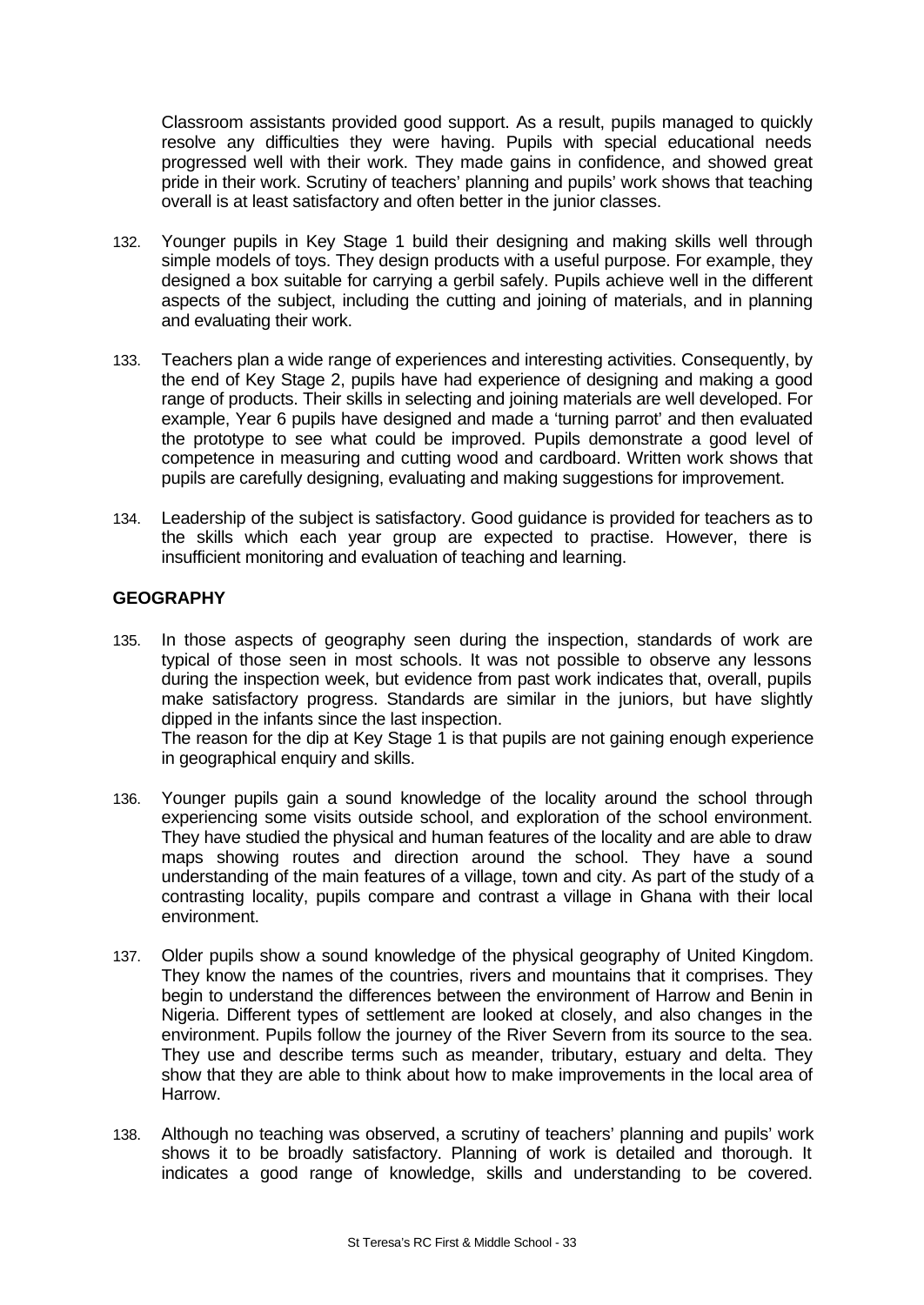However, most of the work given to pupils, particularly in Key Stage 2, is based on completing worksheets. This regular feature of geography lessons restricts pupils writing and enquiry skills, and this is affecting the standards achieved by pupils at the end of Key Stage 2. Although there are some examples of older children using computer programmes to research information, information and communication technology is not fully exploited to support the subject.

139. Leadership of the subject is satisfactory. Staff receive good guidance on what should be taught and which skills should be given a high emphasis. However, arrangements for checking on the quality of teaching and learning are not rigorous enough.

# **HISTORY**

- 140. Only a very small number of lessons were observed. Further evidence has been drawn from discussions with teachers, a scrutiny of planning files and pupils' work. In some classes, it is planned to teach history in the next half-term.
- 141. Standards in lessons observed, at both key stages, are typical of those seen in most schools. Progress of pupils, including those with special educational needs, is at least satisfactory throughout the school. There is good coverage of the different aspects of the curriculum, and very good termly planning throughout the school. These factors successfully promote average standards, which have been broadly maintained since the time of the last inspection.
- 142. Older infants are beginning to recognise that lives in the past were different from their own. They are gaining an understanding of the past, in the context of the topic on shopping. Younger infants, for example, have looked at differences between old and modern teddy bears.
- 143. At Key Stage 2, Year 4 pupils show knowledge of aspects of King Henry VIII's life. They can recall main events arising from his marriages, and that the past can be divided into different periods of time, for example, the Tudors. The books of Year 6 pupils show that they have begun to study the Ancient Egyptians, and they are able to compare that period in time with Egypt today.
- 144. A scrutiny of last year's work shows good coverage of different periods of time at both key stages. The work is limited in depth and quality by the use of worksheets, some of which are unfinished. This incomplete work often includes some challenging questions about reasons for, and results of, different events. Pupils have insufficient opportunities to select and combine information from different sources, or to look at how aspects of the past have been represented and interpreted in different ways. At both key stages, work consists of a considerable amount of colouring of illustrations, which also limits pupils' achievements.
- 145. The quality of teaching in the lessons observed was satisfactory overall with some good features. For example, teachers supported pupils well in developing a good recall of previous knowledge. They used probing questions and opportunities to discuss events in the past.
- 146. The co-ordinator is enthusiastic about the subject, but some of the weaknesses in the teaching of history are not being addressed well, as there is no monitoring of teaching and learning in classrooms.

# **INFORMATION AND COMMUNICATION TECHNOLOGY**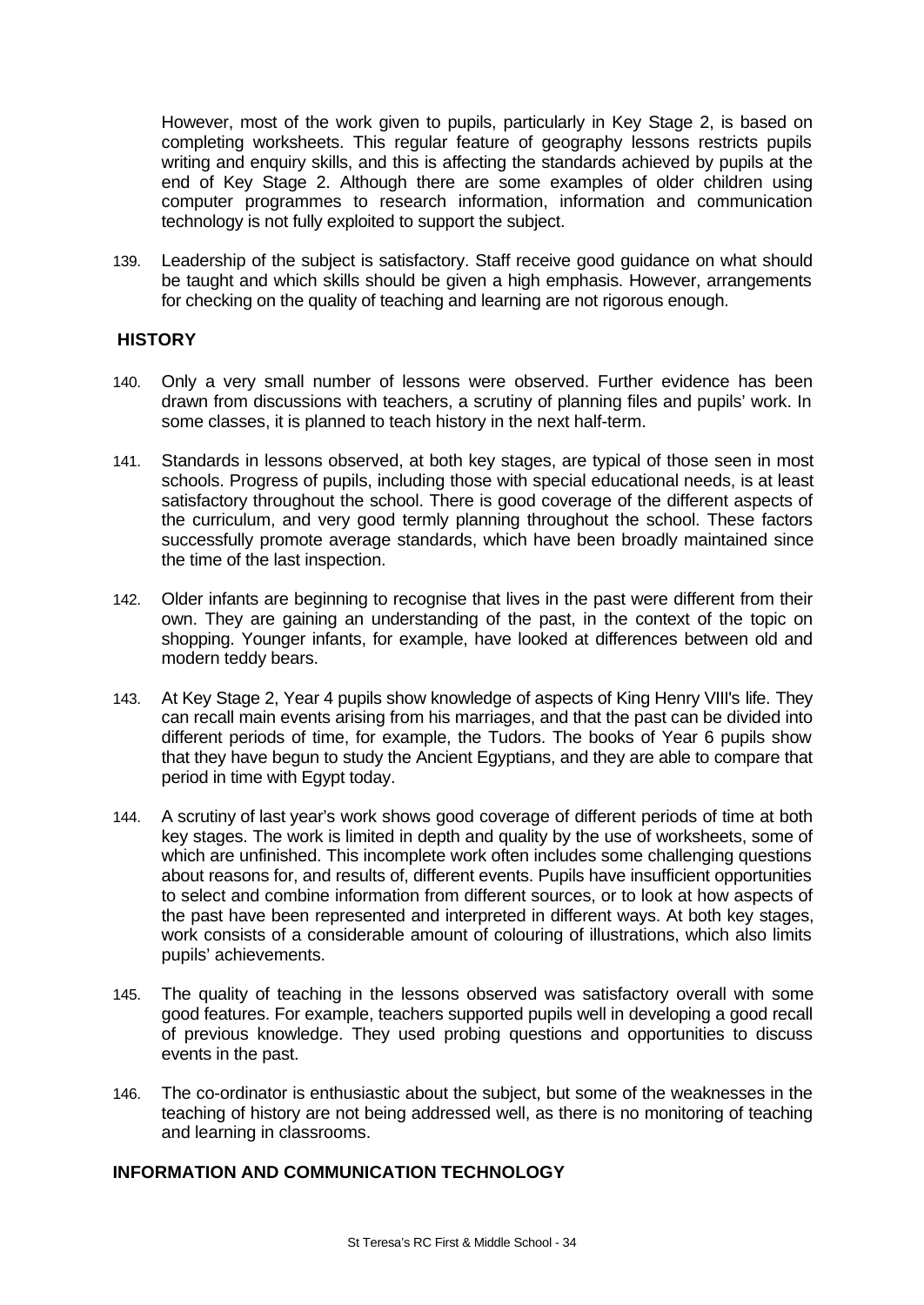- 147. By the time they reach the end of Key Stage 2, pupils' standards of work are average for their age. Standards were also judged to be average at the time of the last inspection. However, the school has improved the amount and quality of its computer resource. With more up-to-date equipment, pupils are able to undertake a greater range of work than before. Consequently their standard of work is slightly higher than it was, although it is still average in relation to what is expected for eleven-year-olds.
- 148. By Year 6, pupils have developed an average level of skill in word processing. They use these skills well, for example, in making books for younger children. They change fonts and colours to add interest and appeal to their work. In their data handling work, they make graphs to show the results of scientific experiments.
- 149. Pupils' achievements throughout the school are mostly average. Throughout Key Stage 2, they use programmes to select information and organise it into a presentational form. Year 5 pupils, for example, use computer-based encyclopaedia programmes to research minibeasts. A good number of pupils have computers at home, and some use the Internet to find information or facts a part of their homework. However, although most pupils reach average standards at seven and eleven years, their achievements are restricted. Currently there is only one computer for each class. This limits the opportunities they have to extend their skills further or build well on the work they do at home.
- 150. By the end of Key Stage 1, pupils are able to explore information from different sources and most can enter, retrieve and save their work. They share their ideas in different forms, for example, in making graphs to show the foods they like. They talk about the different ways they use information and communication technology, both inside and outside school.
- 151. During the inspection, only one lesson in information and communication technology was observed, in which the quality of teaching was good. The Year 5 teacher showed secure knowledge in the subject, and carefully shared with the class what they should know by the end of the lesson. She explained very clearly the new skills they were to practise and also explained any aspects that she anticipated could create difficulty for them.
- 152. Judging by the scrutiny of pupils' work and teachers' planning, the overall quality of teaching is satisfactory. Teachers have gained more confidence and expertise. Most of them now use information and communication technology to draft their plans of work. They stimulate pupils' interest in computers by using computer-made labels for display in classrooms, or encouraging pupils to undertake homework on computers. However, they do not always take opportunities to develop pupils' skills through using information and communication technology in other subjects to a large enough extent.
- 153. The subject is the current focus of an extensive programme of development. The subject leader has carefully planned the most effective use of the specific grants given to the school for developing information and communication technology. The leadership of the subject is good with its main strength being the strong level of support and guidance given to staff and the planned programme of training which they have undertaken and which has increased their confidence.

# **MODERN FOREIGN LANGUAGES**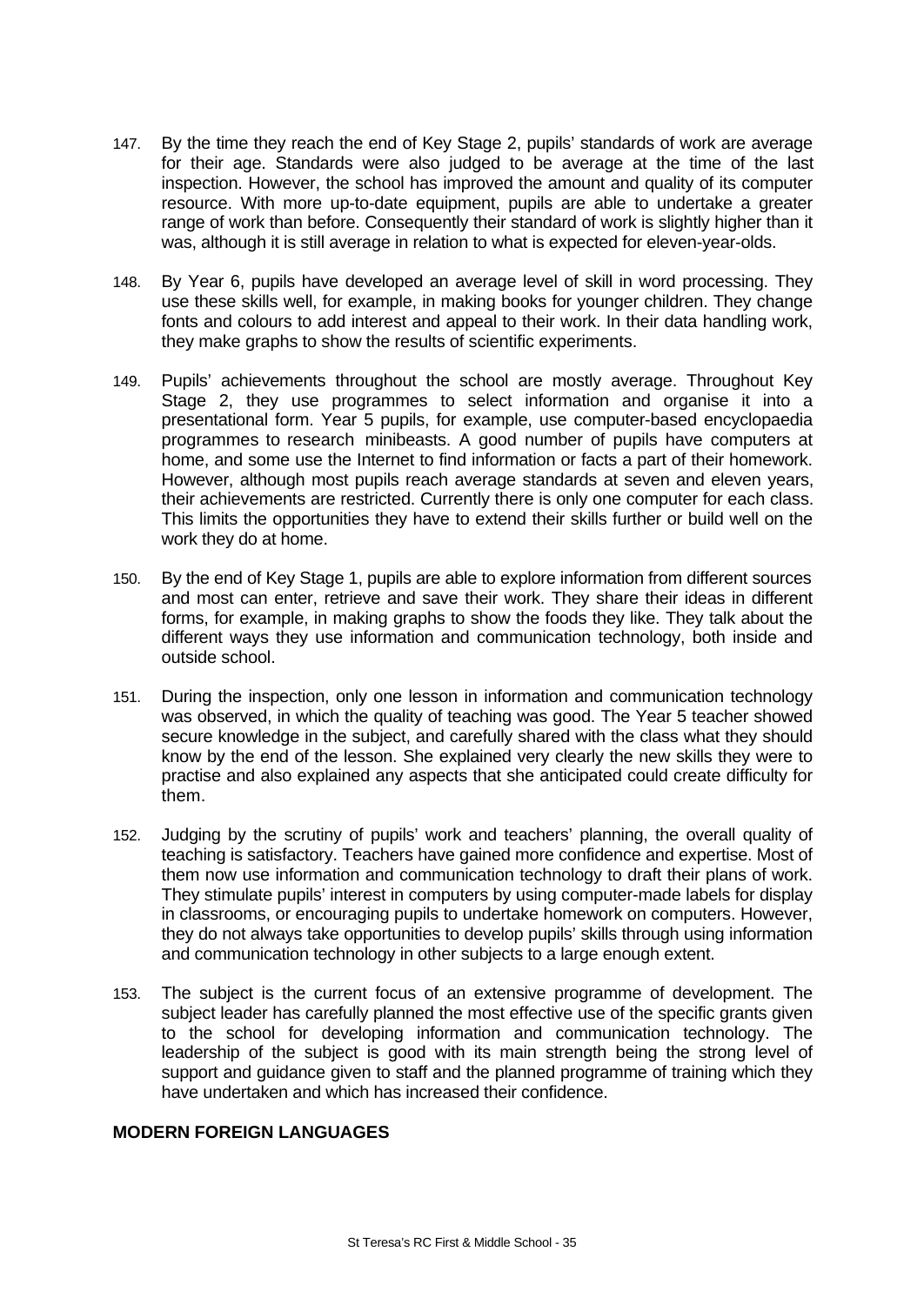- 154. French is taught to junior pupils from Years 4 to 6 by specialist teachers, in addition to statutory curriculum requirements. Lessons in Years 4 and 6 were observed.
- 155. Standards of work are better than those seen in most schools for pupils of the same age. Year 6 pupils can repeat single words and short phrases relating to new vocabulary for classroom objects, label these objects and copy information to complete question sheets. The work for a French-speaking pupil was appropriately different to challenge her level of language. Year 4 pupils had been learning French for four weeks at the time of the inspection and could repeat greetings, and give their age and home town in response to the teacher's questions. They were just beginning to speak individually and practise this when asking and answering 'Ca va?', selecting from a choice of three replies.
- 156. Pupils' progress, including that of the children with special educational needs, is good. Most pupils' pronunciation is at least satisfactory and frequently good. The majority of pupils listen well. They enjoy games such as 'Jacques a dit' - listening, understanding and responding appropriately.
- 157. Pupils show good attitudes to their work and behave well. They try hard, and pay attention, which enables them to pick up pronunciation of the language quickly.
- 158. The quality of teaching is good or better. Teachers provide a good variety of activities which build well on previous work. They have good or very good accents. Teachers use French frequently throughout lessons, only using English to explain new vocabulary, activities or instructions. Lessons move with good pace and remain focused on the language. Activities include a good range of listening, speaking, and later, writing.

The co-ordinator makes very good use of French exclamations, gesture, body language, intonation; she enlivens the language to further encourage pupils' involvement. A weakness in one lesson and in some of the work scrutinised from last year is that pupils colour pictures during lessons rather than keeping focused on the language, which limits learning.

- 159. The scheme of work is based on the local education authority's guidelines. The school's termly planning is good. It is thorough and builds well on previous work with in-built opportunities for reinforcement. Very little assessment takes place to inform future planning, although there are some end-of-year tests.
- 160. The school has maintained the good standards found at the time of the last inspection.

### **MUSIC**

161. One lesson at Key Stage 1 and a small number of lessons at Key Stage 2 were observed. Standards of work are typical of those found in most schools, and the progress of pupils, including pupils with special educational needs, is satisfactory. Standards are not as good as they were at the time of the last inspection, when they were found to be above expectations. The school is coming to terms with working without a specialist co-ordinator and, at present, this has affected pupils' achievement. This situation is to be remedied soon. A teacher with skills in music is to take over the co-ordination of the subject, after support and training by a music adviser from the local education authority.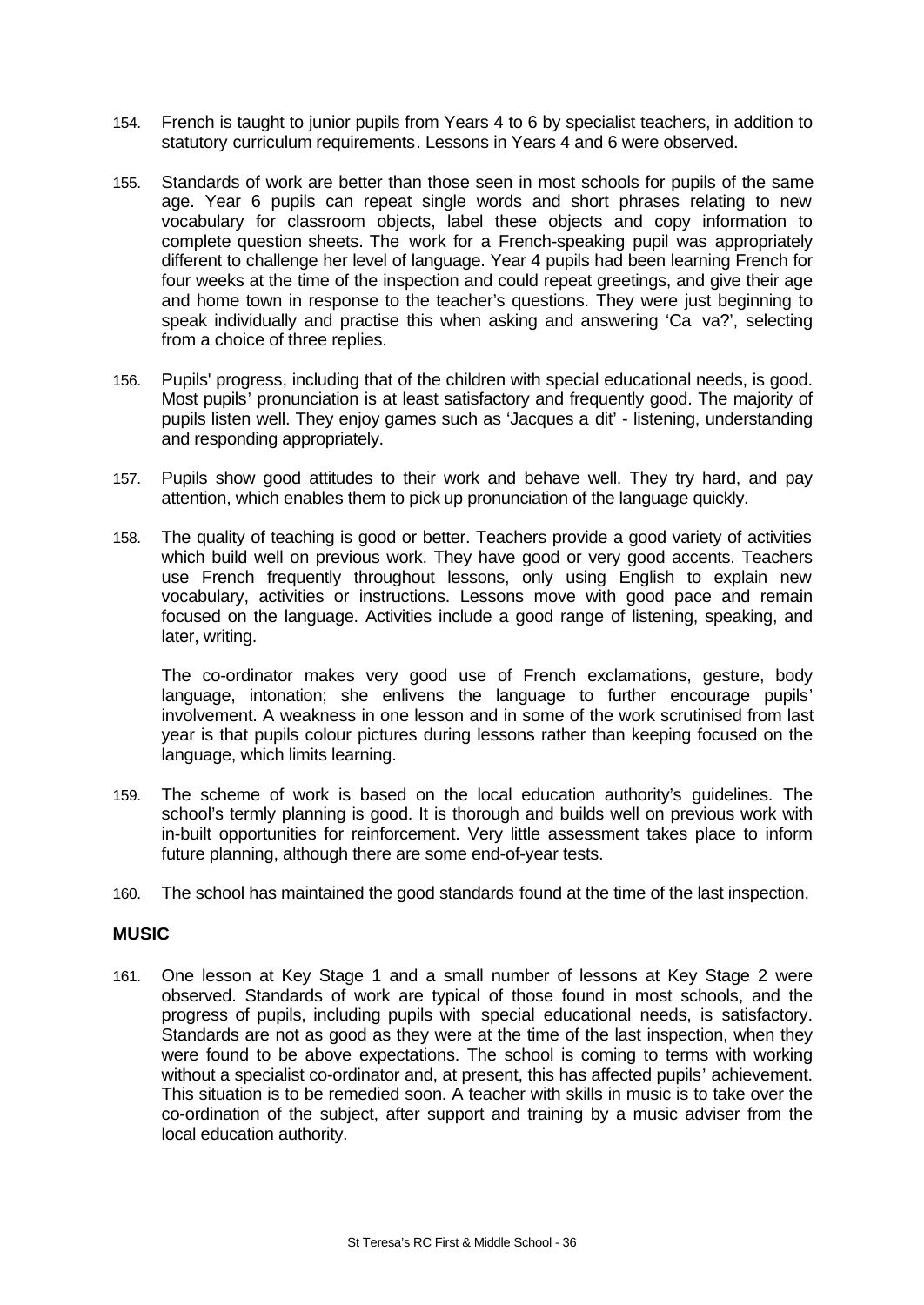- 162. Older infants listen well to music, can identify characters portrayed through music, and they are learning to vary the tone and volume of their speaking voices.
- 163. At Key Stage 2, Year 3 pupils learn to read and play the notes A and B on recorders following a tune, but they are not yet confident in these skills. Year 5 pupils are developing their knowledge of pitch by distinguishing between high, medium and lowpitched non-musical sounds, and they make a reasonable attempt at drawing a pitch graph of musical pieces. The learning and enjoyment of pupils, in a majority of lessons observed at Key Stage 2, were curtailed by the unsatisfactory behaviour and attitudes of many pupils.
- 164. A scrutiny of work done by the previous Year 6 class shows a knowledge of orchestras, orchestral instruments and musical notation. Singing activities were linked well to history, for example, with Victorian songs and parlour music.
- 165. Singing is satisfactory throughout the school. Pupils have opportunities to listen to music in assemblies.
- 166. The quality of teaching is satisfactory overall but, in one lesson, teaching was good where the teacher planned a well-structured lesson with interesting activities relating to pitch. In two out of the four lessons observed, the teaching was unsatisfactory. This was partly owing to the weak management of pupils' unsatisfactory or poor behaviour. There was also too little emphasis given to teaching pupils the appropriate skills.
- 167. All aspects of the curriculum are covered. Teachers' termly planning is very thorough and the curriculum is well supported by the numbers of pupils who have specialist tuition for instruments, such as the violin and clarinet. Although the termly planning is so good, one lesson bore little relation to the termly plan, which defeats the purpose of the longer-term planning. A good range of composers is included in the overall planning.
- 168. Leadership of the subject is satisfactory. The headteacher monitors termly plans, but there is no monitoring of teaching and learning in classrooms

## **PHYSICAL EDUCATION**

- 169. A full range of physical education is provided at different times in the year. During the inspection, the main focus was on games skills, with some dance in the infants and gymnastics and swimming in the juniors.
- 170. Throughout the school, pupils reach standards which are similar to those seen in most schools. All the pupils are appropriately kitted for their physical education lessons. Pupils develop the skills of passing and controlling balls and, by the time they are in the upper juniors, they are applying these skills in small-sided games associated, for example, with rugby.
- 171. Pupils in Year 5 attend a weekly swimming session at the local pool. The quality of the instruction and teaching is good. Accurate assessments of pupils' progress are made using the Borough's achievement awards scheme. These assessments are then used effectively to identify pupils' next stages of learning.
- 172. Resources are used effectively to support the development of pupils' techniques, for example, as they practise their arm and leg movements for the backstroke. As a result, they are making good progress. Over half of this year group has already met the